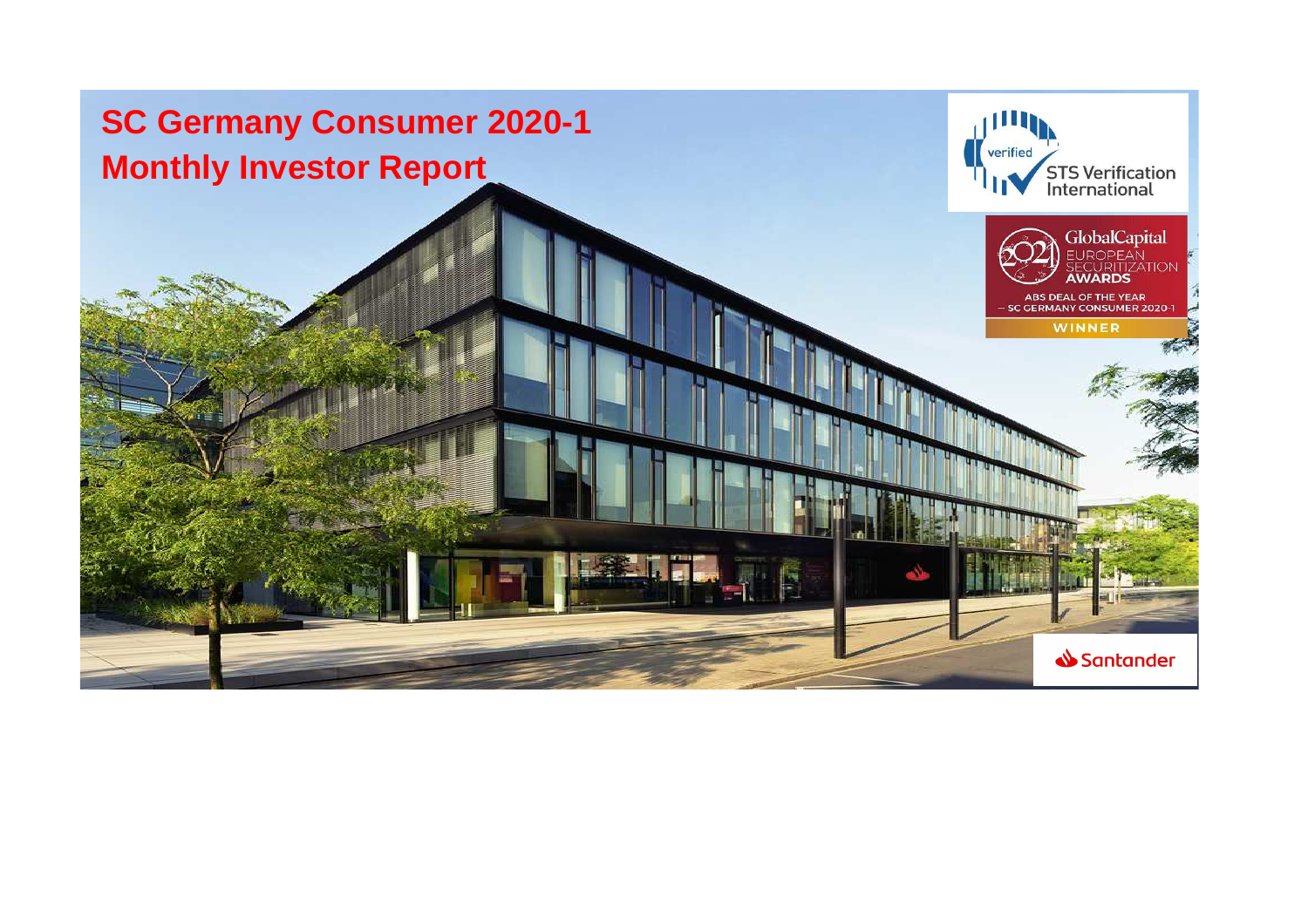| SC Germany Consumer 2020-1<br><b>Monthly Investor Report</b> |                 | <b>Calculation Date</b><br>Payment Date        | 12.07.2021<br>14.07.2021 |          |            |                   |         |
|--------------------------------------------------------------|-----------------|------------------------------------------------|--------------------------|----------|------------|-------------------|---------|
|                                                              |                 | Period No                                      | 8                        |          |            |                   |         |
| <b>Cover Sheet Monthly Investor Report</b>                   |                 | <b>Monthly Period</b>                          | <b>Jul 2021</b>          |          |            |                   |         |
|                                                              |                 | Interest Period from<br>Collection Period from | 14.06.2021<br>01.06.2021 | to<br>to | 14.07.2021 | $\qquad \qquad =$ | 30 days |
|                                                              |                 |                                                |                          |          | 30.06.2021 |                   |         |
| Santander                                                    |                 |                                                |                          |          |            |                   |         |
|                                                              |                 |                                                |                          |          |            |                   |         |
| Index                                                        | Page            |                                                |                          |          |            |                   |         |
| 1. Portfolio Information                                     | $\overline{1}$  |                                                |                          |          |            |                   |         |
| 1.1 Portfolio Information per period                         | $\overline{2}$  |                                                |                          |          |            |                   |         |
| 2. Reserve Accounts                                          | $\overline{3}$  |                                                |                          |          |            |                   |         |
| 3.1 Delinquency Data                                         | $\overline{4}$  |                                                |                          |          |            |                   |         |
| 3.2 Default Data                                             | $\overline{5}$  |                                                |                          |          |            |                   |         |
| 3.3 Defaults & Recoveries per period                         | $\underline{6}$ |                                                |                          |          |            |                   |         |
| 4. Concentration Limits                                      | $\overline{L}$  |                                                |                          |          |            |                   |         |
| 5. Outstanding Notes                                         | 8               |                                                |                          |          |            |                   |         |
| 6. Original Principal Balance                                | 9               |                                                |                          |          |            |                   |         |
| 6.1 Original PB (Graph)                                      | 10              |                                                |                          |          |            |                   |         |
| 7. Current Principal Balance                                 | 11              |                                                |                          |          |            |                   |         |
| 7.1 Current PB (Graph)                                       | 12              |                                                |                          |          |            |                   |         |
| 8. Borrower Concentration                                    | 13              |                                                |                          |          |            |                   |         |
| 9. Geographical Distribution                                 | 14              |                                                |                          |          |            |                   |         |
| 9.1 Geographical (Graph)                                     | 15              |                                                |                          |          |            |                   |         |
| 10. Collateral                                               | 16              |                                                |                          |          |            |                   |         |
| 11. Insurances                                               | 17              |                                                |                          |          |            |                   |         |
| 12. Payment Methods                                          | 18              |                                                |                          |          |            |                   |         |
| 13. Effective Interest Rate                                  | 19              |                                                |                          |          |            |                   |         |
| 13.1 Effective Interest Rate (Graph)                         | 20              |                                                |                          |          |            |                   |         |
| 14. Seasoning                                                | 21              |                                                |                          |          |            |                   |         |
| 14.1 Seasoning (Graph)                                       | 22              |                                                |                          |          |            |                   |         |
| 15. Remaining Term                                           | 23              |                                                |                          |          |            |                   |         |
| 15.1 Remaining Term (Graph)                                  | 24              |                                                |                          |          |            |                   |         |
| 16. Original Term                                            | 25              |                                                |                          |          |            |                   |         |
| 16.1 Original Term (Graph)                                   | 26              |                                                |                          |          |            |                   |         |
| 17. Loan Concentration                                       | 27              |                                                |                          |          |            |                   |         |
| 18. Amortisation Profiles                                    | 28              |                                                |                          |          |            |                   |         |
| 19. Priority of Payments + Transaction Costs                 | 29              |                                                |                          |          |            |                   |         |
| 20. Retention                                                | 30              |                                                |                          |          |            |                   |         |
| 21. Counterparties                                           | 31              |                                                |                          |          |            |                   |         |
|                                                              |                 |                                                |                          |          |            |                   |         |
| 21. Issuer Information                                       | 32              |                                                |                          |          |            |                   |         |
| 23. Swap Counterparty                                        | 33              |                                                |                          |          |            |                   |         |
| 24. Santander Consumer Bank                                  | 34              |                                                |                          |          |            |                   |         |
| 25. Glossary                                                 | 35              |                                                |                          |          |            |                   |         |
|                                                              |                 |                                                |                          |          |            |                   |         |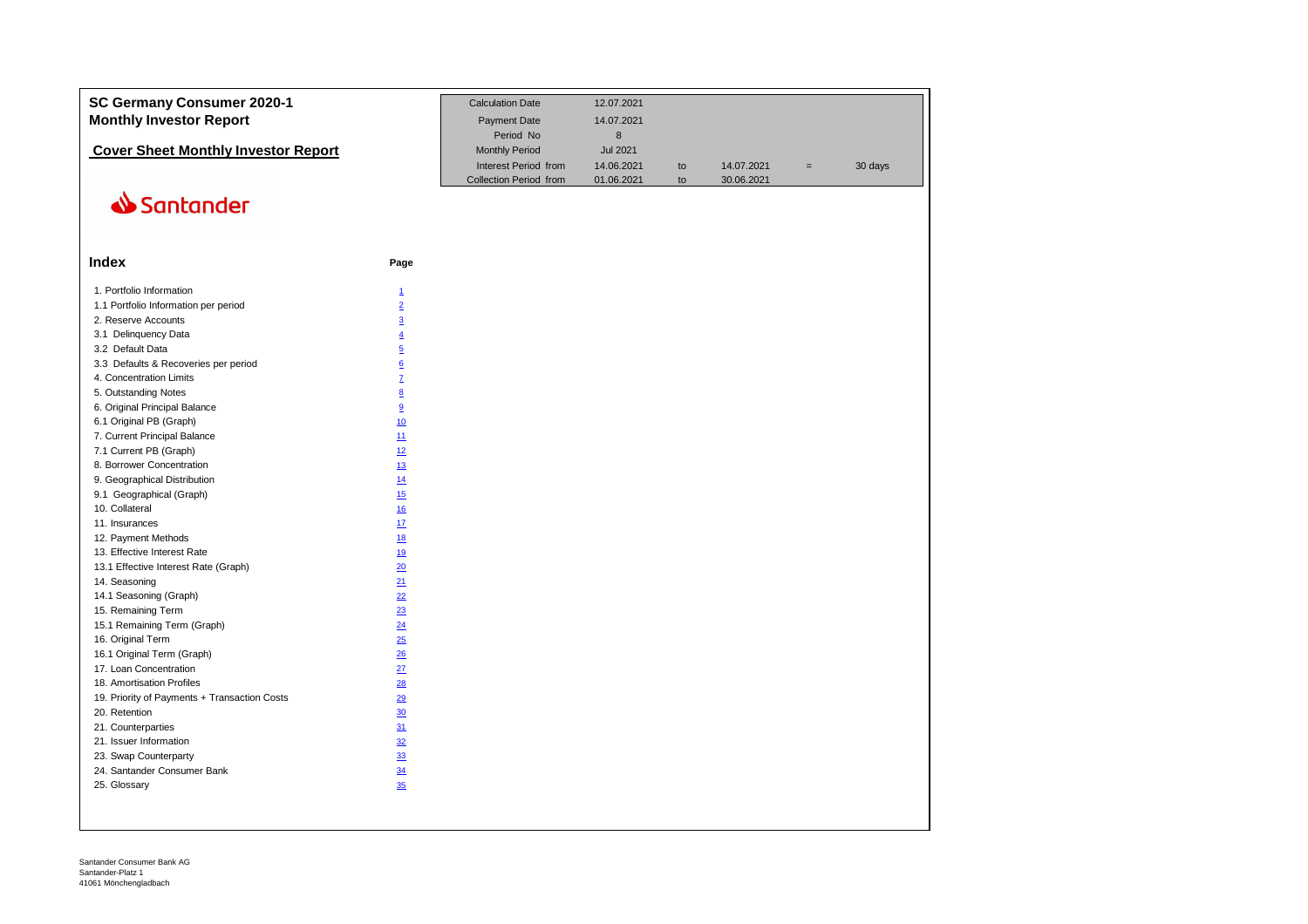| SC Germany Consumer 2020-1                  |                  | <b>Calculation Date</b>       | 12.07.2021                   |    |            |     |                              |
|---------------------------------------------|------------------|-------------------------------|------------------------------|----|------------|-----|------------------------------|
| <b>Monthly Investor Report</b>              |                  | <b>Payment Date</b>           | 14.07.2021                   |    |            |     |                              |
|                                             |                  | Period No                     | 8                            |    |            |     |                              |
| 1. Portfolio Information                    |                  | <b>Monthly Period</b>         | Jul 2021                     |    |            |     |                              |
|                                             |                  | Interest Period from          | 14.06.2021                   | to | 14.07.2021 | $=$ | 30 days                      |
|                                             |                  | <b>Collection Period from</b> | 01.06.2021                   | to | 30.06.2021 |     |                              |
| Santander                                   |                  |                               |                              |    |            |     |                              |
|                                             |                  |                               |                              |    |            |     |                              |
|                                             |                  |                               | current period               |    |            |     | previous period              |
|                                             | No. of           |                               | <b>Aggregate Outstanding</b> |    |            |     | <b>Aggregate Outstanding</b> |
| <b>Outstanding Receivables</b>              | <b>Contracts</b> |                               | <b>Principal Amount</b>      |    |            |     | <b>Principal Amount</b>      |
| <b>Beginning of Period</b>                  | 150.576          |                               | 1.799.999.989,63 €           |    |            |     | 1.799.999.986,54 €           |
| <b>Scheduled Principal Payments</b>         |                  |                               | 29.279.001,04 €              |    |            |     |                              |
| <b>Prepayment Principal</b>                 |                  |                               | 50.076.352,28 €              |    |            |     |                              |
| <b>Total Principal Collections</b>          |                  |                               | 79.355.353,32 €              |    |            |     | 72.576.640,39 €              |
| <b>Total Interest Collections</b>           |                  |                               | 8.479.769,99 €               |    |            |     | 8.516.629,93 €               |
| <b>Defaults</b>                             |                  |                               | 2.403.241,33 €               |    |            |     | 2.857.778,09 €               |
| <b>Replenishment Amount</b>                 |                  |                               | 81.758.602,64 €              |    |            |     | 75.434.421,57 €              |
| <b>End of Period</b>                        | 151.317          |                               | 1.799.999.997,62 €           |    |            |     | 1.799.999.989,63 €           |
| <b>Purchase Shortfall Amount</b>            |                  |                               | 2,38 €                       |    |            |     | 10,37 €                      |
| <b>Total Assets (End of Period)</b>         |                  |                               | 1.800.000.000,00 €           |    |            |     | 1.800.000.000,00 €           |
| <b>Current Prepayment Rate (annualised)</b> |                  |                               | 28,7%                        |    |            |     |                              |
| <b>Current Poolfactor</b>                   |                  |                               | 99,6%                        |    |            |     |                              |
|                                             |                  |                               |                              |    |            |     |                              |
|                                             |                  |                               |                              |    |            |     |                              |
|                                             |                  |                               |                              |    |            |     |                              |
|                                             |                  |                               |                              |    |            |     |                              |
|                                             |                  |                               |                              |    |            |     |                              |
|                                             |                  |                               |                              |    |            |     |                              |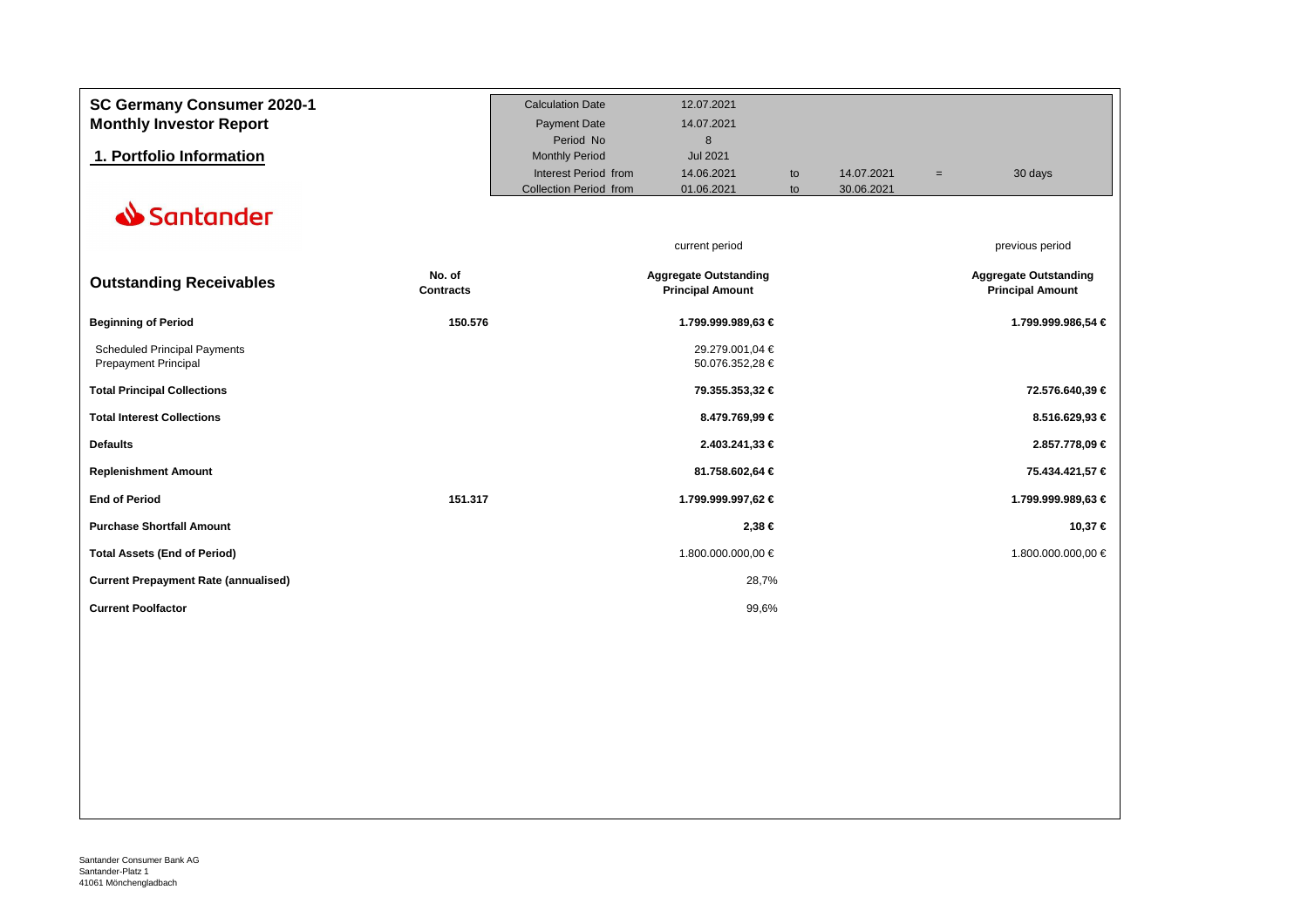| SC Germany Consumer 2020-1           |                                                                                                                                           | Calculation Date                  |                                                                    | 12.07.2021                            |                    |            |            |         |
|--------------------------------------|-------------------------------------------------------------------------------------------------------------------------------------------|-----------------------------------|--------------------------------------------------------------------|---------------------------------------|--------------------|------------|------------|---------|
| Monthly Investor Report              |                                                                                                                                           | Payment Date<br>Period No         |                                                                    | 14.07.2021<br>$\overline{\mathbf{8}}$ |                    |            |            |         |
| 1.1 Portfolio Information per period |                                                                                                                                           | Monthly Period<br>Interest Period | from                                                               | <b>Jul 2021</b><br>14.06.2021         | to                 | 14.07.2021 | $\sim$ $-$ | 30 days |
|                                      |                                                                                                                                           | <b>Collection Period</b>          | from                                                               | 01.06.2021                            |                    | 30.06.2021 |            |         |
| Santander                            |                                                                                                                                           |                                   |                                                                    |                                       |                    |            |            |         |
|                                      |                                                                                                                                           |                                   |                                                                    |                                       |                    |            |            |         |
| Collection Period                    | Outstanding BOP                                                                                                                           | Scheduled Principal<br>Payments   | Prepayment<br>Principal                                            | <b>Total Principal</b><br>Collections | Prepayment<br>Rate |            |            |         |
|                                      | 1 € 1.799.999.933,09 €                                                                                                                    |                                   | 28.004.372,02 € 37.328.045,90 €                                    | 65.332.417,92                         | 22,2%              |            |            |         |
|                                      | 2 € 1.799.999.978.57 €<br>3 € 1.799.999.995,61 €                                                                                          |                                   | 27.656.379.76 € 32.092.572.15 €<br>30.260.180,50 € 40.849.586,79 € | 59.748.951.91<br>71.109.767.29        | 19.42%<br>24.08%   |            |            |         |
|                                      | $4 \ \ \epsilon \quad \  1.799.999.991,50 \quad \  \epsilon$                                                                              |                                   | 29.666.354,11 € 42.585.774,69 €                                    | 72.252.128,80                         | 24,97%             |            |            |         |
|                                      | $\begin{matrix} 6 \end{matrix} \quad \in \quad \begin{matrix} 1.799.999.993.97 & \text{€} \end{matrix}$<br>6 $\in$ 1.799.999.998,42 $\in$ | 29.272.948,70 €                   | 52.031.411,07 $\in$<br>28.945.451,65 € 45.554.564,24 €             | 81.304.359,77<br>74.500.015,89        | 29,67%<br>26,48%   |            |            |         |
|                                      | 7 $\in$ 1.799.999.986,54 $\in$                                                                                                            |                                   | 29.236.040,56 € 43.340.599,83 €                                    | 72.576.640,39                         | 25,36%             |            |            |         |
|                                      | 8 $\in$ 1.799.999.989,63 $\in$                                                                                                            |                                   | 29.279.001,04 € 50.076.352,28 €                                    | 79.355.353,32                         | 28,72%             |            |            |         |
| $\overline{9}$<br>10                 |                                                                                                                                           |                                   |                                                                    |                                       |                    |            |            |         |
| 11                                   |                                                                                                                                           |                                   |                                                                    |                                       |                    |            |            |         |
| 12<br>13                             |                                                                                                                                           |                                   |                                                                    |                                       |                    |            |            |         |
| 14                                   |                                                                                                                                           |                                   |                                                                    |                                       |                    |            |            |         |
| 15                                   |                                                                                                                                           |                                   |                                                                    |                                       |                    |            |            |         |
| 16<br>$17\,$                         |                                                                                                                                           |                                   |                                                                    |                                       |                    |            |            |         |
| 18                                   |                                                                                                                                           |                                   |                                                                    |                                       |                    |            |            |         |
| 19<br>20                             |                                                                                                                                           |                                   |                                                                    |                                       |                    |            |            |         |
| 21                                   |                                                                                                                                           |                                   |                                                                    |                                       |                    |            |            |         |
| 22                                   |                                                                                                                                           |                                   |                                                                    |                                       |                    |            |            |         |
| 23<br>$^{24}$                        |                                                                                                                                           |                                   |                                                                    |                                       |                    |            |            |         |
| $2\bar{5}$                           |                                                                                                                                           |                                   |                                                                    |                                       |                    |            |            |         |
| 26<br>$27$                           |                                                                                                                                           |                                   |                                                                    |                                       |                    |            |            |         |
| 28                                   |                                                                                                                                           |                                   |                                                                    |                                       |                    |            |            |         |
| 29<br>30                             |                                                                                                                                           |                                   |                                                                    |                                       |                    |            |            |         |
| 31                                   |                                                                                                                                           |                                   |                                                                    |                                       |                    |            |            |         |
| 32                                   |                                                                                                                                           |                                   |                                                                    |                                       |                    |            |            |         |
| 33<br>34                             |                                                                                                                                           |                                   |                                                                    |                                       |                    |            |            |         |
| 36                                   |                                                                                                                                           |                                   |                                                                    |                                       |                    |            |            |         |
| 36<br>37                             |                                                                                                                                           |                                   |                                                                    |                                       |                    |            |            |         |
| 38                                   |                                                                                                                                           |                                   |                                                                    |                                       |                    |            |            |         |
| 39                                   |                                                                                                                                           |                                   |                                                                    |                                       |                    |            |            |         |
| 40<br>41                             |                                                                                                                                           |                                   |                                                                    |                                       |                    |            |            |         |
| 42                                   |                                                                                                                                           |                                   |                                                                    |                                       |                    |            |            |         |
| 43<br>44                             |                                                                                                                                           |                                   |                                                                    |                                       |                    |            |            |         |
| 45                                   |                                                                                                                                           |                                   |                                                                    |                                       |                    |            |            |         |
| 46<br>47                             |                                                                                                                                           |                                   |                                                                    |                                       |                    |            |            |         |
| 48                                   |                                                                                                                                           |                                   |                                                                    |                                       |                    |            |            |         |
| 49                                   |                                                                                                                                           |                                   |                                                                    |                                       |                    |            |            |         |
| 50<br>51                             |                                                                                                                                           |                                   |                                                                    |                                       |                    |            |            |         |
| 62                                   |                                                                                                                                           |                                   |                                                                    |                                       |                    |            |            |         |
| 53<br>54                             |                                                                                                                                           |                                   |                                                                    |                                       |                    |            |            |         |
| 66                                   |                                                                                                                                           |                                   |                                                                    |                                       |                    |            |            |         |
| 56<br>57                             |                                                                                                                                           |                                   |                                                                    |                                       |                    |            |            |         |
| 58                                   |                                                                                                                                           |                                   |                                                                    |                                       |                    |            |            |         |
| 59                                   |                                                                                                                                           |                                   |                                                                    |                                       |                    |            |            |         |
| 60<br>61                             |                                                                                                                                           |                                   |                                                                    |                                       |                    |            |            |         |
| 62                                   |                                                                                                                                           |                                   |                                                                    |                                       |                    |            |            |         |
| 63<br>64                             |                                                                                                                                           |                                   |                                                                    |                                       |                    |            |            |         |
| 65                                   |                                                                                                                                           |                                   |                                                                    |                                       |                    |            |            |         |
| 66<br>67                             |                                                                                                                                           |                                   |                                                                    |                                       |                    |            |            |         |
| 68                                   |                                                                                                                                           |                                   |                                                                    |                                       |                    |            |            |         |
| 69                                   |                                                                                                                                           |                                   |                                                                    |                                       |                    |            |            |         |
| 70<br>$\scriptstyle{71}$             |                                                                                                                                           |                                   |                                                                    |                                       |                    |            |            |         |
| 72                                   |                                                                                                                                           |                                   |                                                                    |                                       |                    |            |            |         |
| 73<br>74                             |                                                                                                                                           |                                   |                                                                    |                                       |                    |            |            |         |
| 75                                   |                                                                                                                                           |                                   |                                                                    |                                       |                    |            |            |         |
| 76                                   |                                                                                                                                           |                                   |                                                                    |                                       |                    |            |            |         |
| $\scriptstyle{77}$<br>78             |                                                                                                                                           |                                   |                                                                    |                                       |                    |            |            |         |
| 79                                   |                                                                                                                                           |                                   |                                                                    |                                       |                    |            |            |         |
| 80                                   |                                                                                                                                           |                                   |                                                                    |                                       |                    |            |            |         |
|                                      |                                                                                                                                           |                                   |                                                                    |                                       |                    |            |            |         |
|                                      |                                                                                                                                           |                                   |                                                                    |                                       |                    |            |            |         |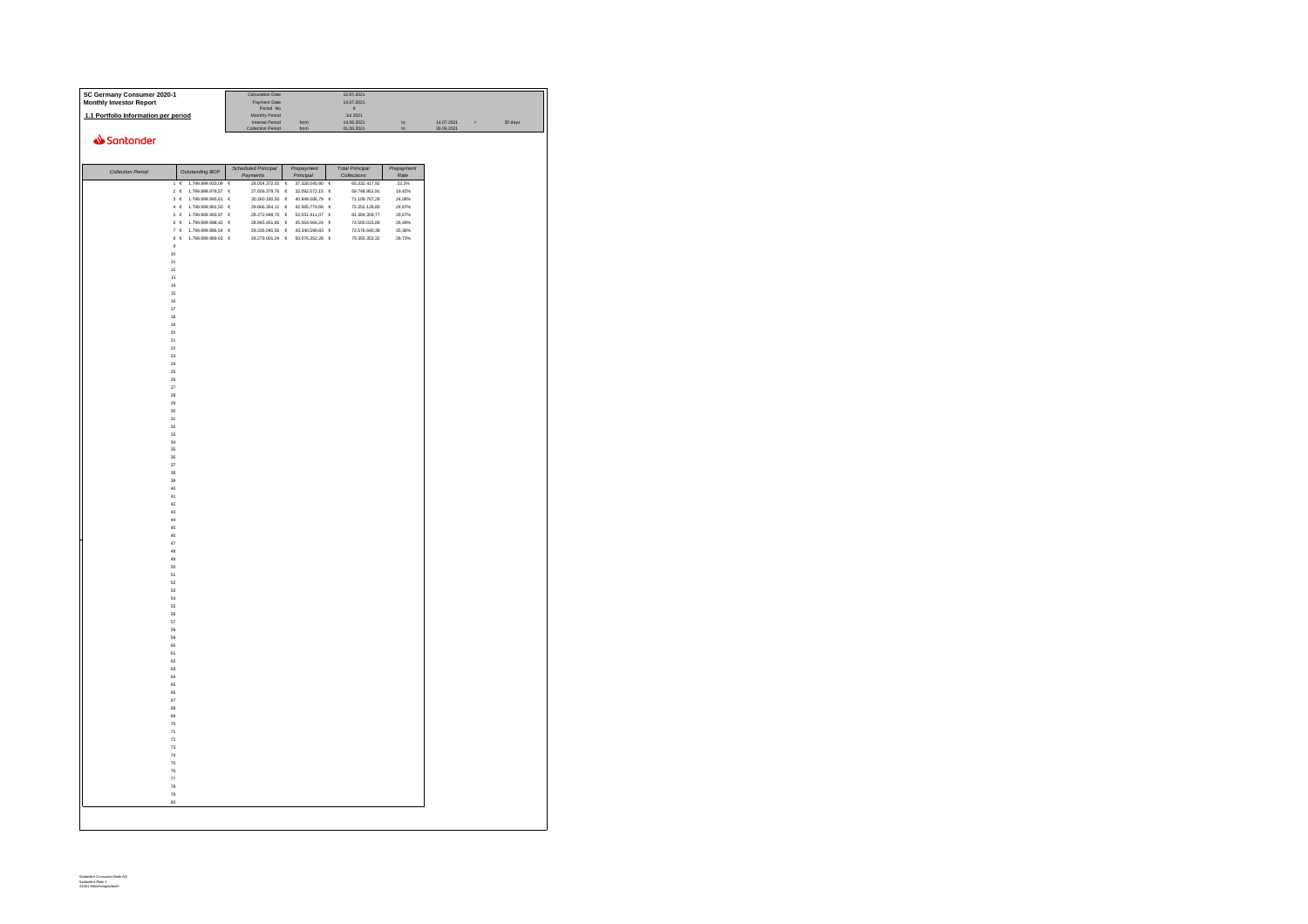| SC Germany Consumer 2020-1<br><b>Monthly Investor Report</b>                                                         |        | <b>Calculation Date</b><br><b>Payment Date</b> | 12.07.2021<br>14.07.2021 |    |            |          |         |
|----------------------------------------------------------------------------------------------------------------------|--------|------------------------------------------------|--------------------------|----|------------|----------|---------|
|                                                                                                                      |        | Period No                                      | $\bf 8$                  |    |            |          |         |
| 2. Reserve Accounts                                                                                                  |        | <b>Monthly Period</b>                          | <b>Jul 2021</b>          |    |            |          |         |
|                                                                                                                      |        | Interest Period from                           | 14.06.2021               | to | 14.07.2021 | $\equiv$ | 30 days |
|                                                                                                                      |        | <b>Collection Period from</b>                  | 01.06.2021               | to | 30.06.2021 |          |         |
| Santander                                                                                                            |        |                                                |                          |    |            |          |         |
| <b>Note Balance</b>                                                                                                  |        |                                                |                          |    |            |          |         |
| Beginning of Period                                                                                                  |        | 1.793.249.994,60 €                             |                          |    |            |          |         |
| End of Period                                                                                                        |        | 1.793.249.994,60 €                             |                          |    |            |          |         |
| <b>Reserve Accounts</b>                                                                                              |        |                                                |                          |    |            |          |         |
| <b>Liquidity Reserve</b>                                                                                             | in $%$ |                                                | <b>Trigger Event y/n</b> |    |            |          |         |
| Beginning of Period                                                                                                  | 0,5%   | 8.966.249,97 €                                 |                          |    |            |          |         |
| <b>Cash Outflow</b><br>of which Liquidity Reserve Excess Amount                                                      |        | 8.971.874,98 €<br>5.625,00 €                   |                          |    |            |          |         |
| of which added to Priority of Payments                                                                               |        | $\cdot \in$                                    |                          |    |            |          |         |
| Cash Inflow                                                                                                          |        | 8.966.249,97 €                                 |                          |    |            |          |         |
| End of Period                                                                                                        | 0,5%   | 8.966.249,97 €                                 |                          |    |            |          |         |
| Required Liquidity Reserve Amount                                                                                    | 0.5%   | 8.966.249,97 €                                 |                          |    |            |          |         |
| <b>Commingling Reserve</b>                                                                                           | in %   |                                                | no                       |    |            |          |         |
| <b>Beginning of Period</b>                                                                                           |        | n/a                                            |                          |    |            |          |         |
| Cash Outflow                                                                                                         |        | n/a                                            |                          |    |            |          |         |
| of which Commingling Reserve Excess Amount<br>of which drawn from the commingling reserve and applied to PoP         |        |                                                |                          |    |            |          |         |
| Cash Inflow                                                                                                          |        | n/a                                            |                          |    |            |          |         |
| <b>End of Period</b>                                                                                                 |        | n/a                                            |                          |    |            |          |         |
| <b>Commingling Reserve Required Amount</b>                                                                           |        | $ \in$                                         |                          |    |            |          |         |
| <b>Set-Off Reserve</b>                                                                                               | in $%$ |                                                | no                       |    |            |          |         |
| Beginning of Period                                                                                                  |        | n/a                                            |                          |    |            |          |         |
| Cash Outflow<br>of which Set-Off Reserve Excess Amount<br>of which drawn from the set-off reserve and applied to PoP |        | n/a                                            |                          |    |            |          |         |
| Cash Inflow                                                                                                          |        | n/a                                            |                          |    |            |          |         |
| End of Period                                                                                                        |        | n/a                                            |                          |    |            |          |         |
| Set-Off Reserve Required Amount                                                                                      |        | €<br>$\sim$                                    |                          |    |            |          |         |
| In case of Ratin Trigger breach: Set-Off Reserve Required Amount                                                     |        |                                                |                          |    |            |          |         |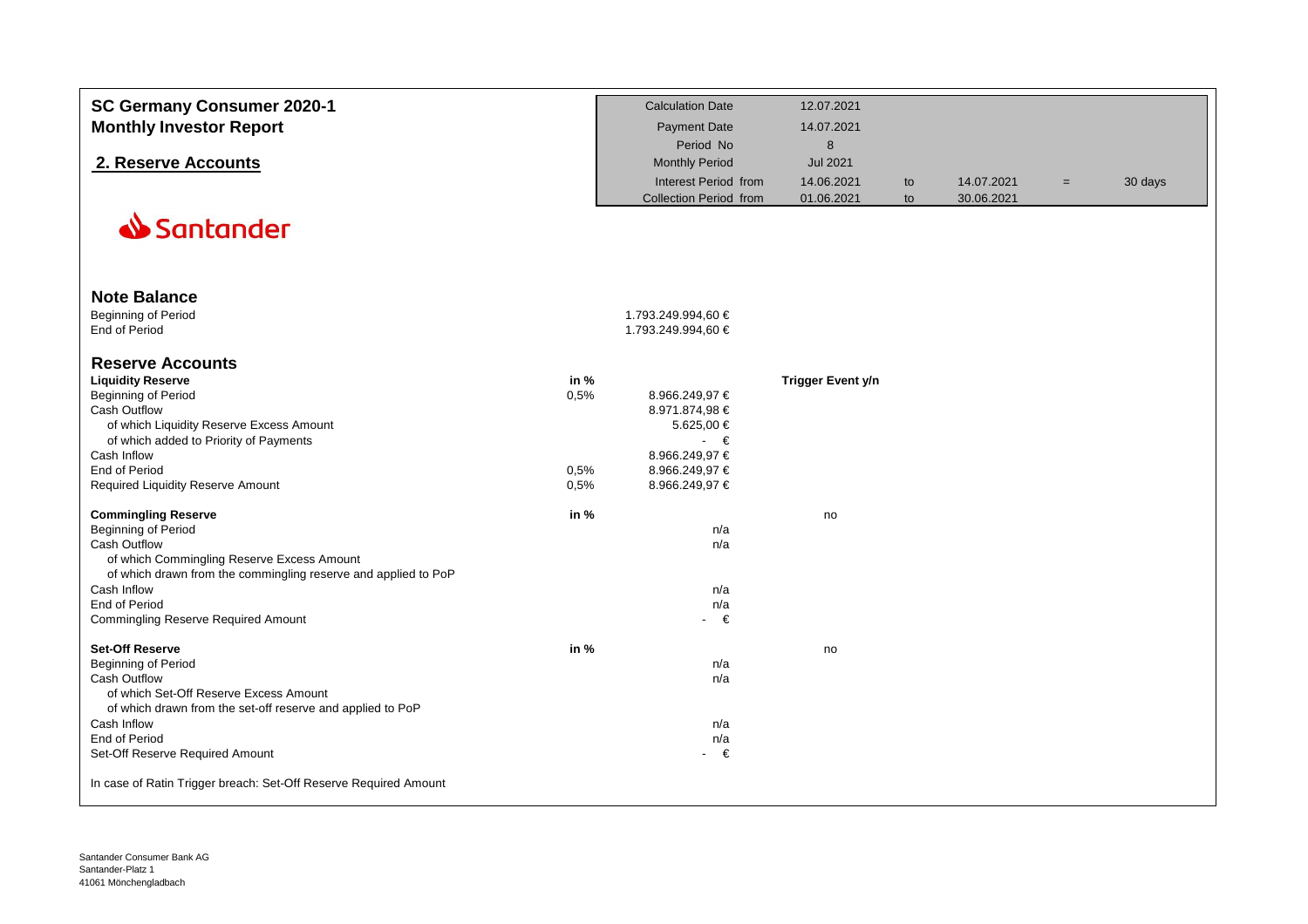| SC Germany Consumer 2020-1<br><b>Monthly Investor Report</b>                                        | Reporting Date<br>Payment Date                                                                                                                      | 12.07.2021<br>14.07.2021                                                                                                                                                                                |                                                                            |                         |                                                       |                         |
|-----------------------------------------------------------------------------------------------------|-----------------------------------------------------------------------------------------------------------------------------------------------------|---------------------------------------------------------------------------------------------------------------------------------------------------------------------------------------------------------|----------------------------------------------------------------------------|-------------------------|-------------------------------------------------------|-------------------------|
| 3.1 Delinquency Data                                                                                | Period No<br>Monthly Period<br><b>Interest Period</b>                                                                                               | $\bf8$<br><b>Jul 2021</b><br>14.06.2021<br>from                                                                                                                                                         | 14.07.2021<br>to                                                           | $\equiv$                | 30 days                                               |                         |
| Santander                                                                                           | <b>Collection Period</b><br>from                                                                                                                    | 01.06.2021                                                                                                                                                                                              | to<br>30.06.2021                                                           |                         |                                                       |                         |
|                                                                                                     |                                                                                                                                                     |                                                                                                                                                                                                         |                                                                            |                         |                                                       |                         |
| <b>Note Balance</b><br>Beginning of Period                                                          | 1.793.249.994,60 €                                                                                                                                  |                                                                                                                                                                                                         |                                                                            |                         |                                                       |                         |
| End of Period<br><b>Delinquency Data and Ratios</b>                                                 | 1.793.249.994,60 €                                                                                                                                  |                                                                                                                                                                                                         |                                                                            |                         |                                                       |                         |
|                                                                                                     |                                                                                                                                                     |                                                                                                                                                                                                         |                                                                            |                         |                                                       |                         |
| <b>Collection Period</b><br>Outstanding EOP<br>1.799.999.933,09<br>€<br>1.                          | $1 - 30$                                                                                                                                            | Days past due<br>$31 - 60$<br>61-90                                                                                                                                                                     | not delinquent<br>>90<br>100,00%                                           | $1 - 30$<br>0,00%       | Days past due<br>$31 - 60$<br>61-90<br>0,00%<br>0,00% | >90<br>0,00%            |
| $2 \in$<br>1.799.999.978,57<br>$3 \in$<br>1.799.999.995,61<br>$4 \in$<br>1.799.999.991,50           | 6.313.367,70<br>$\epsilon$<br>$\epsilon$<br>$\epsilon$<br>6.239.761,54<br>$\epsilon$<br>€<br>5.963.979,66<br>$\epsilon$                             | 882.720,82 €<br>170.291,73<br>$\epsilon$<br>4.939.221,31<br>$\epsilon$<br>866.738,74<br>$\epsilon$<br>5.640.605,03 €<br>3.166.805,23<br>$\epsilon$                                                      | 106.711,25<br>99,58%<br>194.212,76<br>99,32%<br>1.020.162,48<br>99,12%     | 0,35%<br>0,35%<br>0,33% | 0,05%<br>0,01%<br>0,27%<br>0,05%<br>0,31%<br>0,18%    | 0,01%<br>0,01%<br>0,06% |
| 1,799,999,993,97<br>5 <sup>6</sup><br>1,799,999,998,42<br>6 €<br>1.799.999.986,54<br>7 <sup>6</sup> | $\epsilon$<br>€<br>6,549,435.07<br>6,277,838,82<br>€<br>€<br>$\epsilon$<br>$\begin{array}{ll} 6.655.977,58 & \in \\ 6.989.530,24 & \in \end{array}$ | 5.068.350.47<br>€<br>3.154.504,95<br>€<br>3.012.488,71 $\in$<br>5.527.447.42 €<br>$\begin{array}{lllll} 5.191.130.95 & \in & 3.407.325.83 & \in \\ 6.091.686.44 & \in & 3.286.422.04 & \in \end{array}$ | 98.99%<br>3.340.625.38<br>3.870.498.36<br>98.96%<br>98,93%<br>4.039.360.98 | 0.36%<br>0,35%<br>0.37% | 0.28%<br>0.18%<br>0.31%<br>0.17%<br>0.29%<br>0.19%    | 0,19%<br>0.22%<br>0.22% |
| 1.799.999.989,63<br>$8 \in$<br>$\mathsf g$<br>10                                                    | $\bar{\epsilon}$                                                                                                                                    |                                                                                                                                                                                                         | 3.722.868,68<br>98,88%                                                     | 0,39%                   | 0,34%<br>0,18%                                        | 0,21%                   |
| $11\,$<br>$12\,$<br>$\frac{13}{14}$                                                                 |                                                                                                                                                     |                                                                                                                                                                                                         |                                                                            |                         |                                                       |                         |
| 15<br>16                                                                                            |                                                                                                                                                     |                                                                                                                                                                                                         |                                                                            |                         |                                                       |                         |
| 17<br>18                                                                                            |                                                                                                                                                     |                                                                                                                                                                                                         |                                                                            |                         |                                                       |                         |
| $\frac{19}{20}$<br>$\frac{21}{22}$                                                                  |                                                                                                                                                     |                                                                                                                                                                                                         |                                                                            |                         |                                                       |                         |
| 23<br>$^{24}$<br>25                                                                                 |                                                                                                                                                     |                                                                                                                                                                                                         |                                                                            |                         |                                                       |                         |
| ${\bf 26}$<br>$\frac{27}{28}$                                                                       |                                                                                                                                                     |                                                                                                                                                                                                         |                                                                            |                         |                                                       |                         |
| $^{29}$<br>$30\,$<br>31                                                                             |                                                                                                                                                     |                                                                                                                                                                                                         |                                                                            |                         |                                                       |                         |
| 32<br>33<br>$\frac{34}{35}$                                                                         |                                                                                                                                                     |                                                                                                                                                                                                         |                                                                            |                         |                                                       |                         |
| $\frac{36}{37}$<br>38                                                                               |                                                                                                                                                     |                                                                                                                                                                                                         |                                                                            |                         |                                                       |                         |
| 39<br>40<br>$\bf 41$                                                                                |                                                                                                                                                     |                                                                                                                                                                                                         |                                                                            |                         |                                                       |                         |
| $\begin{array}{c} 42 \\ 43 \end{array}$<br>44                                                       |                                                                                                                                                     |                                                                                                                                                                                                         |                                                                            |                         |                                                       |                         |
| 45<br>46<br>$47\,$                                                                                  |                                                                                                                                                     |                                                                                                                                                                                                         |                                                                            |                         |                                                       |                         |
| 48<br>49                                                                                            |                                                                                                                                                     |                                                                                                                                                                                                         |                                                                            |                         |                                                       |                         |
| $\frac{50}{51}$<br>52                                                                               |                                                                                                                                                     |                                                                                                                                                                                                         |                                                                            |                         |                                                       |                         |
| 53<br>54<br>55<br>56                                                                                |                                                                                                                                                     |                                                                                                                                                                                                         |                                                                            |                         |                                                       |                         |
| 57<br>58<br>59                                                                                      |                                                                                                                                                     |                                                                                                                                                                                                         |                                                                            |                         |                                                       |                         |
| 60<br>61<br>62                                                                                      |                                                                                                                                                     |                                                                                                                                                                                                         |                                                                            |                         |                                                       |                         |
| 63<br>64                                                                                            |                                                                                                                                                     |                                                                                                                                                                                                         |                                                                            |                         |                                                       |                         |
| 65<br>66<br>67<br>68                                                                                |                                                                                                                                                     |                                                                                                                                                                                                         |                                                                            |                         |                                                       |                         |
| 69<br>70                                                                                            |                                                                                                                                                     |                                                                                                                                                                                                         |                                                                            |                         |                                                       |                         |
| 71<br>72<br>73<br>74<br>75                                                                          |                                                                                                                                                     |                                                                                                                                                                                                         |                                                                            |                         |                                                       |                         |
| 76<br>77                                                                                            |                                                                                                                                                     |                                                                                                                                                                                                         |                                                                            |                         |                                                       |                         |
| 78<br>79<br>80                                                                                      |                                                                                                                                                     |                                                                                                                                                                                                         |                                                                            |                         |                                                       |                         |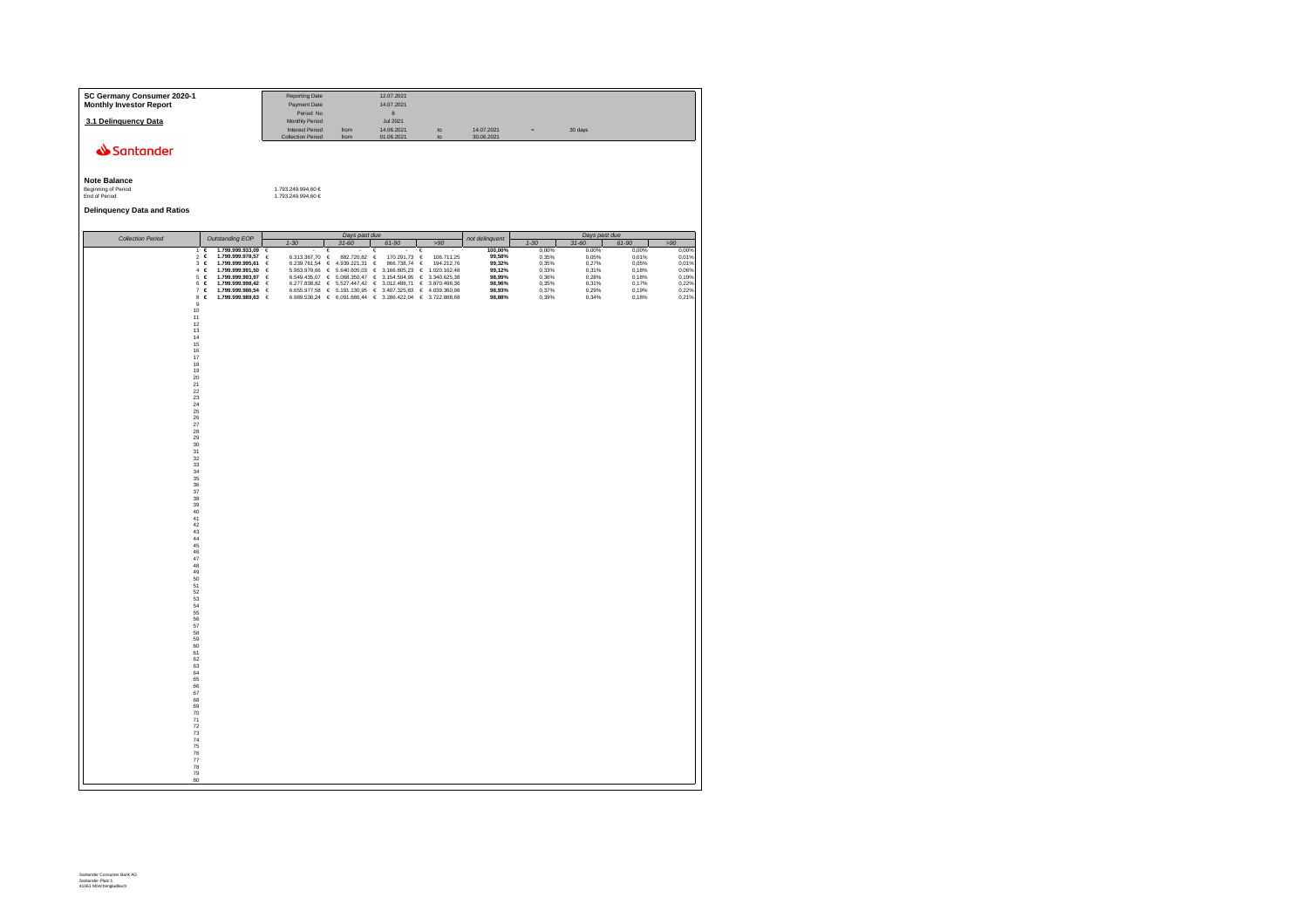| SC Germany Consumer 2020-1<br><b>Monthly Investor Report</b>                                                                                                                | <b>Reporting Date</b><br>Payment Date<br>Period No               | 12.07.2021<br>14.07.2021<br>8                                  |          |                          |         |
|-----------------------------------------------------------------------------------------------------------------------------------------------------------------------------|------------------------------------------------------------------|----------------------------------------------------------------|----------|--------------------------|---------|
| 3.2 Default Data                                                                                                                                                            | Monthly Period<br>Interest Period from<br>Collection Period from | <b>Jul 2021</b><br>14.06.2021<br>01.06.2021                    | to<br>to | 14.07.2021<br>30.06.2021 | 30 days |
| Santander                                                                                                                                                                   |                                                                  |                                                                |          |                          |         |
| <b>Note Balance</b><br>Beginning of Period<br>End of Period                                                                                                                 | 1.793.249.994,60 €<br>1.793.249.994,60 €                         |                                                                |          |                          |         |
| <b>Default Data and Ratios</b>                                                                                                                                              |                                                                  | Amount                                                         |          | Number of Loans          |         |
| <b>Current Default</b><br>Current Period Gross Default<br><b>Current Period Recoveries</b><br>Current Period Net Default<br>New Number of Defaulted Contracts               |                                                                  | 2.403.241,33 €<br>22.450,16 €<br>2.380.791,17 €                |          | 260                      |         |
| <b>Cumulative Default</b><br><b>Cumulative Gross Default</b><br><b>Cumulative Recoveries</b><br><b>Cumulative Net Default</b><br><b>Total Number of Defaulted Contracts</b> |                                                                  | 11.124.667,35 €<br>66.445,74 €<br>11.058.221,61 €              |          | 1.035                    |         |
| <b>Principal Deficiency Ledgers</b>                                                                                                                                         |                                                                  |                                                                |          |                          |         |
| <b>Class A PDL Sub-Ledger</b><br>Class A PDL BoP<br>Class A Amount debited to the PDL<br>Class A Amount credited to the PDL<br>Class A PDL EoP                              |                                                                  | €<br>÷,<br>×,<br>€<br>$\mathbf{r}$<br>€<br>$\omega$<br>€       |          |                          |         |
| <b>Class B PDL Sub-Ledger</b><br>Class B PDL BoP                                                                                                                            |                                                                  | €<br>$\overline{\phantom{a}}$                                  |          |                          |         |
| Class B Amount debited to the PDL<br>Class B Amount credited to the PDL<br>Class B PDL EoP                                                                                  |                                                                  | €<br>€<br>€                                                    |          |                          |         |
| <b>Class C PDL Sub-Ledger</b><br>Class C PDL BoP<br>Class C Amount debited to the PDL<br>Class C Amount credited to the PDL<br>Class C PDL EoP                              |                                                                  | €<br>÷.<br>€<br>€<br>$\overline{a}$<br>€<br>×.                 |          |                          |         |
| <b>Class D PDL Sub-Ledger</b><br>Class D PDL BoP                                                                                                                            |                                                                  | €<br>$\sim$                                                    |          |                          |         |
| Class D Amount debited to the PDL<br>Class D Amount credited to the PDL<br>Class D PDL EoP                                                                                  |                                                                  | $\sim$<br>€<br>$\mathbb{Z}^2$<br>€<br>$\mathbb{Z}^+$<br>€      |          |                          |         |
| <b>Class E PDL Sub-Ledger</b><br>Class E PDL BoP<br>Class E Amount debited to the PDL<br>Class E Amount credited to the PDL<br>Class E PDL EoP                              |                                                                  | €<br>÷.<br>€<br>÷,<br>$\sim$<br>€<br>€<br>$\sim$               |          |                          |         |
| <b>Class F PDL Sub-Ledger</b><br>Class F PDL BoP<br>Class F Amount debited to the PDL<br>Class F Amount credited to the PDL<br>Class F PDL EoP                              |                                                                  | €<br>÷.<br>$\in$<br>×.<br>€<br>€<br>$\overline{a}$             |          |                          |         |
| <b>Class G PDL Sub-Ledger</b><br>Class G PDL BoP<br>Class G Amount debited to the PDL<br>Class G Amount credited to the PDL<br>Class G PDL EoP                              |                                                                  | $\cdot \in$<br>2.403.241,33 €<br>2.403.241,33 €<br>$\cdot \in$ |          |                          |         |

Santander Consumer Bank AG Santander-Platz 1 41061 Mönchengladbach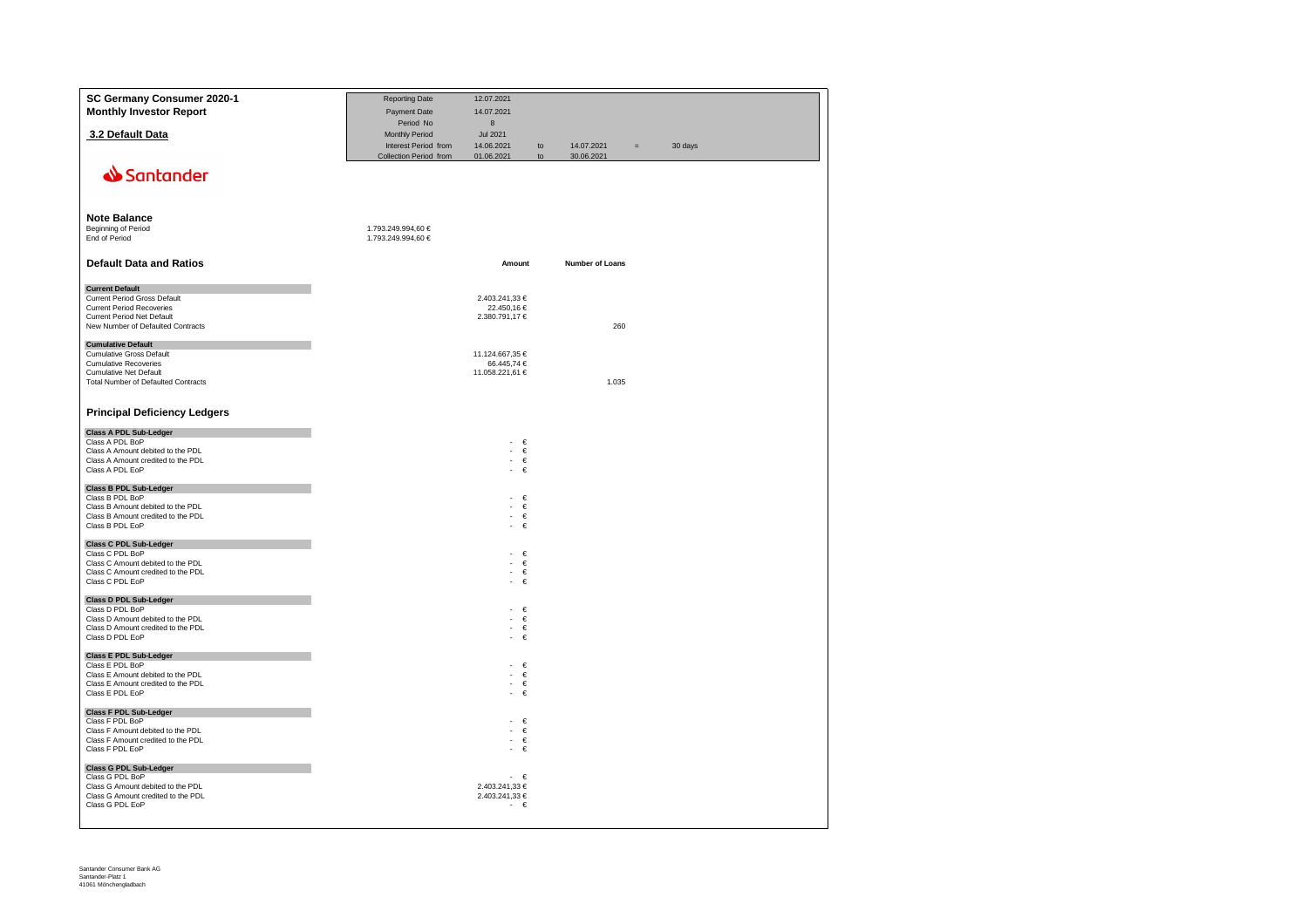| SC Germany Consumer 2020-1<br><b>Monthly Investor Report</b>                                                                                                                                                                                                                                                                                                                                                                                                                                                                                  |                                                                                                    | <b>Reporting Date</b><br>Payment Date<br>Period No                                                                                                     |                                                                                                                                                                                          | 12.07.2021<br>14.07.2021<br>8                                                                                                                                                                                                           |                                                                      |                                                                                                 |                                                                                                                    |                                                                                                                          |                                                                            |  |
|-----------------------------------------------------------------------------------------------------------------------------------------------------------------------------------------------------------------------------------------------------------------------------------------------------------------------------------------------------------------------------------------------------------------------------------------------------------------------------------------------------------------------------------------------|----------------------------------------------------------------------------------------------------|--------------------------------------------------------------------------------------------------------------------------------------------------------|------------------------------------------------------------------------------------------------------------------------------------------------------------------------------------------|-----------------------------------------------------------------------------------------------------------------------------------------------------------------------------------------------------------------------------------------|----------------------------------------------------------------------|-------------------------------------------------------------------------------------------------|--------------------------------------------------------------------------------------------------------------------|--------------------------------------------------------------------------------------------------------------------------|----------------------------------------------------------------------------|--|
| 3.3 Defaults & Recoveries per period                                                                                                                                                                                                                                                                                                                                                                                                                                                                                                          |                                                                                                    | Monthly Period<br><b>Interest Period</b>                                                                                                               | from                                                                                                                                                                                     | <b>Jul 2021</b><br>14.06.2021                                                                                                                                                                                                           | to                                                                   | 14.07.2021                                                                                      | $=$                                                                                                                | 30 days                                                                                                                  |                                                                            |  |
| Santander<br><b>Note Balance</b><br>Beginning of Period<br>End of Period<br>Default/Recovery Data and Ratios                                                                                                                                                                                                                                                                                                                                                                                                                                  |                                                                                                    | <b>Collection Period</b><br>1.793.249.994,60 €<br>1.793.249.994,60 €                                                                                   | from                                                                                                                                                                                     | 01.06.2021                                                                                                                                                                                                                              | $\overline{10}$                                                      | 30.06.2021                                                                                      |                                                                                                                    |                                                                                                                          |                                                                            |  |
| <b>Collection Period</b>                                                                                                                                                                                                                                                                                                                                                                                                                                                                                                                      | Number of<br>defaulted                                                                             | Defaults in collection<br>period                                                                                                                       | cumulated Defaults<br>since cut-off                                                                                                                                                      | cumulated amount of<br>purchased                                                                                                                                                                                                        | Cumulated<br>Default Ratio %                                         | Recoveries in<br>collection period                                                              | cumulated<br>Recoveries                                                                                            | cumulated net<br>losses                                                                                                  | cumulated net<br>loss ratio %                                              |  |
| $\mathfrak{p}$<br>3<br>$\overline{4}$<br>5<br>6<br>$\overline{7}$<br>$\begin{smallmatrix}8\\9\end{smallmatrix}$<br>$\frac{10}{11}$<br>$\begin{array}{c} 12 \\ 13 \\ 14 \\ 15 \end{array}$<br>16<br>$\frac{17}{18}$<br>$\frac{19}{20}$<br>$\frac{21}{22}$<br>23<br>24<br>25<br>26<br>27<br>28<br>29 30 31 32 33 34 35 36 37 38 39 40 41<br>$\begin{array}{c} 42 \\ 43 \\ 44 \\ 45 \\ 46 \\ 47 \end{array}$<br>48 49 50 51 52 53 54 55 56 57 58 59<br>60<br>61<br>62<br>63<br>64<br>65<br>66<br>67<br>68<br>69 70 71 72 73 74 75 76 77 78<br>79 | contracts<br>$\overline{0}$<br>16<br>$\bf 24$<br>132 $\in$<br>315<br>507 €<br>$775 \in$<br>1.035 ∈ | $\epsilon$<br>147.487,32 €<br>$\epsilon$<br>157.926,42<br>1.099.521,49<br>$\epsilon$<br>2.218.875,82<br>2.239.836,88<br>2.857.778,09<br>2.403.241,33 € | €<br>147.487.32 €<br>$\epsilon$<br>305.413,74<br>1.404.935,23<br>$\epsilon$<br>$\epsilon$<br>3.623.811,05<br>$\epsilon$<br>5.863.647,93<br>$\epsilon$<br>8.721.426,02<br>11.124.667,35 € | receivables<br>1.865.332.396.49 €<br>1.925.228.852,76 €<br>$\epsilon$<br>1.996.496.542,36<br>$\epsilon$<br>2.069.848.195,12<br>$\in$<br>2.153.371.435,16<br>$\epsilon$<br>2.230.111.276,05<br>€<br>2.305.545.697.62<br>2.387.304.300,26 | 0.00%<br>0,01%<br>0,02%<br>0,07%<br>0,17%<br>0,26%<br>0,38%<br>0,47% | $-$ 6<br>479.73 €<br>€257,69<br>€9.982,50<br>€24.886,76<br>€3.854,39<br>€5.493,97<br>€22.450,16 | since cut-off<br>. е<br>479.73 €<br>(E222,04)<br>€9.760,46<br>€34.647,22<br>€38.501,61<br>€43.995,58<br>€66.445,74 | - 6<br>147.967,05 €<br>€305.635,78<br>€1.395.174,77<br>€3.589.163,83<br>€5.825.146,32<br>€8.677.430,44<br>€11.058.221,61 | $0,00\%$<br>$0,01\%$<br>0,02%<br>0,07%<br>0,17%<br>0,26%<br>0,38%<br>0,46% |  |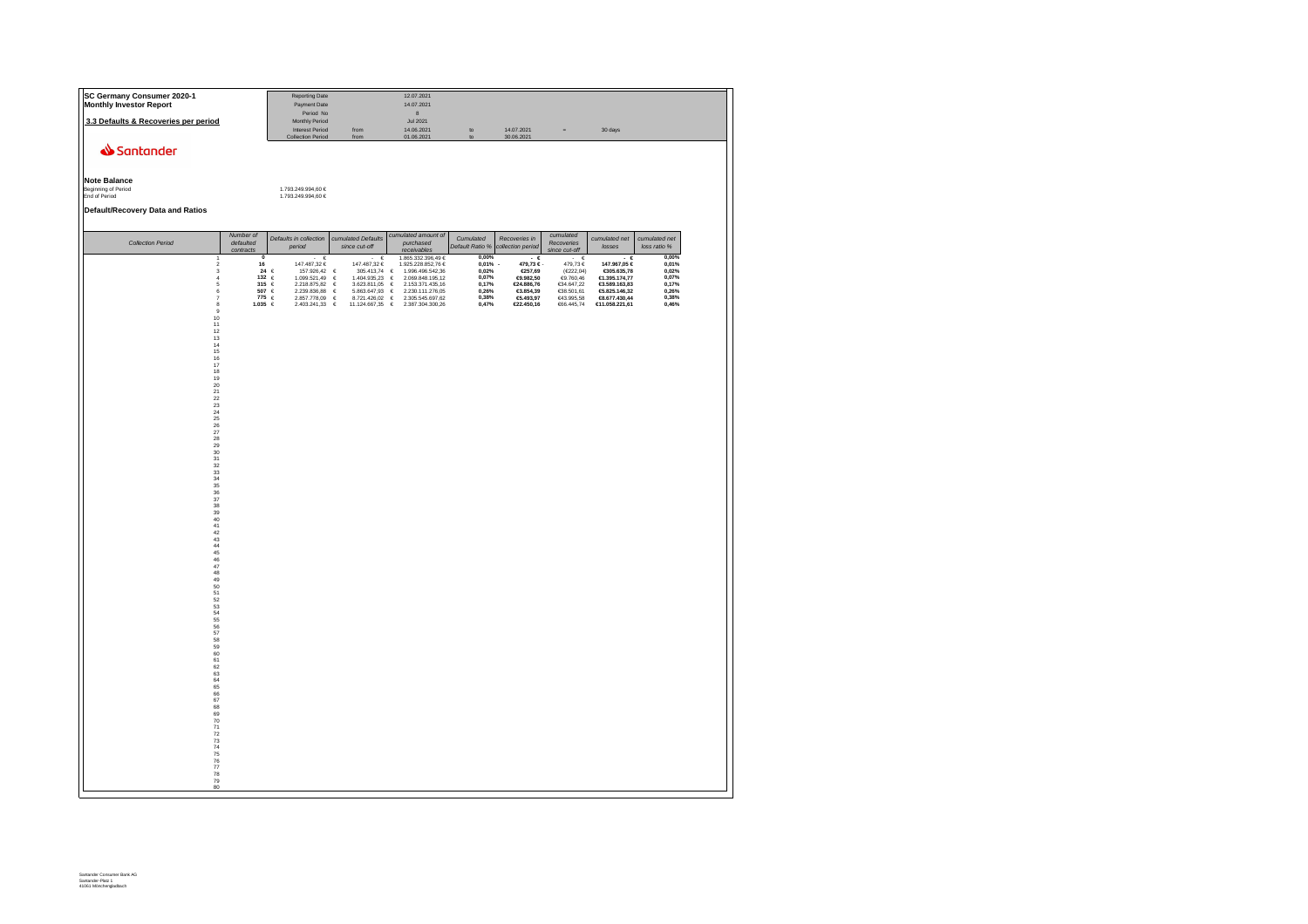| SC Germany Consumer 2020-1     | <b>Reporting Date</b>         | 12.07.2021      |    |            |         |  |
|--------------------------------|-------------------------------|-----------------|----|------------|---------|--|
| <b>Monthly Investor Report</b> | <b>Payment Date</b>           | 14.07.2021      |    |            |         |  |
|                                | Period No                     |                 |    |            |         |  |
| 4. Concentration Limits        | <b>Monthly Period</b>         | <b>Jul 2021</b> |    |            |         |  |
|                                | Interest Period from          | 14.06.2021      | to | 14.07.2021 | 30 days |  |
|                                | <b>Collection Period from</b> | 01.06.2021      |    | 30.06.2021 |         |  |

### **Current Transaction Status**

| <b>Portfolio Concentrations</b>                                                                                                                                                                                                                                                                                                                                                                                                                                                                                                                                                                              | Minimum-Trigger |   | <b>Maximum-Trigger</b>           |             | <b>Current Value</b>   | <b>Trigger Breach</b>      |
|--------------------------------------------------------------------------------------------------------------------------------------------------------------------------------------------------------------------------------------------------------------------------------------------------------------------------------------------------------------------------------------------------------------------------------------------------------------------------------------------------------------------------------------------------------------------------------------------------------------|-----------------|---|----------------------------------|-------------|------------------------|----------------------------|
| Average Yield (applicable for Total Portfolio)                                                                                                                                                                                                                                                                                                                                                                                                                                                                                                                                                               | 5,60%           |   | ٠                                |             | 5,95%                  | no                         |
| Borrower Exposure (applicable for Total Portfolio)                                                                                                                                                                                                                                                                                                                                                                                                                                                                                                                                                           |                 | € | 200.000,00                       | €           | 118.981.15             | no                         |
| <b>WA Remaining Term</b>                                                                                                                                                                                                                                                                                                                                                                                                                                                                                                                                                                                     |                 |   | 80,00                            |             | 69,02                  | no                         |
|                                                                                                                                                                                                                                                                                                                                                                                                                                                                                                                                                                                                              |                 |   | <b>Maximum-Trigger</b>           |             | <b>Current Value</b>   | <b>Trigger Breach</b>      |
| <b>Purchase Shortfall Event</b><br>Period before previous period<br>Previous period<br>Current period                                                                                                                                                                                                                                                                                                                                                                                                                                                                                                        |                 |   |                                  | €<br>€<br>€ | 13.46<br>10,37<br>2,38 | no                         |
| <b>Termination/Servicer Termination Event</b>                                                                                                                                                                                                                                                                                                                                                                                                                                                                                                                                                                |                 |   |                                  |             |                        | no                         |
| Event of Default / Termination Event, as defined in the Interest Rate Swap                                                                                                                                                                                                                                                                                                                                                                                                                                                                                                                                   |                 |   |                                  |             |                        | no                         |
| <b>Sequential Payment Trigger Event</b><br>Cumulative Net Loss Ratio<br>- until (and including) the Payment Date in Nov 2021<br>- from the Payment Date in Dec 2021 until (and including) the Payment Date in Nov 2022<br>- from the Payment Date in Dec 2022 until (and including) the Payment Date in Nov 2023<br>- from the Payment Date in Dec 2023 onwards<br>Class G PDL fully debited<br>Aggregate Outstanding Portfolio Principal Amount is lower than 10 per cent. of the Aggregate<br>Outstanding Portfolio Principal Amount<br>Tax Call Redemtion date<br>Regulatory Change Event Redemption Date |                 |   | 1,50%<br>2,50%<br>3,50%<br>4,50% |             | 0,46%                  | no<br>no<br>no<br>no<br>no |
| <b>Early Amortisation Event</b><br><b>Cumulative Net Loss Ratio</b><br>- prior to 31 October 2021<br><b>Purchase Shortfall Event</b><br>Termination Event or Servicer Termination Event<br>Event of Default / Termination Event, as defined in the Interest Rate Swap<br>Any debit of class G after application of funds in current period                                                                                                                                                                                                                                                                   |                 |   | 1,50%                            |             | 0,46%                  | no                         |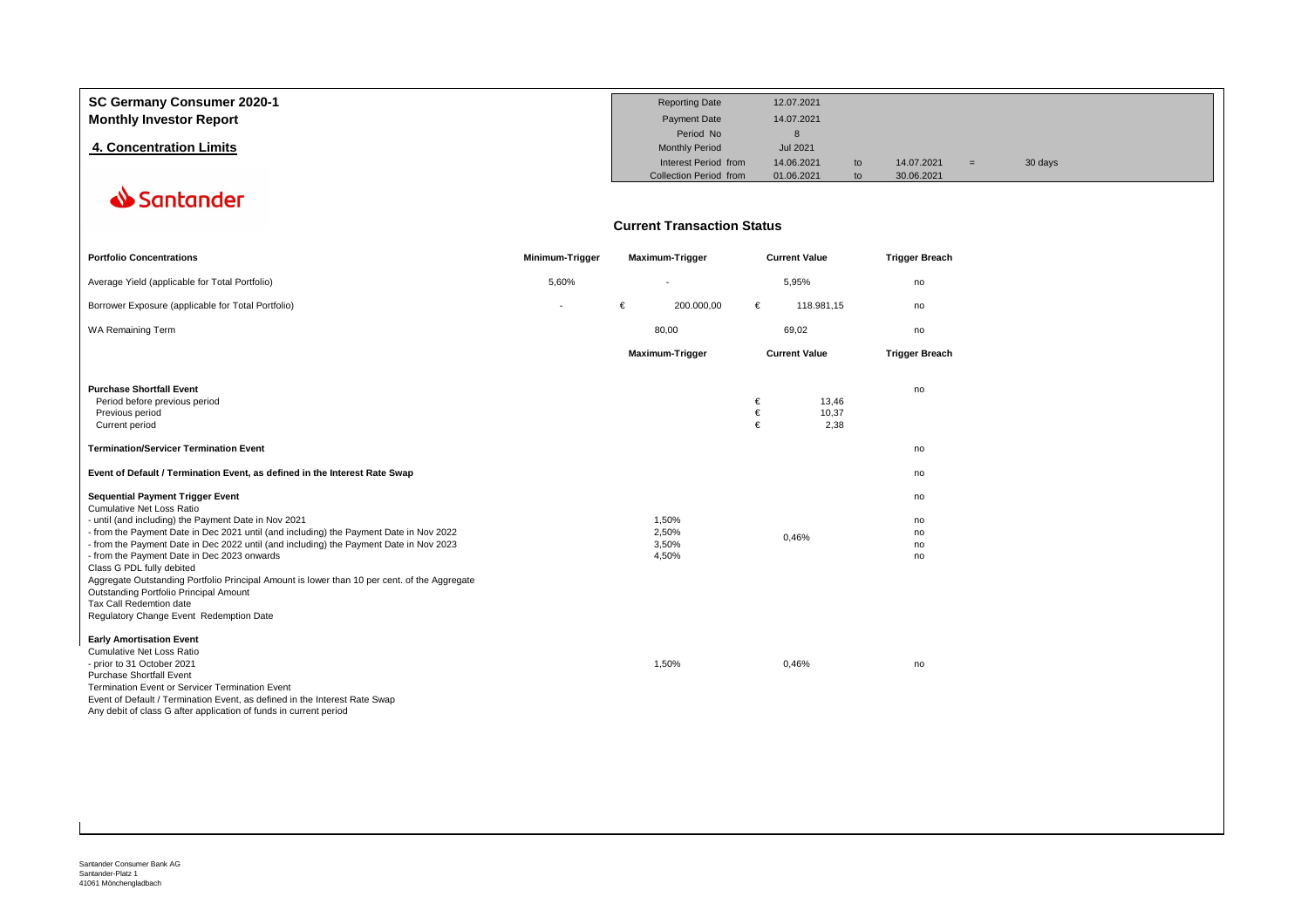| SC Germany Consumer 2020-1     | <b>Reporting Date</b>         | 12.07.2021 |                |            |         |  |
|--------------------------------|-------------------------------|------------|----------------|------------|---------|--|
| <b>Monthly Investor Report</b> | Payment Date                  | 14.07.2021 |                |            |         |  |
|                                | Period No                     |            |                |            |         |  |
| 5. Outstanding Notes           | <b>Monthly Period</b>         | Jul 2021   |                |            |         |  |
|                                | Interest Period from          | 14.06.2021 | to             | 14.07.2021 | 30 days |  |
|                                | <b>Collection Period from</b> | 01.06.2021 | t <sub>0</sub> | 30.06.2021 |         |  |

| 1. Note Balance                                         | All notes          | <b>Class A</b>      | <b>Class B</b>     | Class C            | Class D              | <b>Class E</b>      | <b>Class F</b>         | <b>Class G</b>  |  |
|---------------------------------------------------------|--------------------|---------------------|--------------------|--------------------|----------------------|---------------------|------------------------|-----------------|--|
| <b>General Note Information</b>                         |                    |                     |                    |                    |                      |                     |                        |                 |  |
| <b>ISIN Code</b>                                        |                    | XS2239090785        | XS2239091320       | XS2239091593       | XS2239091759         | XS2239091833        | XS2239091916           | XS2239092138    |  |
| Currency                                                |                    | <b>EUR</b>          | <b>EUR</b>         | <b>EUR</b>         | <b>EUR</b>           | <b>EUR</b>          | <b>EUR</b>             | <b>EUR</b>      |  |
| Initial Tranching                                       | in $%$             | 76.50%              | 5.25%              | 6,00%              | 4.50%                | 3.00%               | 2.50%                  | 2,25%           |  |
| <b>Legal Maturity</b>                                   |                    | Nov 2034            | Nov 2034           | Nov 2034           | Nov 2034             | Nov 2034            | Nov 2034               | Nov 2034        |  |
| <b>Expected Maturity</b>                                |                    | Sep 2025            | Sep 2025           | Sep 2025           | Sep 2025             | Sep 2025            | Sep 2025               | Dez 2023        |  |
| Original Rating (Fitch / Moody's)                       |                    | AAA (sf) / Aaa (sf) | AA (sf) / Aa1 (sf) | A (sf) / A3 (sf)   | BBB (sf) / Baa2 (sf) | BB+ (sf) / Ba2 (sf) | BB (sf) / B2 (sf)      | n.r. / n.r.     |  |
| Current Rating (Fitch / Moody's)*                       |                    | AAA (sf) / Aaa (sf) | AA (sf) / Aa1 (sf) | A (sf) / Aa3 (sf)  | BBB (sf) / Baa2 (sf) | BB+ (sf) / Ba2 (sf) | BB (sf) / B2 (sf)      | n.r. / n.r.     |  |
| Initial Notes Aggregate Principal Outstanding Balance   | 1.800.000.000 €    | 1.377.000.000.00 €  | 94.500.000.00 €    | 108.000.00000 €    | 81.000.000,00 €      | 54.000.000,00 €     | 45.000.000.00 €        | 40500.000.00 €  |  |
| Initial Nominal per Note                                |                    | 100.000,00 €        | 100.000,00 €       | 100.000,00 €       | 100.000,00 €         | 100000,00 €         | 100.000,00 €           | 100.000,00 €    |  |
| Initial Number of Notes per Class                       |                    | 13,770              | 945                | 1.080              | 810                  | 540                 | 450                    | 405             |  |
| <b>Current Note Information</b>                         |                    |                     |                    |                    |                      |                     |                        |                 |  |
| Class Principal Outstanding Balance Beginning of Period | 1.793.249.994.60 € | 1.377.000.000.00 €  | 94.500.000,00 €    | 108.000.000,00 €   | 81.000.000,00 €      | 54.000.000,00 €     | 45.000.000.00 €        | 33.749.994.60 € |  |
| Replenishment                                           | 81.758.602,64 €    |                     |                    |                    |                      |                     |                        |                 |  |
| Amortisation                                            | 1.125.000,90 €     |                     |                    |                    |                      |                     |                        |                 |  |
| <b>Redemption per Class</b>                             |                    | $ \epsilon$         | $ \in$             | $\cdot \in$        | €                    | $\cdot \in$         | $ \in$                 | 1.125.000.90 €  |  |
| Redemption per Note                                     |                    | - €                 | $\cdot \in$        | $\cdot \in$        | $\cdot \cdot \in$    | $\cdot \in$         | $\cdot \in$            | 2.777,78€       |  |
| Class Principal Outstanding Balance End of Period       | 1.792.124.993,70 € | 1.377.000.000,00 €  | 94.500.000,00 €    | 108.000.000,00 €   | 81.000.000,00 €      | 54.000.000,00 €     | 45.000.000,00 €        | 32.624.993,70 € |  |
| <b>Current Tranching</b>                                |                    | 76,8%               | 5,3%               | 6,0%               | 4,5%                 | 3,0%                | 2,5%                   | 1,8%            |  |
| Current Pool Factor                                     | 1.00               | 1.00                | 1.00               | 1.00               | 1.00                 | 1.00                | 1.00                   | 0.81            |  |
| 2. Payments to Investors per Note                       | All notes          | <b>Class A</b>      | <b>Class B</b>     | <b>Class C</b>     | <b>Class D</b>       | <b>Class E</b>      | <b>Class F</b>         | <b>Class G</b>  |  |
| Interest Rate Basis: 1 M-Euribor / Fixed / Floating     | $-0.549%$          | $1mE+28bp$          | 1mE+115bp          | 1mE+175bp          | 1mE+250bp            | 1mE+390bp           | 1mE+530bp              | 6,20%           |  |
| DayCount Convention                                     |                    | act/360             | act/360            | act/360            | act/360              | act/360             | act/360                | act/360         |  |
| <b>Interest Days</b>                                    | 30                 |                     |                    |                    |                      |                     |                        |                 |  |
| Principal Outstanding per Note Beginning of Period      |                    | 100.000,00 €        | 100.000,00 €       | 100.000,00 €       | 100.000,00 €         | 100.000,00 €        | 100.000,00 €           | 83.333,32 €     |  |
| Class G only: Accrued Target Amortisation Amounts       |                    |                     |                    |                    |                      |                     |                        | 1.125.000.00 €  |  |
| Principal Repayment per Note                            |                    | $\cdot$ $\epsilon$  | $\cdot$ $\epsilon$ | $\cdot$ $\epsilon$ | $\cdot$ $\epsilon$   | $\cdot \cdot \in$   | $\cdot$ $\epsilon$     | 2.777,78 €      |  |
| Principal Outstanding per Note End of Period            |                    | 100.000,00 €        | 100.000.00 €       | 100.000,00 €       | 100.000,00 €         | 100.000.00 €        | 100.000,00 €           | 80.555,54 €     |  |
| > Interest accrued for the period                       |                    | 173.226,60 €        | 47.325,60 €        | 108.086,40 €       | 131.689,80 €         | 150.795.00 €        | 178.164,00 €<br>$\sim$ | 174.376,80 €    |  |
| <b>Interest Payment</b>                                 |                    | 173.226,60 €        | 47.325,60 €        | 108.086,40 €       | 131.689,80 €         | 150.795,00 €        | 178.164,00 €           | 174.376,80 €    |  |
| Interest Payment per Note                               |                    | 12,58 €             | 50.08 €            | 100,08 €           | 162,58 €             | 279,25 €            | 395,92 €               | 430,56 €        |  |
|                                                         |                    |                     |                    |                    |                      |                     |                        |                 |  |
| 3. Credit Enhancements                                  |                    | <b>Class A</b>      | <b>Class B</b>     | <b>Class C</b>     | <b>Class D</b>       | <b>Class E</b>      | <b>Class F</b>         | <b>Class G</b>  |  |
| Initial total CE (Subordination, Reserve)               |                    | 23,50%              | 18,25%             | 12,25%             | 7,75%                | 4,75%               | 2,25%                  | 0,00%           |  |
| Current CE                                              |                    | 23,50%              | 18,25%             | 12,25%             | 7,75%                | 4.75%               | 2.25%                  | 0.44%           |  |
| * Last rating action as of 19.11.2020                   |                    |                     |                    |                    |                      |                     |                        |                 |  |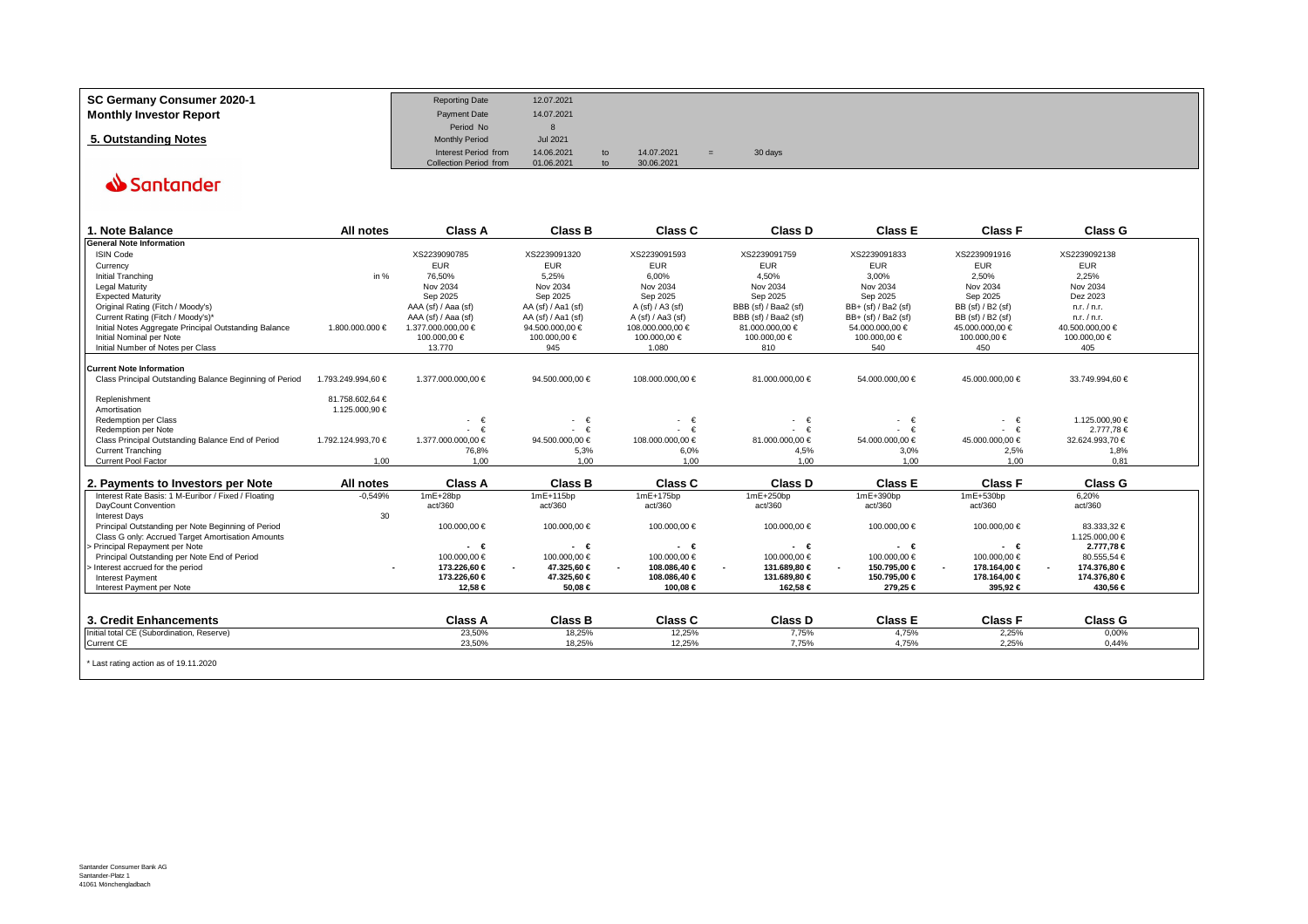| SC Germany Consumer 2020-1     | <b>Calculation Date</b>  |      | 12.07.2021      |    |            |     |         |
|--------------------------------|--------------------------|------|-----------------|----|------------|-----|---------|
| <b>Monthly Investor Report</b> | Payment Date             |      | 14.07.2021      |    |            |     |         |
|                                | Period No                |      |                 |    |            |     |         |
| 6. Original Principal Balance  | <b>Monthly Period</b>    |      | <b>Jul 2021</b> |    |            |     |         |
|                                | <b>Interest Period</b>   | from | 14.06.2021      | to | 14.07.2021 | $=$ | 30 days |
|                                | <b>Collection Period</b> | from | 01.06.2021      | to | 30.06.2021 |     |         |

| <b>Original Principal</b><br>Percentage of<br><b>Balance in EUR</b><br><b>Total Balance</b> | <b>Number of Loans</b>       | Percentage of Total<br>Loans |
|---------------------------------------------------------------------------------------------|------------------------------|------------------------------|
| 11.170.409.57                                                                               | 0.51%<br>8.755               | 5.79%                        |
| 68.180.373,54                                                                               | 3,12%<br>23.717              | 15,67%                       |
| 107.392.573,22                                                                              | 4,92%<br>21.952              | 14,51%                       |
| 89.505.307,78                                                                               | 4.10%<br>13.130              | 8,68%                        |
| 81.216.082,52                                                                               | 3.72%<br>9.224               | 6,10%                        |
| 123.059.586,67                                                                              | 5,64%<br>11.510              | 7,61%                        |
| 89.586.445,84                                                                               | 4,10%<br>6.974               | 4,61%                        |
| 101.148.911,20                                                                              | 6.763<br>4,63%               | 4,47%                        |
| 92.515.226,09                                                                               | 4,24%<br>5.469               | 3,61%                        |
| 83.795.833,12                                                                               | 4.437<br>3.84%               | 2,93%                        |
| 119.602.505,52                                                                              | 5,48%<br>5.779               | 3,82%                        |
| 90.764.955,21                                                                               | 4.16%<br>3.957               | 2,62%                        |
| 108.414.634,66                                                                              | 4.96%<br>4.344               | 2,87%                        |
| 84.187.421,03                                                                               | 3.125<br>3,86%               | 2,07%                        |
| 80.254.850,10                                                                               | 3.68%<br>2.770               | 1,83%                        |
| 82.108.227,56                                                                               | 3,76%<br>2.671               | 1,77%                        |
| 62.573.853,25                                                                               | 2,87%<br>1.902               | 1,26%                        |
| 67.657.910,32                                                                               | 3.10%<br>1.934               | 1,28%                        |
| 54.541.060,69                                                                               | 2,50%<br>1.476               | 0.98%                        |
| 49.401.434,73                                                                               | 2,26%<br>1.268               | 0,84%                        |
| 56.817.703,60                                                                               | 2,60%<br>1.394               | 0,92%                        |
| 43.762.873,96                                                                               | 2,00%<br>1.020               | 0,67%                        |
| 43.934.000,46                                                                               | 2,01%<br>977                 | 0,65%                        |
| 35.692.859,11                                                                               | 1.63%<br>760                 | 0,50%                        |
| 34.384.457,12                                                                               | 1,57%<br>702                 | 0,46%                        |
| 52.505.538,58                                                                               | 2.40%<br>1.038               | 0,69%                        |
| 33.049.726,85                                                                               | 1.51%<br>623                 | 0.41%                        |
| 29.988.666,65                                                                               | 1.37%<br>546                 | 0,36%                        |
| 24.543.372,88                                                                               | 1.12%<br>431                 | 0,28%                        |
| 22.861.955,89                                                                               | 1,05%<br>388                 | 0,26%                        |
| 32.556.012,33                                                                               | 1.49%<br>538                 | 0,36%                        |
| 16.943.122,15                                                                               | 0.78%<br>269<br>0.73%<br>247 | 0,18%<br>0.16%               |
| 16.019.027,62                                                                               |                              |                              |
| 11.715.226,41                                                                               | 175<br>0,54%<br>0,52%<br>164 | 0,12%                        |
| 11.317.806,02<br>10.799.940,82                                                              | 0,49%<br>152                 | 0,11%<br>0,10%               |
| 8.700.921,61                                                                                | 0,40%<br>119                 | 0,08%                        |
| 9.063.635,79                                                                                | 0.42%<br>121                 | 0.08%                        |
| 6.392.438,73                                                                                | 0,29%<br>83                  | 0,05%                        |
| 5.608.085,74                                                                                | $\overline{71}$<br>0,26%     | 0,05%                        |
| 6.481.649,21                                                                                | 80<br>0.30%                  | 0,05%                        |
| 4.401.690,31                                                                                | 0,20%<br>53                  | 0,04%                        |
| 5.597.233,28                                                                                | 66<br>0.26%                  | 0.04%                        |
| 2.437.692,54                                                                                | 0,11%<br>28                  | 0,02%                        |
| 2.311.808,67                                                                                | 0.11%<br>26                  | 0,02%                        |
| 999.592,48                                                                                  | 0,05%<br>11                  | 0,01%                        |
| 1.206.720,66                                                                                | 13<br>0.06%                  | 0.01%                        |
| 853.096,83                                                                                  | 9<br>0,04%                   | 0,01%                        |
| 1.549.606,45                                                                                | 0,07%<br>16                  | 0,01%                        |
| 1.388.132,02                                                                                | 0,06%<br>14                  | 0,01%                        |
| 2.804.301,10                                                                                | 26<br>0,13%                  | 0,02%                        |
| 2.183.766.498,49                                                                            | 100.00%<br>151.317           | 100,00%                      |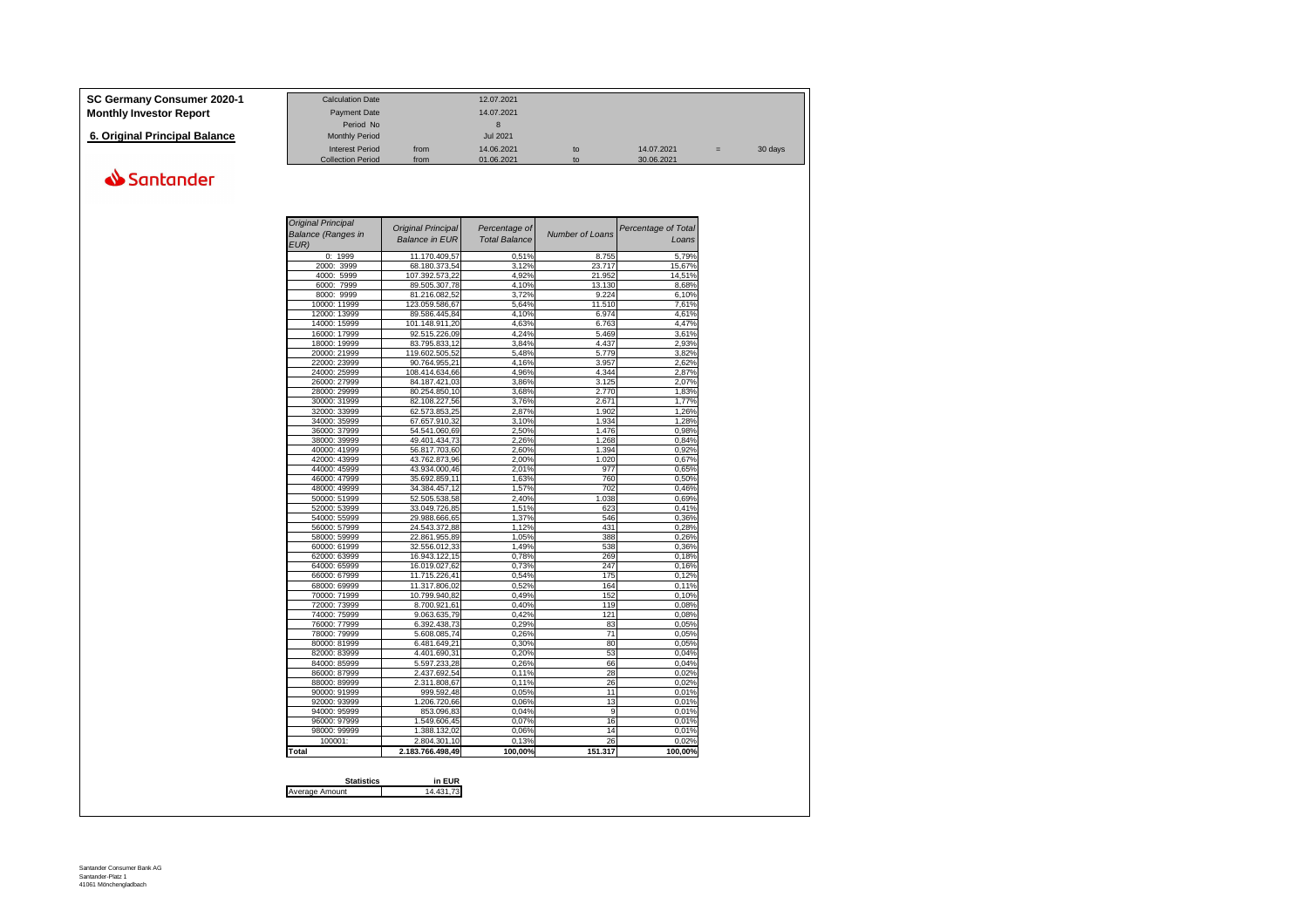| SC Germany Consumer 2020-1     | <b>Calculation Date</b>  |      | 12.07.2021      |    |            |     |         |
|--------------------------------|--------------------------|------|-----------------|----|------------|-----|---------|
| <b>Monthly Investor Report</b> | <b>Payment Date</b>      |      | 14.07.2021      |    |            |     |         |
|                                | Period No                |      |                 |    |            |     |         |
| 6.1 Original PB (Graph)        | <b>Monthly Period</b>    |      | <b>Jul 2021</b> |    |            |     |         |
|                                | <b>Interest Period</b>   | from | 14.06.2021      | to | 14.07.2021 | $=$ | 30 days |
|                                | <b>Collection Period</b> | from | 01.06.2021      | to | 30.06.2021 |     |         |

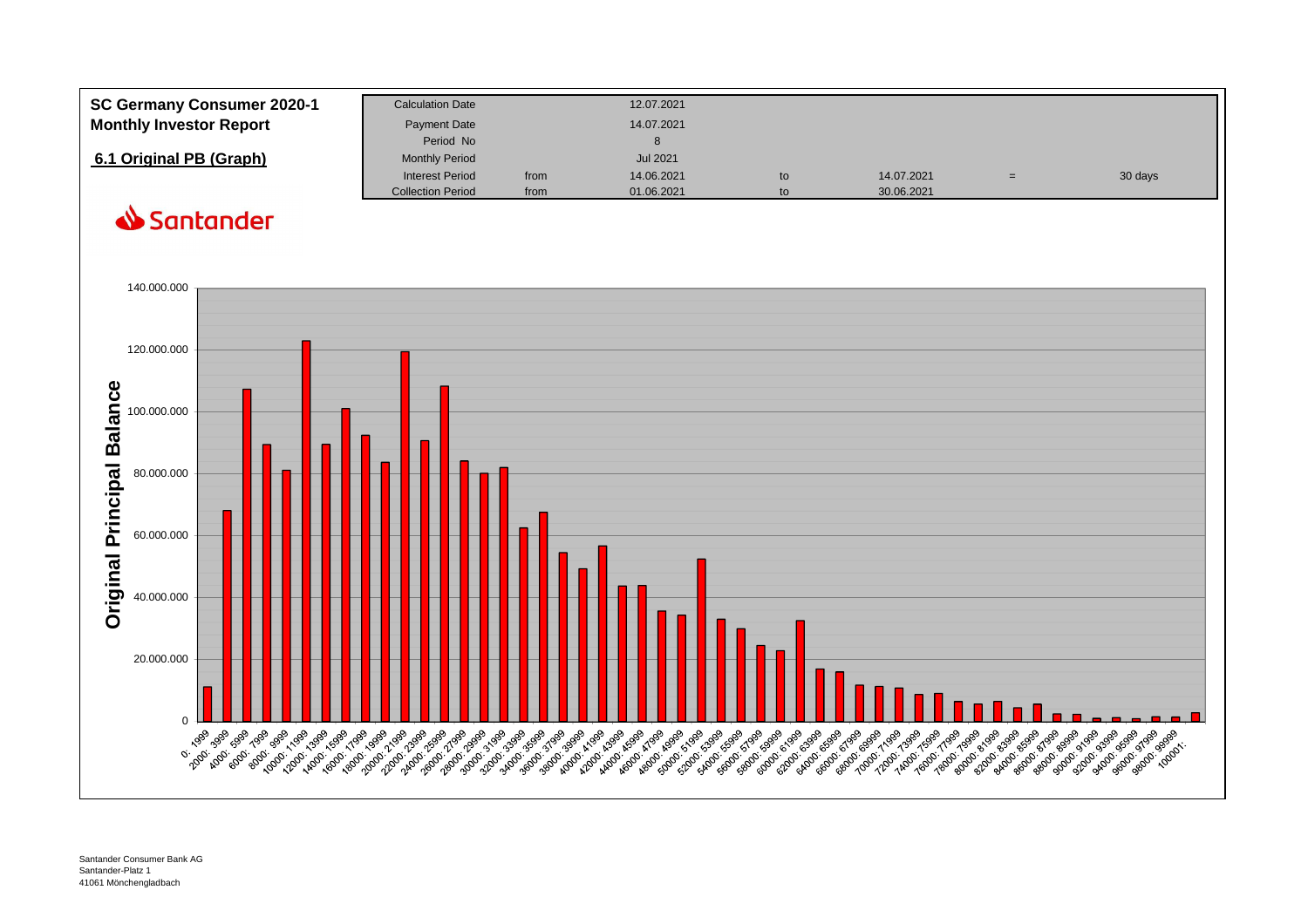## **SC Germany Consumer 2020-1**

| SC Germany Consumer 2020-1          | <b>Calculation Date</b>  |      | 12.07.2021      |    |            |     |         |
|-------------------------------------|--------------------------|------|-----------------|----|------------|-----|---------|
| Monthly Investor Report             | <b>Payment Date</b>      |      | 14.07.2021      |    |            |     |         |
|                                     | Period No                |      | 8               |    |            |     |         |
| <b>7. Current Principal Balance</b> | <b>Monthly Period</b>    |      | <b>Jul 2021</b> |    |            |     |         |
|                                     | <b>Interest Period</b>   | from | 14.06.2021      | to | 14.07.2021 | $=$ | 30 days |
|                                     | <b>Collection Period</b> | from | 01.06.2021      |    | 30.06.2021 |     |         |

| <b>Current Principal</b>   |                                |                     |                        |                     |
|----------------------------|--------------------------------|---------------------|------------------------|---------------------|
| <b>Balance (Ranges in</b>  | <b>Current Principal</b>       | Percentage of Total | <b>Number of Loans</b> | Percentage of Total |
| EUR)                       | <b>Balance in EUR</b>          | Balance             |                        | Loans               |
| 0:1999                     | 26.271.025,56                  | 1,46%               | 25.091                 | 16,58%              |
| 2000: 3999                 | 73.231.052,82                  | 4,07%               | 24.789                 | 16,38%              |
| 4000: 5999                 | 88.048.404,40                  | 4,89%               | 17.945                 | 11,86%              |
| 6000: 7999                 | 82.437.413,53                  | 4,58%               | 11.847                 | 7,83%               |
| 8000: 9999                 | 97.494.893,65                  | 5,42%               | 10.876                 | 7,19%               |
| 10000:11999                | 84.399.386,33                  | 4.69%               | 7.689                  | 5,08%               |
| 12000:13999                | 88.771.909,92                  | 4,93%               | 6.827                  | 4,51%               |
| 14000:15999                | 85.567.996.03                  | 4.75%               | 5.719                  | 3.78%               |
| 16000:17999                | 94.028.101.07                  | 5,22%               | 5.529                  | 3,65%               |
| 18000:19999                | 92.920.893,70                  | 5,16%               | 4.907                  | 3,24%               |
| 20000:21999                | 87.789.066,77                  | 4,88%               | 4.179                  | 2,76%               |
|                            |                                |                     |                        |                     |
| 22000:23999<br>24000:25999 | 89.257.693.88<br>77.436.880.61 | 4.96%<br>4.30%      | 3.886<br>3.102         | 2.57%<br>2.05%      |
|                            |                                |                     |                        |                     |
| 26000:27999                | 71.779.018.23                  | 3.99%<br>3,66%      | 2.660<br>2.273         | 1,76%<br>1,50%      |
| 28000:29999                | 65.809.648,20                  |                     |                        |                     |
| 30000:31999                | 57.747.359,93                  | 3,21%               | 1.865                  | 1,23%               |
| 32000:33999                | 54.701.835,03                  | 3,04%               | 1.659                  | 1,10%               |
| 34000:35999                | 50.104.684.79                  | 2.78%               | 1.432                  | 0.95%               |
| 36000:37999                | 45.348.149,84                  | 2,52%               | 1.226                  | 0,81%               |
| 38000:39999                | 40.179.144,62                  | 2,23%               | 1.030                  | 0,68%               |
| 40000:41999                | 39.149.603,38                  | 2,17%               | 955                    | 0,63%               |
| 42000:43999                | 36.578.292,14                  | 2,03%               | 851                    | 0.56%               |
| 44000:45999                | 33.904.298,75                  | 1,88%               | 753                    | 0.50%               |
| 46000:47999                | 34.002.760,79                  | 1,89%               | 724                    | 0,48%               |
| 48000:49999                | 27.537.609,87                  | 1,53%               | 562                    | 0,37%               |
| 50000:51999                | 25.537.442.09                  | 1.42%               | 501                    | 0.33%               |
| 52000:53999                | 24.383.427.05                  | 1,35%               | 460                    | 0.30%               |
| 54000:55999                | 19.281.605,46                  | 1,07%               | 351                    | 0,23%               |
| 56000:57999                | 17.715.337.96                  | 0,98%               | 311                    | 0,21%               |
| 58000:59999                | 13.614.788,04                  | 0,76%               | 231                    | 0,15%               |
| 60000:61999                | 10.906.890.63                  | 0.61%               | 179                    | 0.12%               |
| 62000:63999                | 10.386.058,95                  | 0,58%               | 165                    | 0.11%               |
| 64000:65999                | 8.317.624,02                   | 0,46%               | 128                    | 0,08%               |
| 66000:67999                | 9.852.069,41                   | 0,55%               | 147                    | 0,10%               |
| 68000:69999                | 5.511.458,86                   | 0,31%               | 80                     | 0,05%               |
| 70000:71999                | 5.743.357,88                   | 0.32%               | 81                     | 0.05%               |
| 72000:73999                | 5.612.309,29                   | 0,31%               | 77                     | 0,05%               |
| 74000:75999                | 3.516.775,51                   | 0,20%               | 47                     | 0,03%               |
| 76000:77999                | 4.315.154.03                   | 0.24%               | 56                     | 0.04%               |
| 78000:79999                | 2.368.655,29                   | 0,13%               | 30                     | 0,02%               |
| 80001:                     | 8.439.919.31                   | 0.47%               | 97                     | 0.06%               |
| Total                      | 1.799.999.997.62               | 100,00%             | 151.317                | 100,00%             |

| <b>Statistics</b> | in FUR    |
|-------------------|-----------|
| Average Amount    | 11 895 56 |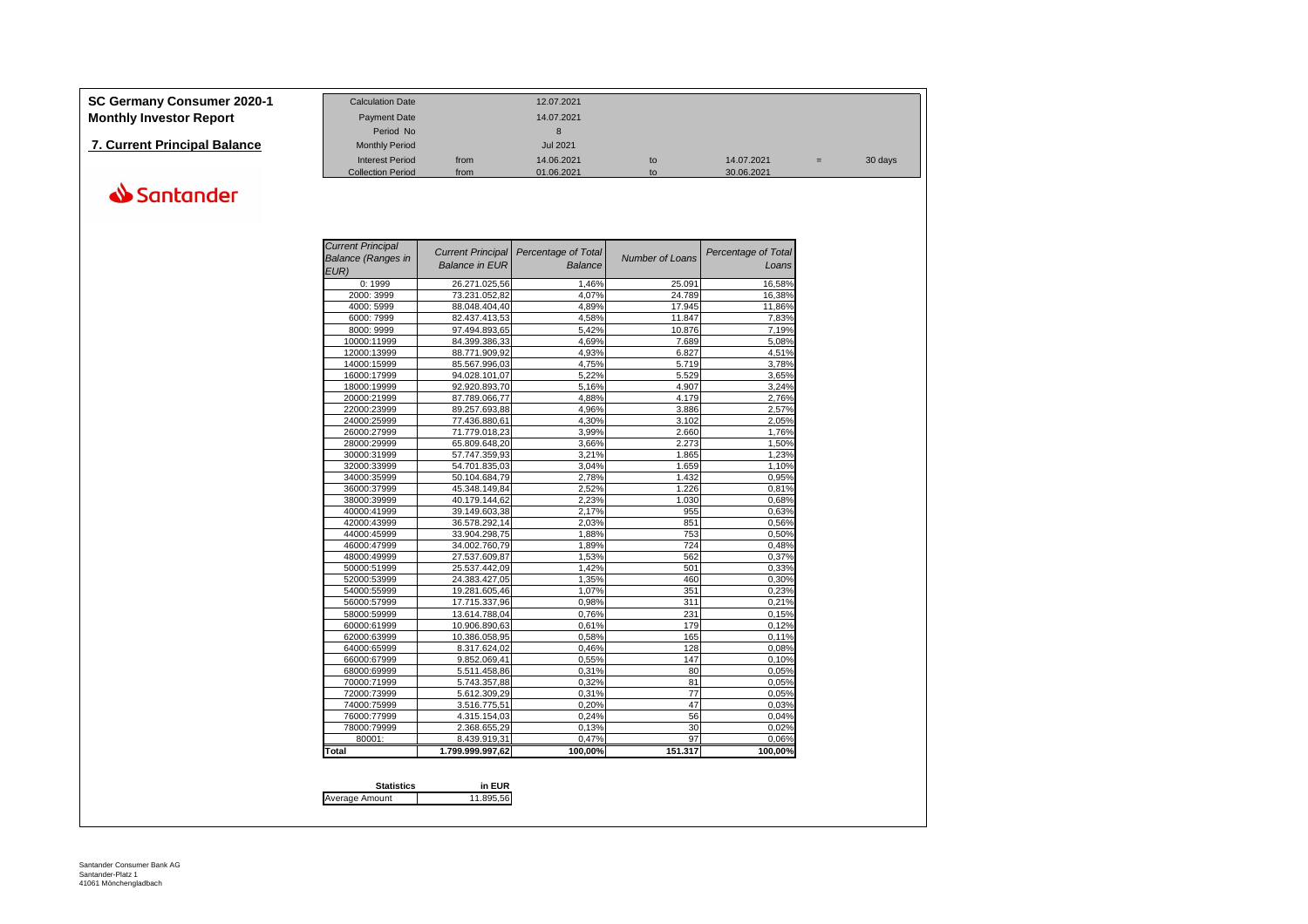| SC Germany Consumer 2020-1     | <b>Calculation Date</b>  |      | 12.07.2021      |    |            |     |         |
|--------------------------------|--------------------------|------|-----------------|----|------------|-----|---------|
| <b>Monthly Investor Report</b> | Payment Date             |      | 14.07.2021      |    |            |     |         |
|                                | Period No                |      | 8               |    |            |     |         |
| 7.1 Current PB (Graph)         | <b>Monthly Period</b>    |      | <b>Jul 2021</b> |    |            |     |         |
|                                | <b>Interest Period</b>   | from | 14.06.2021      | to | 14.07.2021 | $=$ | 30 days |
|                                | <b>Collection Period</b> | from | 01.06.2021      | to | 30.06.2021 |     |         |

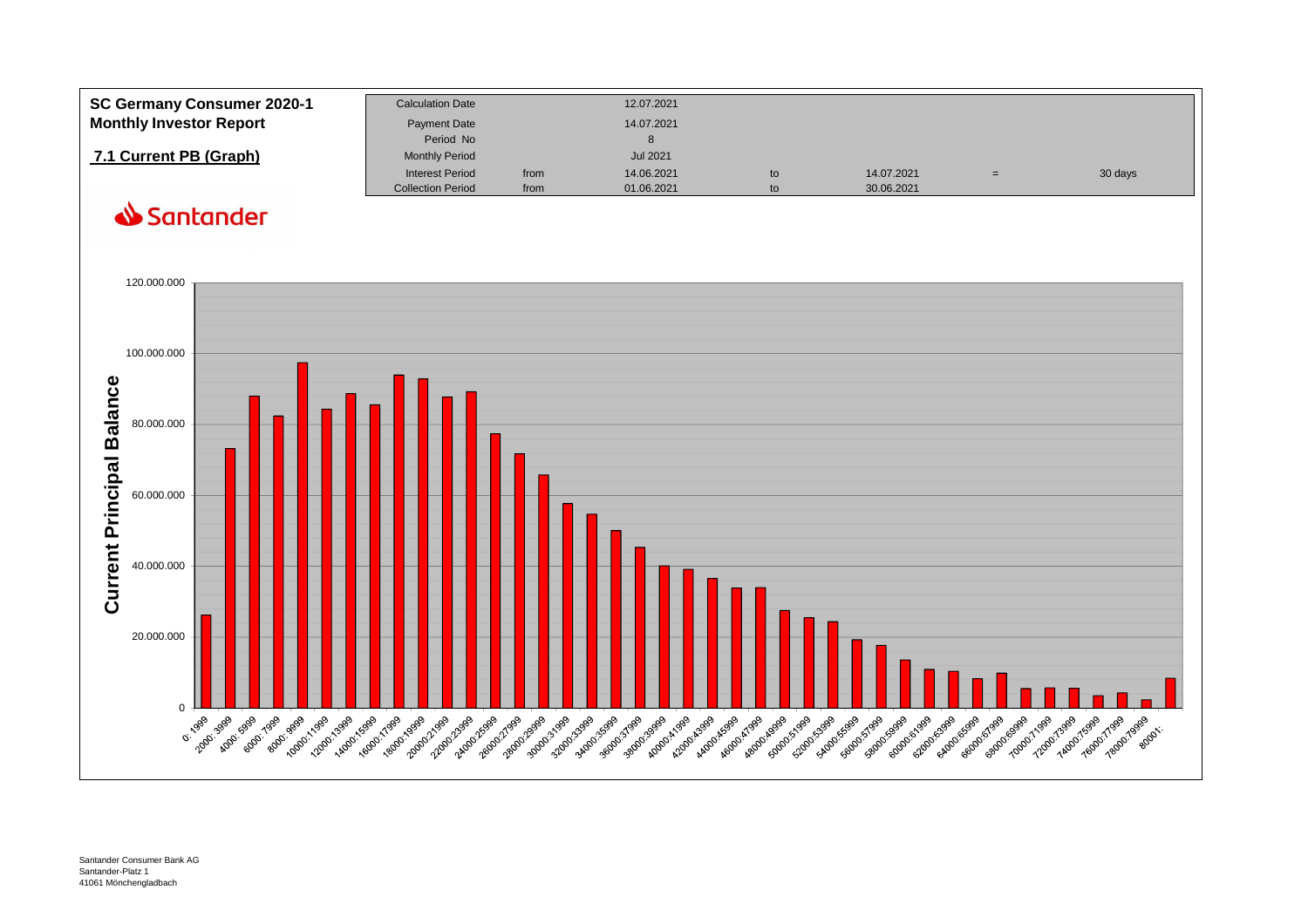| <b>SC Germany Consumer 2020-1</b> | <b>Calculation Date</b>  |      | 12.07.2021 |    |            |     |         |
|-----------------------------------|--------------------------|------|------------|----|------------|-----|---------|
| <b>Monthly Investor Report</b>    | <b>Payment Date</b>      |      | 14.07.2021 |    |            |     |         |
|                                   | Period No                |      |            |    |            |     |         |
| 8. Borrower Concentration         | <b>Monthly Period</b>    |      | Jul 2021   |    |            |     |         |
|                                   | <b>Interest Period</b>   | from | 14.06.2021 | to | 14.07.2021 | $=$ | 30 days |
|                                   | <b>Collection Period</b> | from | 01.06.2021 | to | 30.06.2021 |     |         |



| <b>No</b>      | <b>Current Principal</b><br><b>Balance in EUR</b> | <b>Percentage of Total</b><br><b>Balance</b> | Number of Loans         |
|----------------|---------------------------------------------------|----------------------------------------------|-------------------------|
| 1              | 118.981,15                                        | 0,0066%                                      |                         |
| $\overline{2}$ | 110.777,94                                        | 0,0062%                                      |                         |
| 3              | 108.813,85                                        | 0,0060%                                      | 1                       |
| 4              | 106.940,49                                        | 0,0059%                                      | $\overline{\mathbf{c}}$ |
| 5              | 104.557,07                                        | 0,0058%                                      | 1                       |
| 6              | 102.357,22                                        | 0,0057%                                      | 1                       |
| 7              | 100.247,86                                        | 0,0056%                                      | $\overline{2}$          |
| 8              | 98.773,44                                         | 0,0055%                                      | 1                       |
| 9              | 97.972,15                                         | 0,0054%                                      | 1                       |
| 10             | 97.677,59                                         | 0,0054%                                      | $\overline{2}$          |
| 11             | 97.063,84                                         | 0,0054%                                      |                         |
| 12             | 95.800,91                                         | 0,0053%                                      | 1                       |
| 13             | 95.437,60                                         | 0,0053%                                      | 1                       |
| 14             | 94.746,14                                         | 0,0053%                                      | $\mathbf{1}$            |
| 15             | 94.644,15                                         | 0,0053%                                      | $\overline{\mathbf{c}}$ |
| 16             | 94.642,40                                         | 0,0053%                                      | $\overline{\mathbf{c}}$ |
| 17             | 94.363,93                                         | 0,0052%                                      | $\mathbf{1}$            |
| 18             | 93.732,85                                         | 0,0052%                                      | 1                       |
| 19             | 93.665,70                                         | 0,0052%                                      | 1                       |
| 20             | 93.384,48                                         | 0,0052%                                      | 1                       |
| 21             | 93.033,93                                         | 0,0052%                                      |                         |
| 22             | 92.456,18                                         | 0,0051%                                      | 1                       |
| 23             | 92.315,08                                         | 0,0051%                                      | 1                       |
| 24             | 91.925,67                                         | 0,0051%                                      |                         |
| 25             | 91.841,86                                         | 0,0051%                                      |                         |
|                | 2.456.153,48                                      | 0,1365%                                      | 30                      |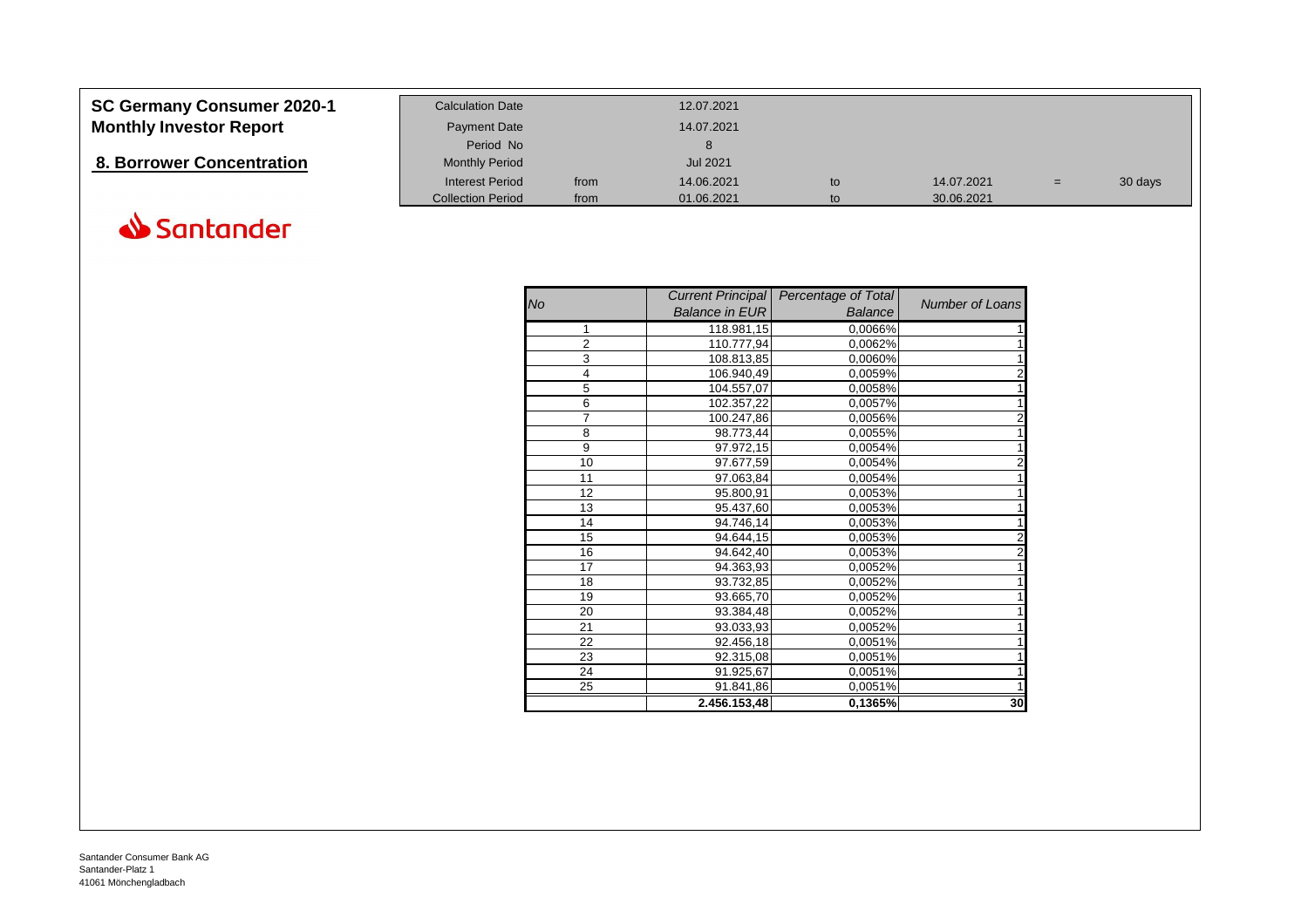| <b>SC Germany Consumer 2020-1</b> | <b>Calculation Date</b>  |      | 12.07.2021      |    |            |     |         |
|-----------------------------------|--------------------------|------|-----------------|----|------------|-----|---------|
| <b>Monthly Investor Report</b>    | Payment Date             |      | 14.07.2021      |    |            |     |         |
|                                   | Period No                |      |                 |    |            |     |         |
| 9. Geographical Distribution      | <b>Monthly Period</b>    |      | <b>Jul 2021</b> |    |            |     |         |
|                                   | <b>Interest Period</b>   | from | 14.06.2021      | to | 14.07.2021 | $=$ | 30 days |
|                                   | <b>Collection Period</b> | from | 01.06.2021      | to | 30.06.2021 |     |         |



|                        | <b>Current Principal</b> | Percentage of Total |                        | Percentage of Total |
|------------------------|--------------------------|---------------------|------------------------|---------------------|
| <b>State</b>           | <b>Balance in EUR</b>    | <b>Balance</b>      | <b>Number of Loans</b> | Loans               |
| BADEN-WÜRTTEMBERG      | 211.661.273,25           | 11,76%              | 17.454                 | 11,53%              |
| <b>BAYERN</b>          | 219.093.730,52           | 12,17%              | 18.951                 | 12,52%              |
| <b>BERLIN</b>          | 81.179.044,33            | 4,51%               | 6.762                  | 4,47%               |
| <b>BRANDENBURG</b>     | 72.614.638,65            | 4,03%               | 6.176                  | 4,08%               |
| <b>BREMEN</b>          | 14.990.147,25            | 0,83%               | 1.337                  | 0,88%               |
| <b>HAMBURG</b>         | 32.007.501,06            | 1,78%               | 2.826                  | 1,87%               |
| <b>HESSEN</b>          | 128.618.109,07           | 7,15%               | 10.609                 | 7,01%               |
| MECKLENBURG-VORPOMMERN | 63.935.441,64            | 3,55%               | 5.160                  | 3,41%               |
| <b>NIEDERSACHSEN</b>   | 187.315.468,95           | 10,41%              | 15.750                 | 10,41%              |
| NORDRHEIN-WESTFALEN    | 410.932.613,48           | 22,83%              | 33.578                 | 22,19%              |
| RHEINLAND-PFALZ        | 91.625.798,13            | 5,09%               | 7.641                  | 5,05%               |
| SAARLAND               | 22.267.900,58            | 1,24%               | 2.000                  | 1,32%               |
| <b>SACHSEN</b>         | 83.929.933,95            | 4,66%               | 7.230                  | 4,78%               |
| SACHSEN-ANHALT         | 68.057.244,45            | 3,78%               | 5.921                  | 3,91%               |
| SCHLESWIG-HOLSTEIN     | 58.904.743,46            | 3,27%               | 5.295                  | 3,50%               |
| THÜRINGEN              | 52.204.058,87            | 2,90%               | 4.568                  | 3,02%               |
| n/a                    | 662.349,98               | 0,04%               | 59                     | 0,04%               |
| Total                  | 1.799.999.997,62         | 100,00%             | 151.317                | 100,00%             |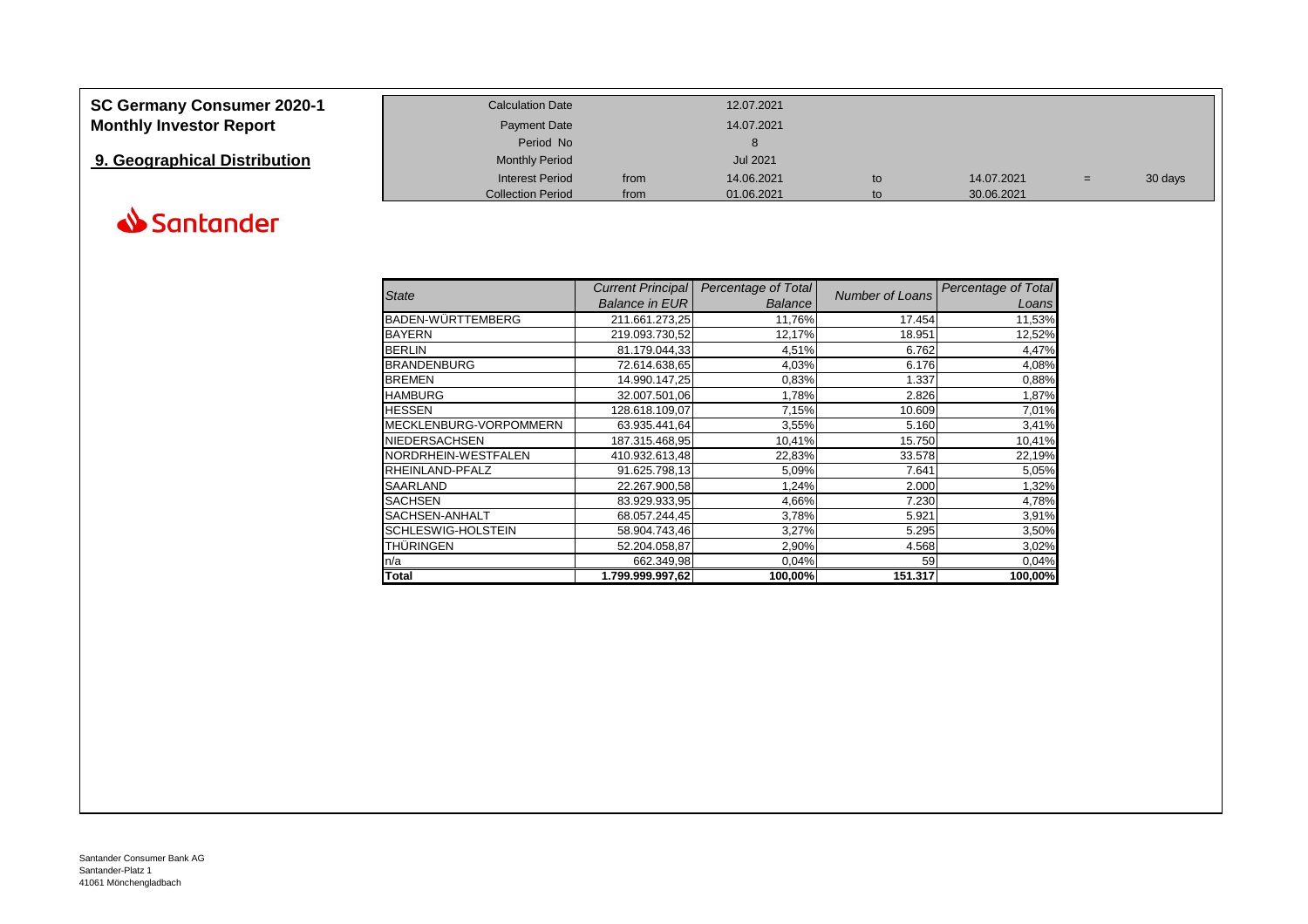| SC Germany Consumer 2020-1            | <b>Calculation Date</b>  |      | 12.07.2021      |    |            |         |
|---------------------------------------|--------------------------|------|-----------------|----|------------|---------|
| <b>Monthly Investor Report</b>        | <b>Payment Date</b>      |      | 14.07.2021      |    |            |         |
|                                       | Period No                |      |                 |    |            |         |
| 9.1 Geographical Distribution (Graph) | <b>Monthly Period</b>    |      | <b>Jul 2021</b> |    |            |         |
|                                       | <b>Interest Period</b>   | from | 14.06.2021      | to | 14.07.2021 | 30 days |
|                                       | <b>Collection Period</b> | from | 01.06.2021      |    | 30.06.2021 |         |

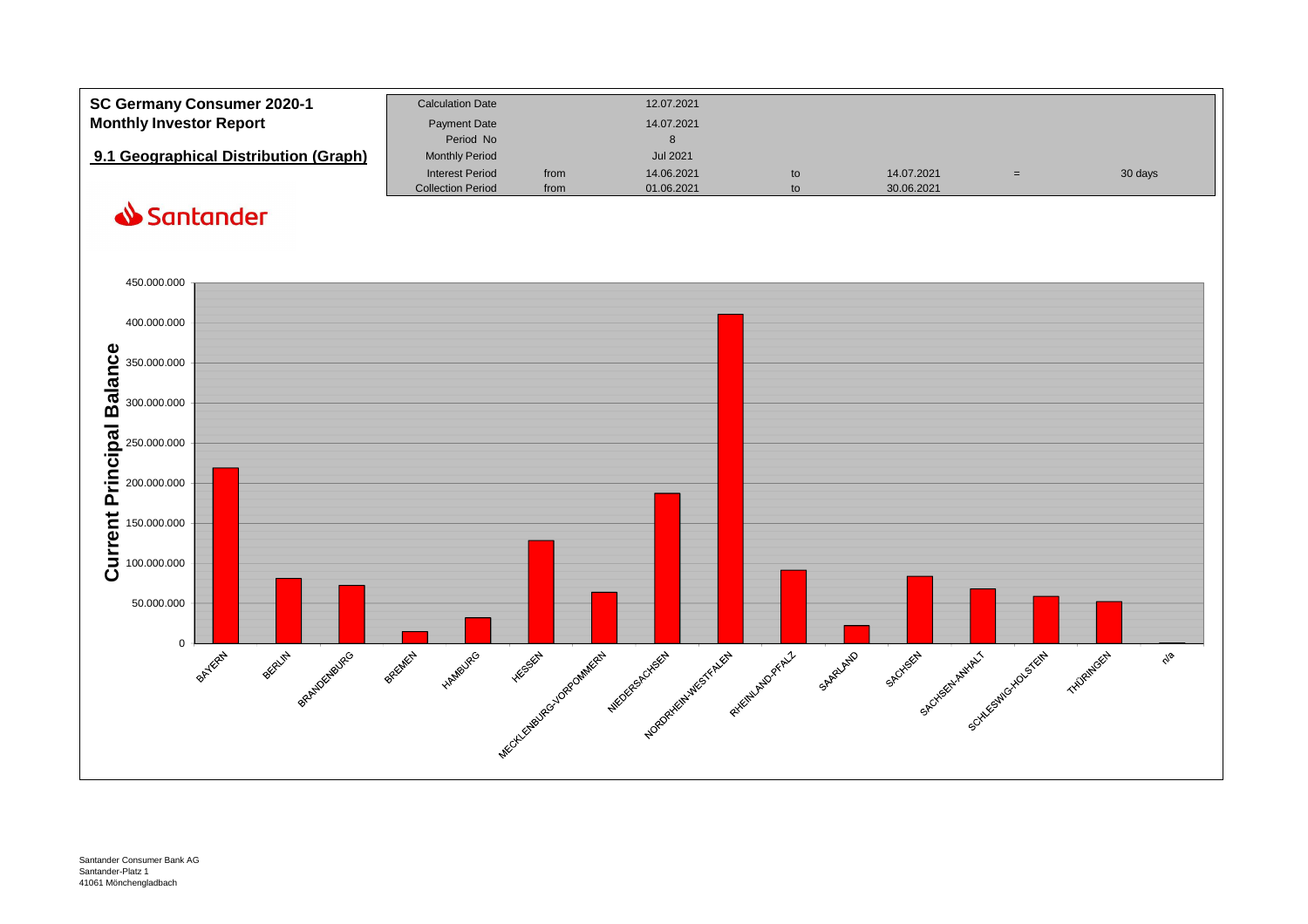| <b>SC Germany Consumer 2020-1</b> | <b>Calculation Date</b>  |      | 12.07.2021      |    |            |     |         |
|-----------------------------------|--------------------------|------|-----------------|----|------------|-----|---------|
| <b>Monthly Investor Report</b>    | <b>Payment Date</b>      |      | 14.07.2021      |    |            |     |         |
|                                   | Period No                |      |                 |    |            |     |         |
| 10. Collateral                    | <b>Monthly Period</b>    |      | <b>Jul 2021</b> |    |            |     |         |
|                                   | <b>Interest Period</b>   | from | 14.06.2021      | to | 14.07.2021 | $=$ | 30 days |
|                                   | <b>Collection Period</b> | from | 01.06.2021      | to | 30.06.2021 |     |         |



| Collateral   | <b>Current Principal</b> | <b>Percentage of Total</b> | Number of Loans | Percentage of Total |
|--------------|--------------------------|----------------------------|-----------------|---------------------|
|              | <b>Balance in EURI</b>   | <b>Balance</b>             |                 | Loans               |
| secured      | 206.419.927.98           | 11.47%                     | 7.858           | 5.19%               |
| unsecured    | 1.593.580.069.64         | 88.53%                     | 143.459         | 94.81%              |
| <b>Total</b> | 1.799.999.997,62         | 100,00%                    | 151.317         | 100,00%             |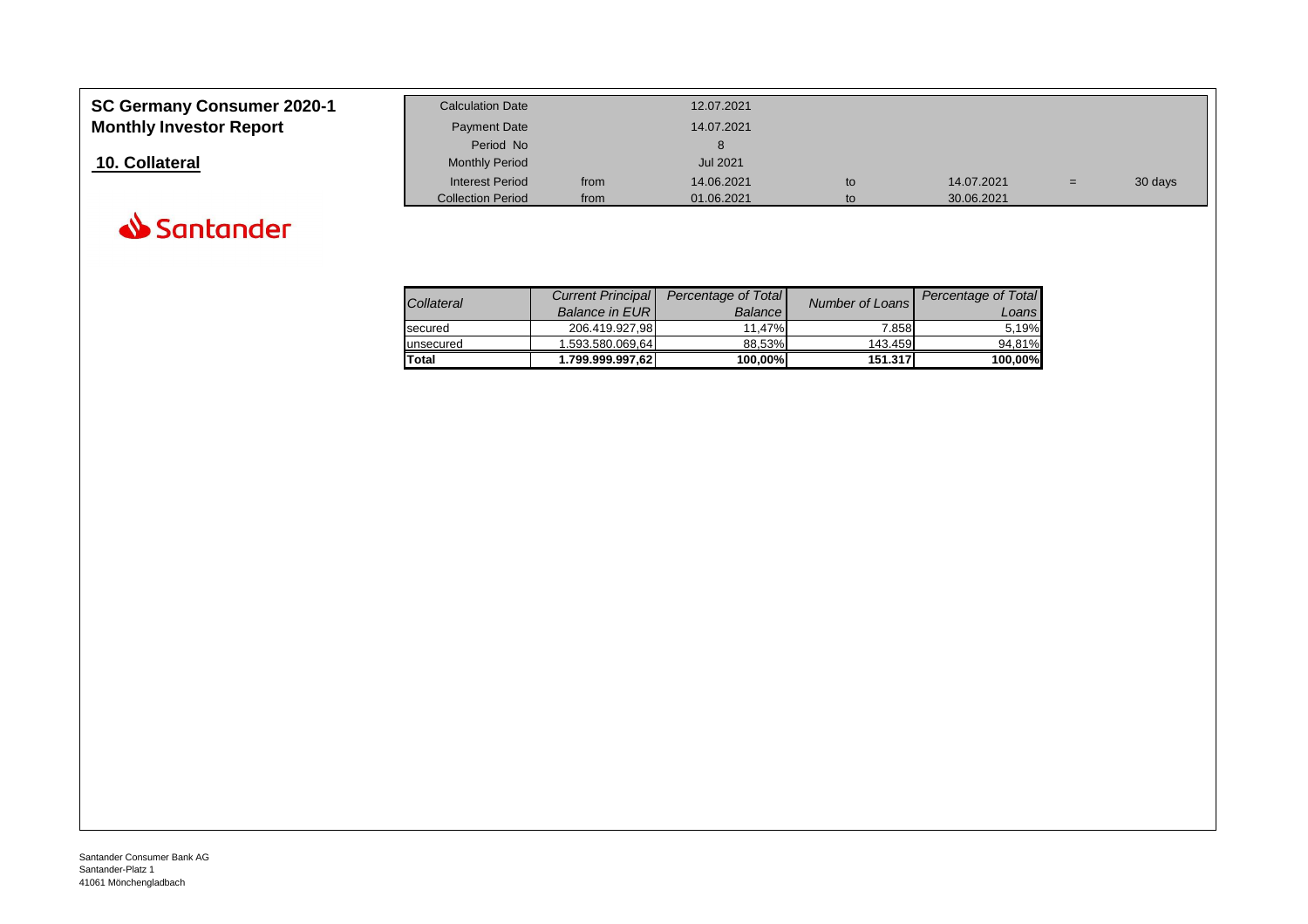| SC Germany Consumer 2020-1     | <b>Calculation Date</b>  |      | 12.07.2021      |    |            |     |         |
|--------------------------------|--------------------------|------|-----------------|----|------------|-----|---------|
| <b>Monthly Investor Report</b> | <b>Payment Date</b>      |      | 14.07.2021      |    |            |     |         |
|                                | Period No                |      |                 |    |            |     |         |
| 11. Insurances                 | <b>Monthly Period</b>    |      | <b>Jul 2021</b> |    |            |     |         |
|                                | Interest Period          | from | 14.06.2021      | to | 14.07.2021 | $=$ | 30 days |
|                                | <b>Collection Period</b> | from | 01.06.2021      | to | 30.06.2021 |     |         |



| <b>Payment Protection</b><br>Insurance | <b>Balance in EURI</b> | Current Principal   Percentage of Total<br><b>Balance</b> | Number of Loans | Percentage of Total<br>Loans |
|----------------------------------------|------------------------|-----------------------------------------------------------|-----------------|------------------------------|
| <b>No</b>                              | 559.351.787,86         | 31,08%                                                    | 63.384          | 41.89%                       |
| Yes                                    | 1.240.648.209.76       | 68.92%                                                    | 87.933          | 58.11%                       |
| <b>Total</b>                           | 1.799.999.997,62       | 100,00%                                                   | 151.317         | 100,00%                      |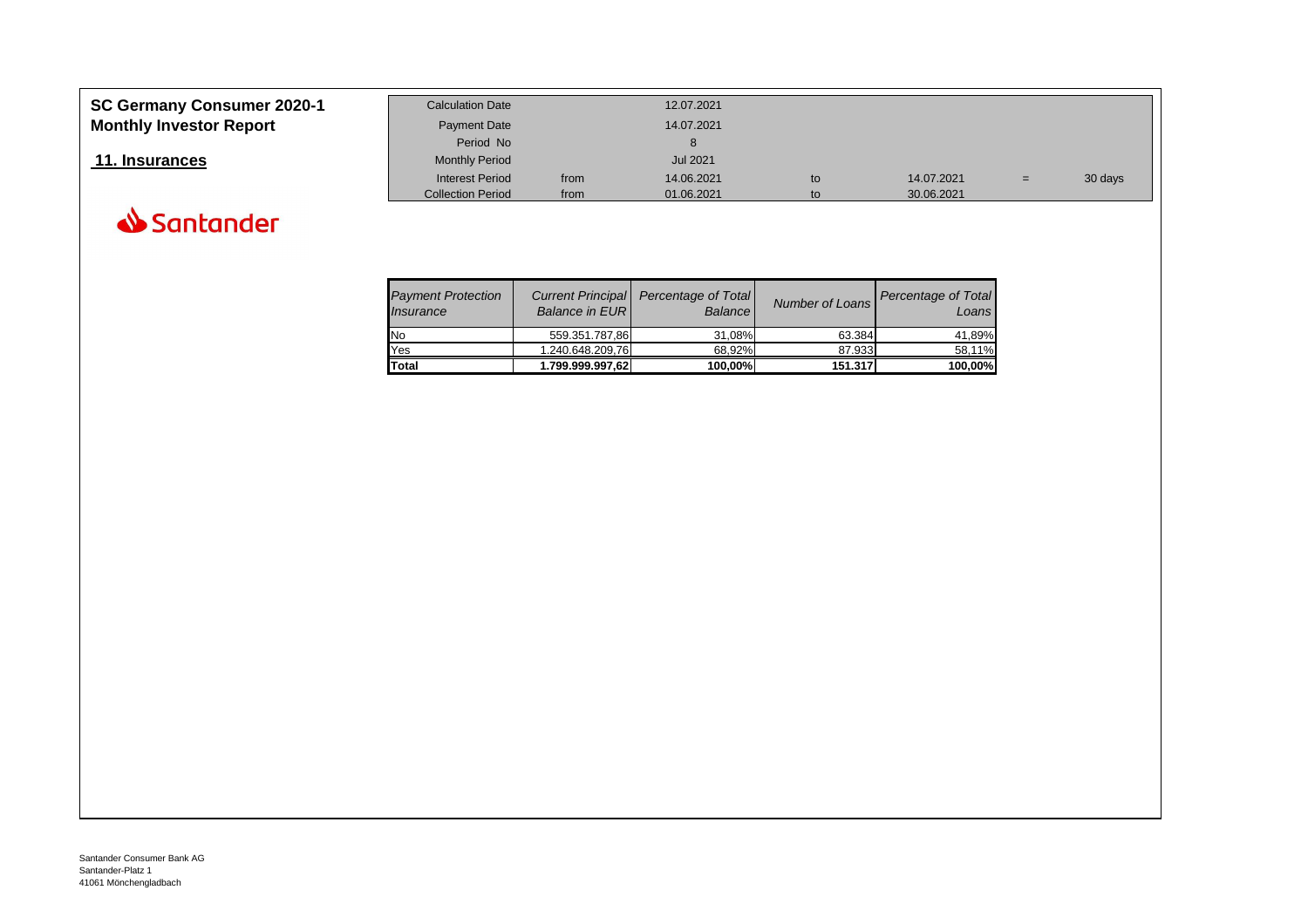| <b>SC Germany Consumer 2020-1</b> | <b>Calculation Date</b>  |      | 12.07.2021      |    |            |     |         |
|-----------------------------------|--------------------------|------|-----------------|----|------------|-----|---------|
| <b>Monthly Investor Report</b>    | Payment Date             |      | 14.07.2021      |    |            |     |         |
|                                   | Period No                |      |                 |    |            |     |         |
| 12. Payment Methods               | <b>Monthly Period</b>    |      | <b>Jul 2021</b> |    |            |     |         |
|                                   | <b>Interest Period</b>   | from | 14.06.2021      | to | 14.07.2021 | $=$ | 30 days |
|                                   | <b>Collection Period</b> | from | 01.06.2021      | to | 30.06.2021 |     |         |



| <b>Payment Method</b> |                        | Current Principal   Percentage of Total | Number of Loans | Percentage of Total |
|-----------------------|------------------------|-----------------------------------------|-----------------|---------------------|
|                       | <b>Balance in EURI</b> | <b>Balance</b>                          |                 | Loansl              |
| <b>Direct Debit</b>   | 1.771.408.672.59       | 98.41%                                  | 148.793         | 98.33%              |
| Other                 | 28.591.325.03          | 1.59%                                   | 2.524           | 1.67%               |
| Total                 | 1.799.999.997.62       | 100.00%                                 | 151.317         | 100.00%             |

|                         |                        | Current Principal   Percentage of Total |                 | Percentage of Total |
|-------------------------|------------------------|-----------------------------------------|-----------------|---------------------|
| <b>Cycle of Payment</b> | <b>Balance in EURI</b> | <b>Balance</b>                          | Number of Loans | Loans!              |
| 15th of month           | 475.627.250.54         | 26.42%                                  | 40.154          | 26.54%              |
| 1st of month            | 1.324.372.747.08       | 73.58%l                                 | 111.163         | 73.46%              |
| Total                   | 1.799.999.997.62       | 100.00%                                 | 151.317         | 100,00%             |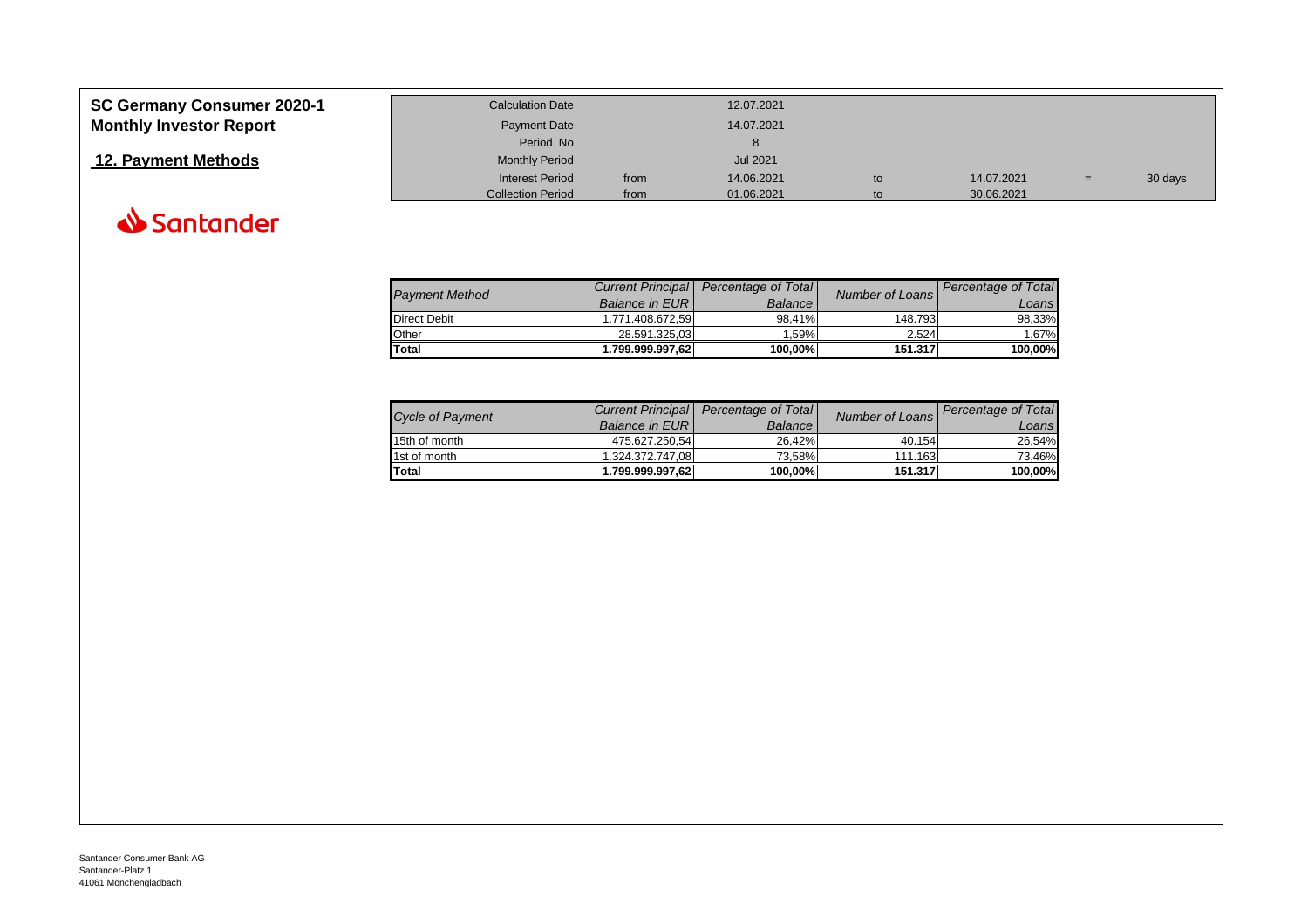| <b>SC Germany Consumer 2020-1</b> | <b>Calculation Date</b>  |      | 12.07.2021      |    |            |   |         |
|-----------------------------------|--------------------------|------|-----------------|----|------------|---|---------|
| <b>Monthly Investor Report</b>    | <b>Payment Date</b>      |      | 14.07.2021      |    |            |   |         |
|                                   | Period No                |      |                 |    |            |   |         |
| 13. Effective Interest Rate       | <b>Monthly Period</b>    |      | <b>Jul 2021</b> |    |            |   |         |
|                                   | <b>Interest Period</b>   | from | 14.06.2021      | to | 14.07.2021 | = | 30 days |
|                                   | <b>Collection Period</b> | from | 01.06.2021      | to | 30.06.2021 |   |         |

|                    | <b>Current Principal</b> | Percentage of Total | <b>Number of Loans</b> | Percentage of Total |
|--------------------|--------------------------|---------------------|------------------------|---------------------|
| <b>Yield Range</b> | <b>Balance in EUR</b>    | <b>Balance</b>      |                        | Loans               |
| 0:0                | 90.817,21                | 0,01%               | 14                     | 0,01%               |
| 1:1                | 12.251.492,49            | 0,68%               | 5.345                  | 3,53%               |
| 2:2                | 58.690.099,96            | 3,26%               | 7.612                  | 5,03%               |
| 3:3                | 175.002.661.43           | 9,72%               | 18.843                 | 12,45%              |
| 4:4                | 369.753.335,30           | 20,54%              | 33.031                 | 21,83%              |
| 5:5                | 396.932.888,34           | 22,05%              | 26.977                 | 17,83%              |
| 6:6                | 397.738.072.81           | 22,10%              | 24.447                 | 16,16%              |
| 7:7                | 254.339.119,04           | 14,13%              | 23.304                 | 15,40%              |
| 8:8                | 94.770.512,27            | 5,27%               | 7.784                  | 5,14%               |
| 9:9                | 32.211.821,22            | 1,79%               | 2.953                  | 1,95%               |
| 10:10              | 6.244.791.40             | 0,35%               | 771                    | 0,51%               |
| 11:11              | 1.516.994,15             | 0,08%               | 169                    | 0,11%               |
| 12:12              | 249.129,04               | 0,01%               | 46                     | 0,03%               |
| 13:13              | 208.262,96               | 0,01%               | 21                     | 0,01%               |
| <b>Total</b>       | 1.799.999.997,62         | 100,00%             | 151.317                | 100,00%             |

|                    | <b>Statistics</b> | in %  |
|--------------------|-------------------|-------|
| <b>WA Interest</b> |                   | 5.95% |

\* runs from .00 to .99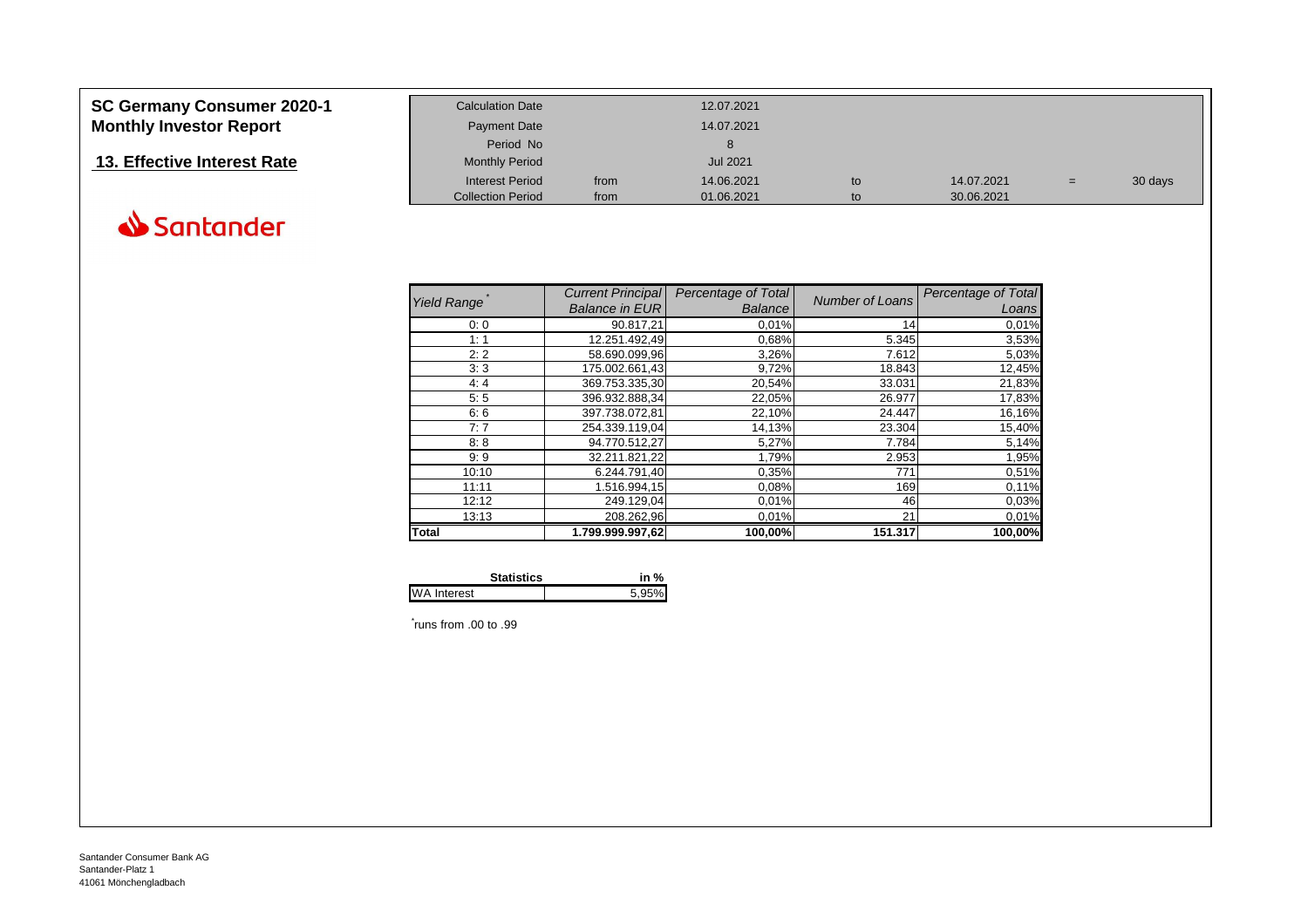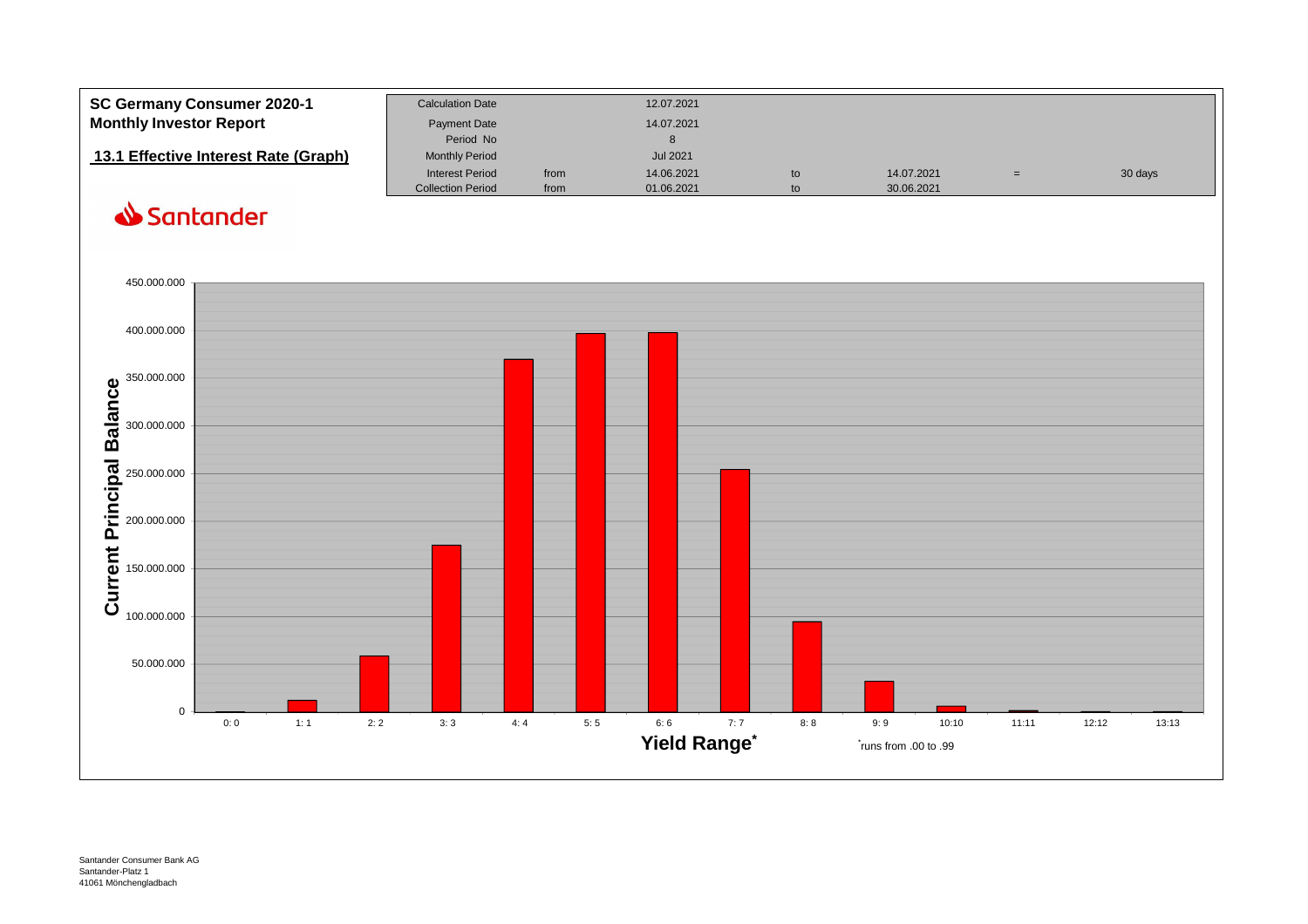| <b>SC Germany Consumer 2020-1</b> | <b>Calculation Date</b>  |      | 12.07.2021      |    |            |     |         |
|-----------------------------------|--------------------------|------|-----------------|----|------------|-----|---------|
| <b>Monthly Investor Report</b>    | <b>Payment Date</b>      |      | 14.07.2021      |    |            |     |         |
|                                   | Period No                |      |                 |    |            |     |         |
| 14. Seasoning                     | <b>Monthly Period</b>    |      | <b>Jul 2021</b> |    |            |     |         |
|                                   | <b>Interest Period</b>   | from | 14.06.2021      | to | 14.07.2021 | $=$ | 30 days |
|                                   | <b>Collection Period</b> | from | 01.06.2021      | to | 30.06.2021 |     |         |

| Seasoning in  | <b>Current Principal</b> | Percentage of Total |                        | Percentage of Total |
|---------------|--------------------------|---------------------|------------------------|---------------------|
| <b>Months</b> | <b>Balance in EUR</b>    | <b>Balance</b>      | <b>Number of Loans</b> | Loans               |
| 0:2           | 10.621.166,72            | 0,59%               | 790                    | 0,52%               |
| 3:5           | 108.126.311,94           | 6,01%               | 7.373                  | 4,87%               |
| 6:8           | 197.497.705,14           | 10,97%              | 14.573                 | 9,63%               |
| 9:11          | 383.921.098,79           | 21,33%              | 30.564                 | 20,20%              |
| 12:14         | 322.398.095,38           | 17,91%              | 25.560                 | 16,89%              |
| 15:17         | 338.603.098,81           | 18,81%              | 30.118                 | 19,90%              |
| 18:20         | 239.842.610,79           | 13,32%              | 23.030                 | 15,22%              |
| 21:23         | 65.755.739,45            | 3,65%               | 5.259                  | 3,48%               |
| 24:26         | 31.766.289,00            | 1,76%               | 2.549                  | 1,68%               |
| 27:29         | 48.179.010,61            | 2,68%               | 4.524                  | 2,99%               |
| 30:32         | 26.938.769,44            | 1,50%               | 3.008                  | 1,99%               |
| 33:35         | 10.342.914,46            | 0,57%               | 1.373                  | 0,91%               |
| 36:38         | 4.234.309,65             | 0,24%               | 669                    | 0,44%               |
| 39:41         | 3.514.423,08             | 0,20%               | 538                    | 0,36%               |
| 42:44         | 1.872.173,29             | 0,10%               | 339                    | 0,22%               |
| 45:47         | 2.347.957,74             | 0,13%               | 354                    | 0,23%               |
| 48:50         | 1.253.659,43             | 0,07%               | 193                    | 0,13%               |
| 51:53         | 963.576,47               | 0,05%               | 154                    | 0,10%               |
| 54:56         | 666.480,15               | 0,04%               | 127                    | 0,08%               |
| 57:59         | 653.179,52               | 0,04%               | 105                    | 0,07%               |
| 60:62         | 165.485,02               | 0,01%               | 50                     | 0,03%               |
| 63:65         | 84.970,58                | 0,00%               | 16                     | 0,01%               |
| 66:68         | 99.464,07                | 0,01%               | 13                     | 0,01%               |
| 69:71         | 37.754,82                | 0,00%               | 7                      | 0,00%               |
| 72:74         | 33.716,26                | 0,00%               |                        | 0,00%               |
| 75:77         | 6.603,22                 | 0,00%               | 4                      | 0,00%               |
| 78:80         | 20.367,11                | 0,00%               | 5                      | 0,00%               |
| 81:           | 53.066,68                | 0,00%               | 15                     | 0,01%               |
| <b>Total</b>  | 1.799.999.997.62         | 100,00%             | 151.317                | 100,00%             |

| <b>Statistics</b>   |    |
|---------------------|----|
| <b>WA Seasoning</b> | 14 |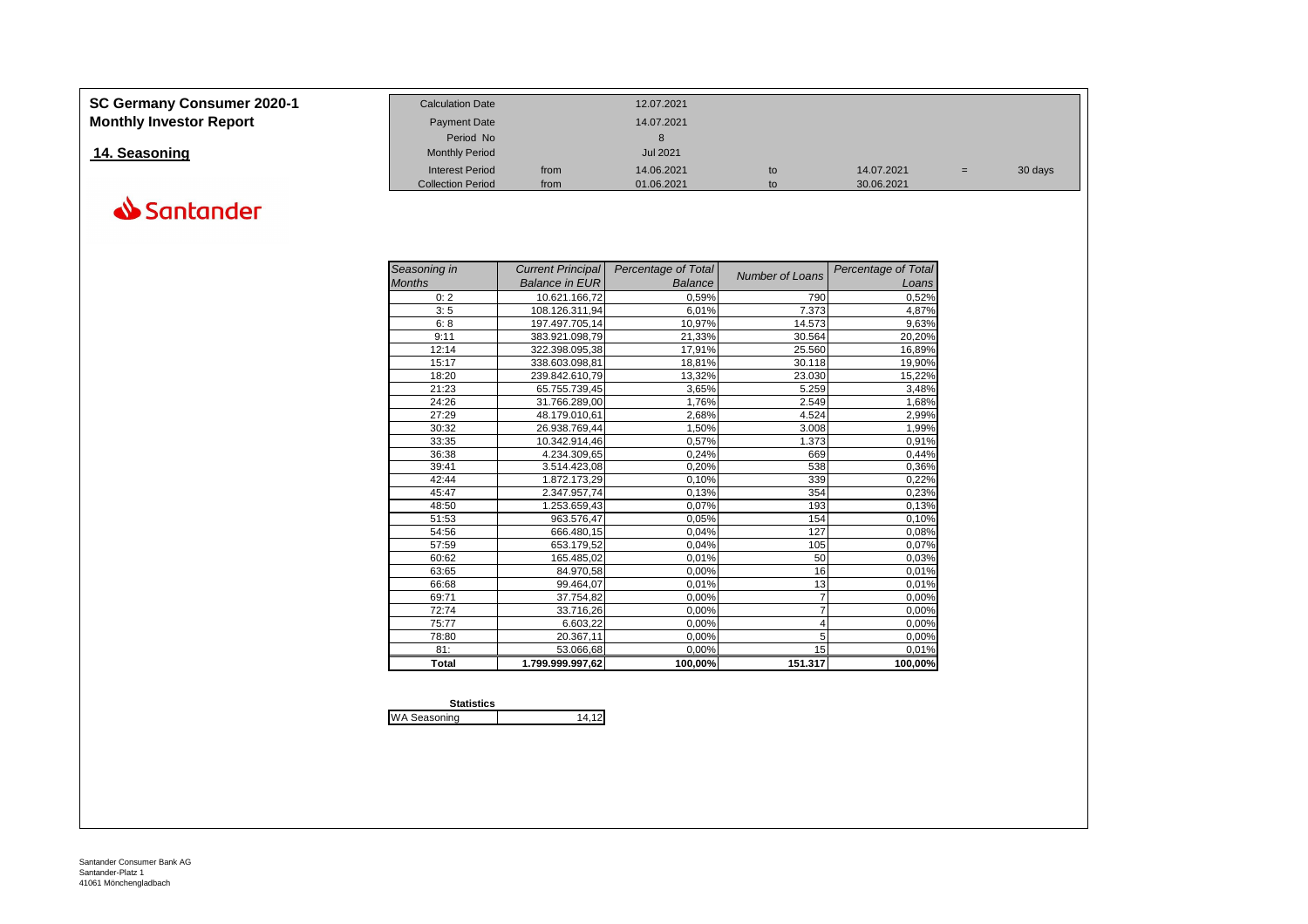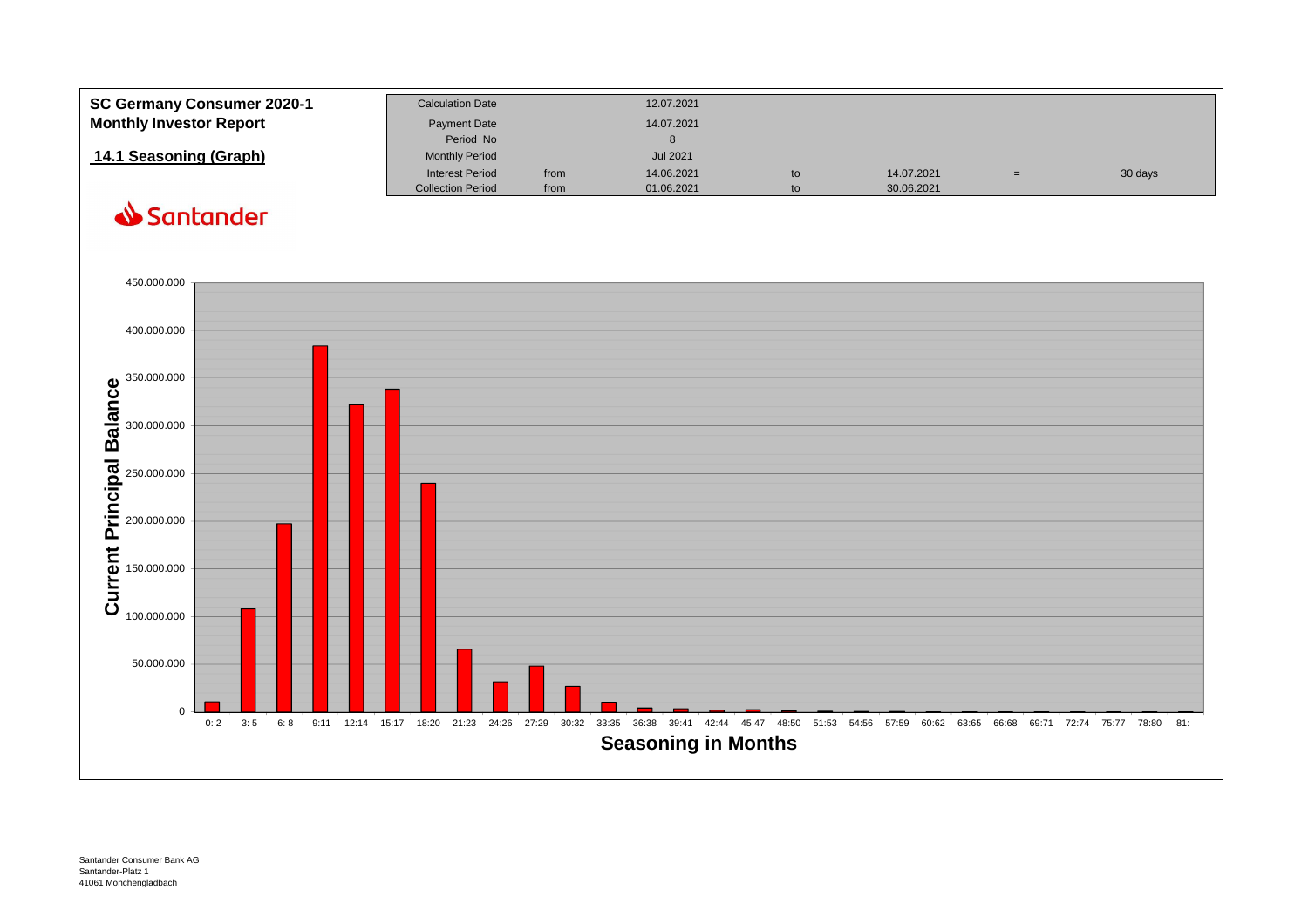| <b>SC Germany Consumer 2020-1</b> | <b>Calculation Date</b>  |      | 12.07.2021 |    |            |     |         |
|-----------------------------------|--------------------------|------|------------|----|------------|-----|---------|
| <b>Monthly Investor Report</b>    | <b>Payment Date</b>      |      | 14.07.2021 |    |            |     |         |
|                                   | Period No                |      |            |    |            |     |         |
| 15. Remaining Term                | <b>Monthly Period</b>    |      | Jul 2021   |    |            |     |         |
|                                   | <b>Interest Period</b>   | from | 14.06.2021 | to | 14.07.2021 | $=$ | 30 days |
|                                   | <b>Collection Period</b> | from | 01.06.2021 | to | 30.06.2021 |     |         |



| <b>Remaining Term in</b> | <b>Current Principal</b> | Percentage of Total | Number of Loans | Percentage of Total |
|--------------------------|--------------------------|---------------------|-----------------|---------------------|
| <b>Months</b>            | <b>Balance in EUR</b>    | <b>Balance</b>      |                 | Loans               |
| 0:6                      | 4.011.715.52             | 0,22%               | 6.744           | 4,46%               |
| 7:13                     | 14.096.827.93            | 0,78%               | 8.242           | 5,45%               |
| 14:20                    | 26.621.763,63            | 1,48%               | 9.036           | 5,97%               |
| 21:27                    | 39.181.211,09            | 2,18%               | 9.356           | 6,18%               |
| 28:34                    | 59.977.753,90            | 3,33%               | 10.816          | 7,15%               |
| 35:41                    | 70.424.095.99            | 3,91%               | 9.769           | 6,46%               |
| 42:48                    | 95.694.111,95            | 5,32%               | 10.993          | 7,26%               |
| 49:55                    | 115.027.301,61           | 6,39%               | 10.520          | 6,95%               |
| 56:62                    | 116.376.764.97           | 6,47%               | 8.585           | 5,67%               |
| 63:69                    | 174.866.162,65           | 9,71%               | 12.016          | 7,94%               |
| 70:76                    | 205.224.569.14           | 11,40%              | 13.396          | 8,85%               |
| 77:83                    | 369.210.797,69           | 20,51%              | 19.312          | 12,76%              |
| 84:90                    | 408.040.252,23           | 22,67%              | 18.277          | 12,08%              |
| 91:97                    | 101.168.445,79           | 5,62%               | 4.253           | 2,81%               |
| 98:104                   | 29.289,02                | 0,00%               |                 | 0,00%               |
| 109:                     | 48.934,51                | 0,00%               |                 | 0,00%               |
| <b>Total</b>             | 1.799.999.997,62         | 100,00%             | 151.317         | 100,00%             |

| <b>Statistics</b>        |       |
|--------------------------|-------|
| <b>WA Remaining Term</b> | 69.02 |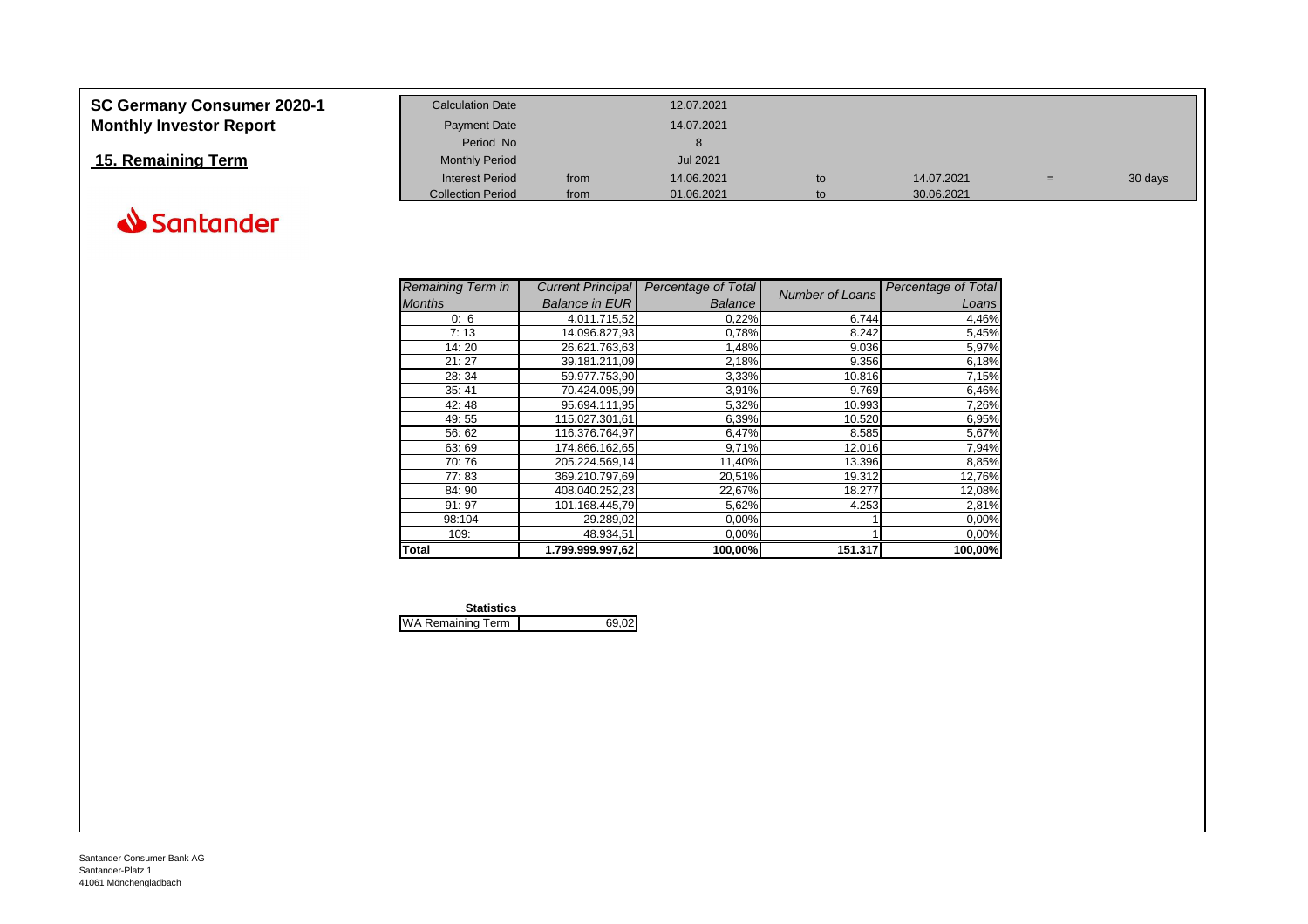| <b>SC Germany Consumer 2020-1</b> | <b>Calculation Date</b>  |      | 12.07.2021      |    |            |         |
|-----------------------------------|--------------------------|------|-----------------|----|------------|---------|
| <b>Monthly Investor Report</b>    | Payment Date             |      | 14.07.2021      |    |            |         |
|                                   | Period No                |      |                 |    |            |         |
| 15.1 Remaining Term (Graph)       | <b>Monthly Period</b>    |      | <b>Jul 2021</b> |    |            |         |
|                                   | <b>Interest Period</b>   | from | 14.06.2021      | to | 14.07.2021 | 30 days |
|                                   | <b>Collection Period</b> | from | 01.06.2021      |    | 30.06.2021 |         |
|                                   |                          |      |                 |    |            |         |

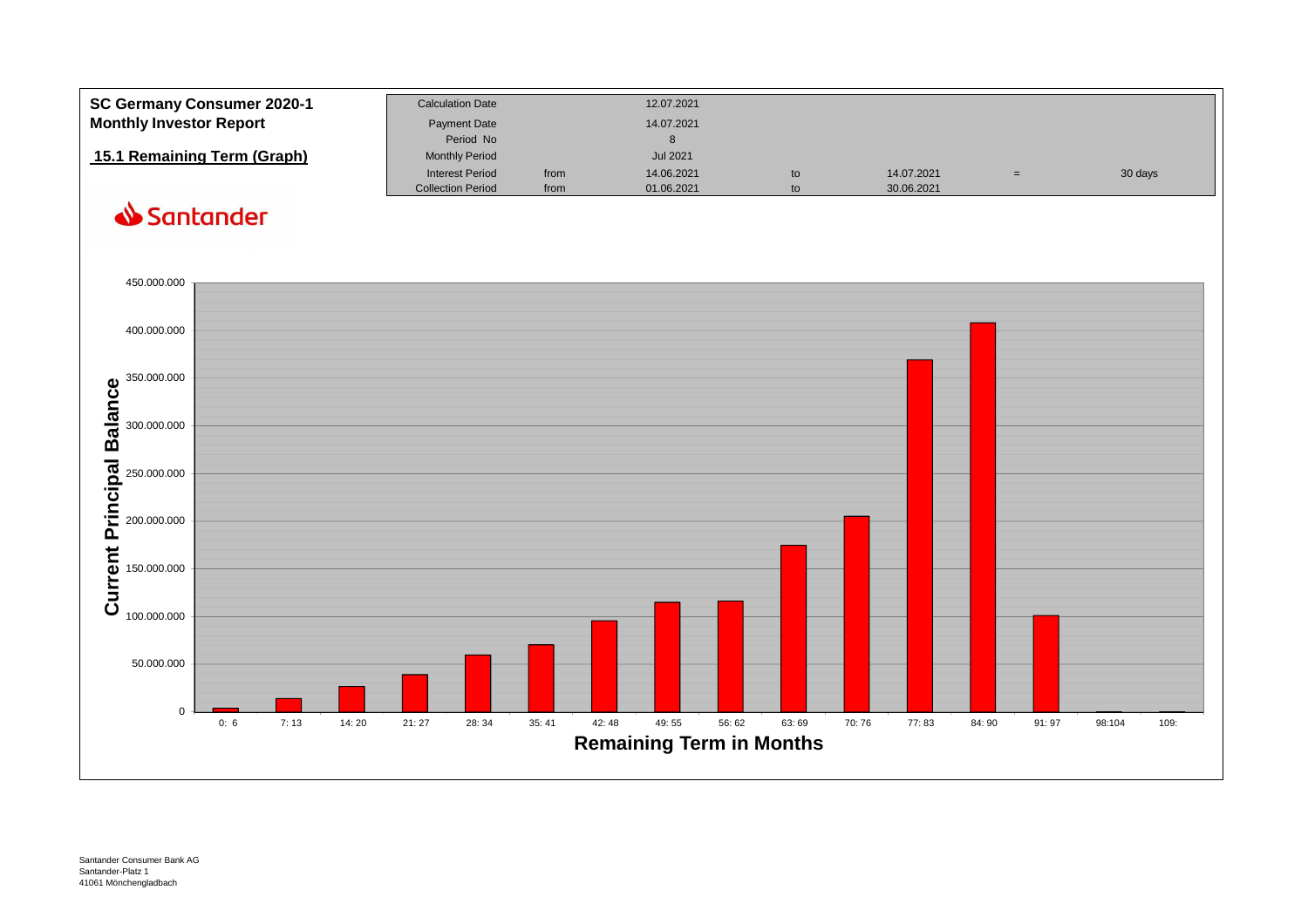| SC Germany Consumer 2020-1     | <b>Calculation Date</b>  |      | 12.07.2021      |    |            |   |         |
|--------------------------------|--------------------------|------|-----------------|----|------------|---|---------|
| <b>Monthly Investor Report</b> | <b>Payment Date</b>      |      | 14.07.2021      |    |            |   |         |
|                                | Period No                |      |                 |    |            |   |         |
| 16. Original Term              | <b>Monthly Period</b>    |      | <b>Jul 2021</b> |    |            |   |         |
|                                | <b>Interest Period</b>   | from | 14.06.2021      | to | 14.07.2021 | = | 30 days |
|                                | <b>Collection Period</b> | from | 01.06.2021      | to | 30.06.2021 |   |         |

| Original Term in<br><b>Months</b> | <b>Current Principal</b><br><b>Balance in EUR</b> | Percentage of Total<br><b>Balance</b> | <b>Number of Loans</b> | Percentage of Total<br>Loans |
|-----------------------------------|---------------------------------------------------|---------------------------------------|------------------------|------------------------------|
| 0:6                               | 2.665,51                                          | 0,00%                                 | 31                     | 0,02%                        |
| 7:13                              | 1.144.507,12                                      | 0,06%                                 | 1.648                  | 1,09%                        |
| 14:20                             | 3.866.592,22                                      | 0,21%                                 | 3.721                  | 2,46%                        |
| 21:27                             | 17.866.066,53                                     | 0,99%                                 | 9.746                  | 6,44%                        |
| 28:34                             | 7.829.824,61                                      | 0,43%                                 | 2.094                  | 1,38%                        |
| 35:41                             | 54.061.468.93                                     | 3,00%                                 | 15.348                 | 10,14%                       |
| 42:48                             | 16.540.464.81                                     | 0,92%                                 | 2.552                  | 1,69%                        |
| 49:55                             | 93.387.912,39                                     | 5,19%                                 | 16.144                 | 10,67%                       |
| 56:62                             | 144.773.593,81                                    | 8,04%                                 | 17.200                 | 11,37%                       |
| 63:69                             | 40.828.212,96                                     | 2,27%                                 | 3.146                  | 2,08%                        |
| 70:76                             | 160.957.547.33                                    | 8,94%                                 | 12.511                 | 8,27%                        |
| 77:83                             | 45.412.251.48                                     | 2,52%                                 | 2.364                  | 1,56%                        |
| 84:90                             | 322.252.713.92                                    | 17,90%                                | 23.041                 | 15,23%                       |
| 91:97                             | 453.974.141,53                                    | 25,22%                                | 22.316                 | 14,75%                       |
| 98:104                            | 435.644.328,60                                    | 24,20%                                | 19.394                 | 12,82%                       |
| 105:111                           | 1.404.196,86                                      | 0,08%                                 | 59                     | 0,04%                        |
| 112:118                           | 4.574,50                                          | 0,00%                                 |                        | 0,00%                        |
| 119:                              | 48.934,51                                         | 0,00%                                 |                        | 0,00%                        |
| <b>Total</b>                      | 1.799.999.997,62                                  | 100,00%                               | 151.317                | 100,00%                      |

| <b>Statistics</b>       |  |
|-------------------------|--|
| <b>WA Original Term</b> |  |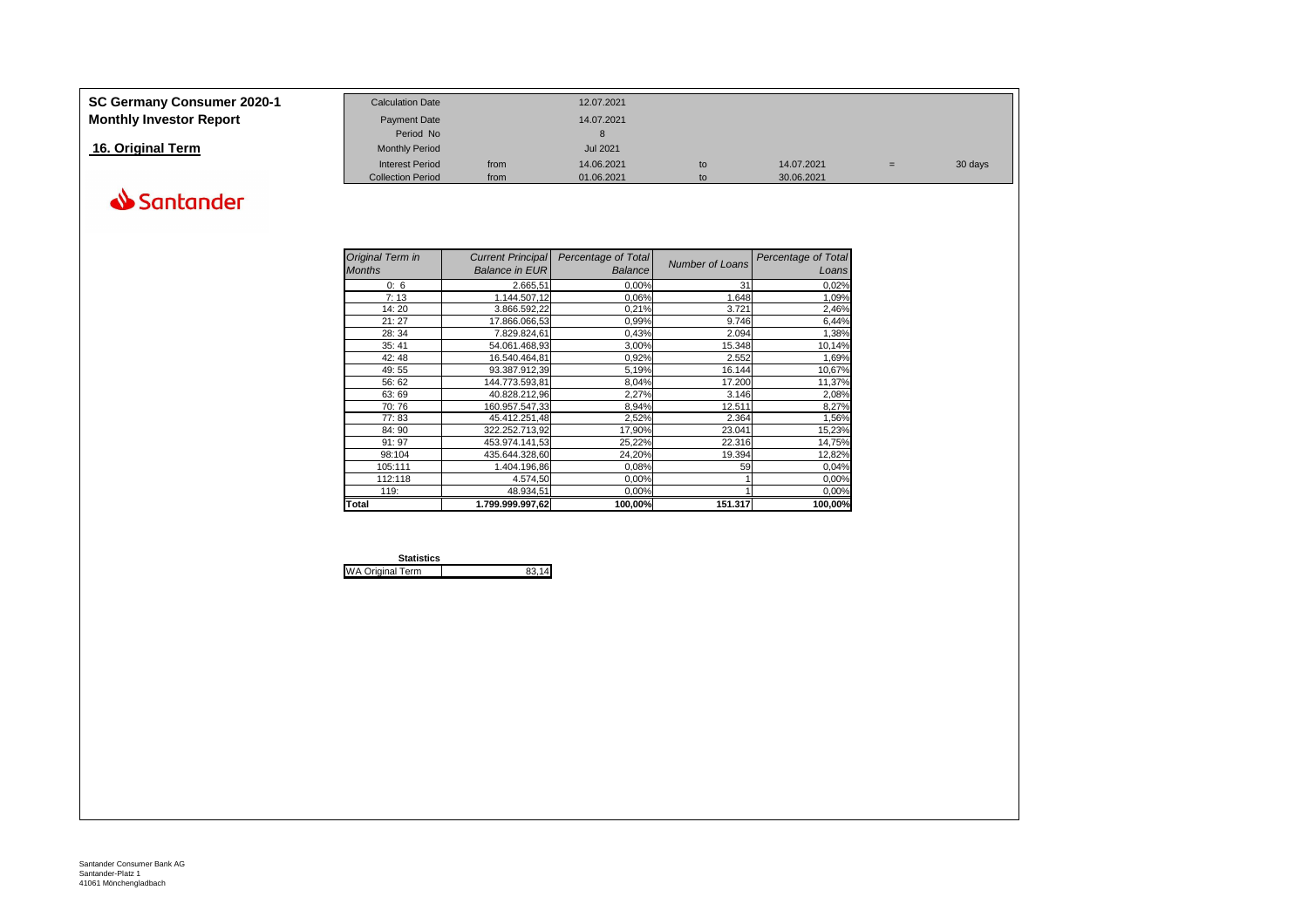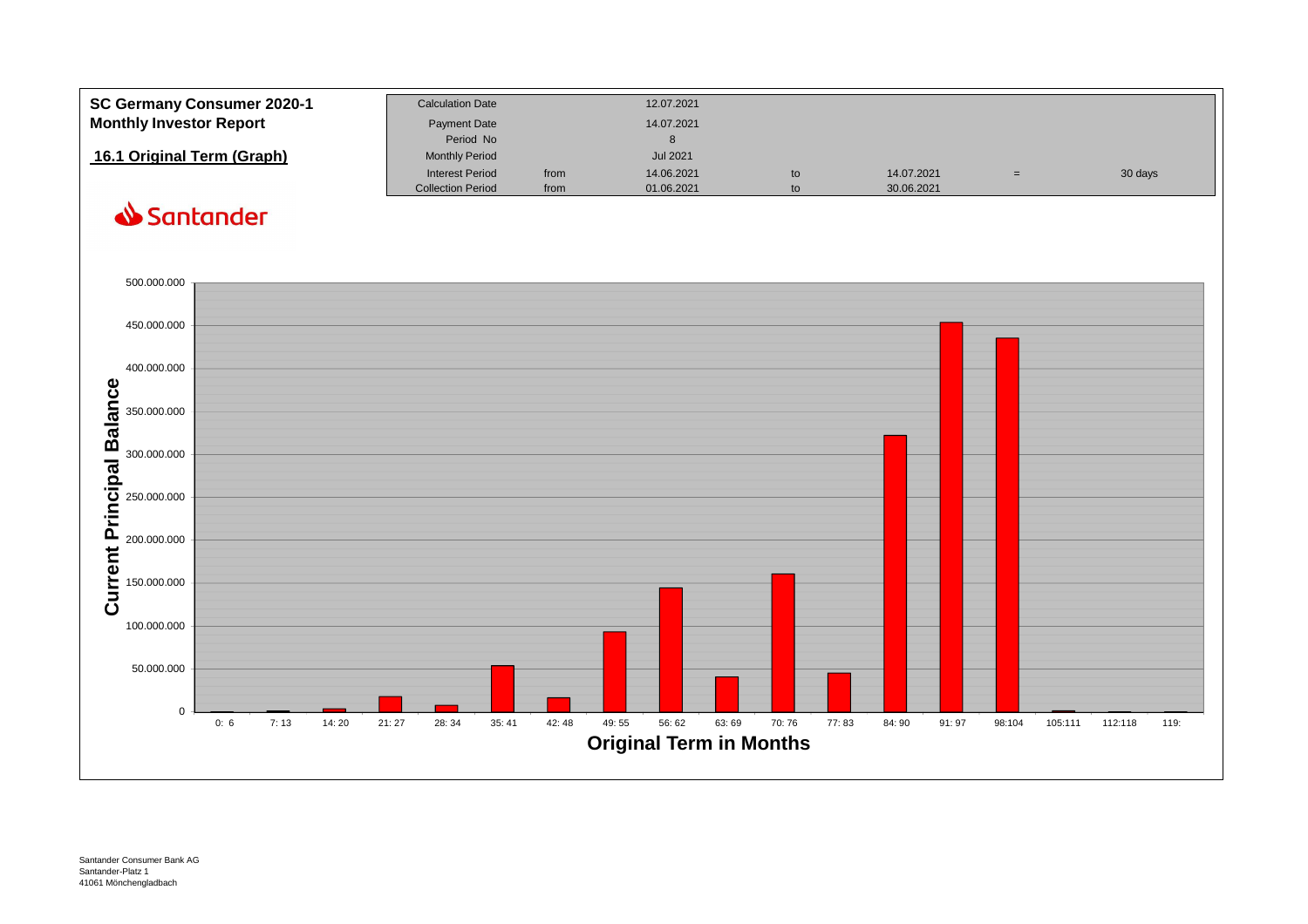| SC Germany Consumer 2020-1     | <b>Calculation Date</b>  |      | 12.07.2021      |    |            |     |         |
|--------------------------------|--------------------------|------|-----------------|----|------------|-----|---------|
| <b>Monthly Investor Report</b> | <b>Payment Date</b>      |      | 14.07.2021      |    |            |     |         |
|                                | Period No                |      |                 |    |            |     |         |
| 17. Loan Concentration         | <b>Monthly Period</b>    |      | <b>Jul 2021</b> |    |            |     |         |
|                                | <b>Interest Period</b>   | from | 14.06.2021      | to | 14.07.2021 | $=$ | 30 days |
|                                | <b>Collection Period</b> | from | 01.06.2021      | to | 30.06.2021 |     |         |

| Loan Concentration | <b>Current Principal</b><br><b>Balance in EUR</b> | Percentage of<br><b>Total Balance</b> | Number of Loans | Percentage of Total<br>Loans | <b>Number of Debtors</b> | <b>Percentage of Total</b><br><b>Debtors</b> |
|--------------------|---------------------------------------------------|---------------------------------------|-----------------|------------------------------|--------------------------|----------------------------------------------|
|                    |                                                   |                                       |                 |                              |                          |                                              |
| 1:1                | 1.731.634.618.62                                  | 96,20%                                | 139.218         | 92,00%                       | 139.218                  | 96,54%                                       |
| 2:2                | 56.887.383,12                                     | 3,16%                                 | 8.040           | 5,31%                        | 4.020                    | 2,79%                                        |
| 3:3                | 5.768.644.27                                      | 0,32%                                 | .596            | 1,05%                        | 532                      | 0,37%                                        |
| 4:4                | 2.415.683,09                                      | 0,13%                                 | 808             | 0,53%                        | 202                      | 0.14%                                        |
| 5:5                | 998.621,26                                        | 0,06%                                 | 400             | 0,26%                        | 80                       | 0,06%                                        |
| 6:6                | 679.481.44                                        | 0.04%                                 | 336             | 0.22%                        | 56                       | 0,04%                                        |
|                    | 1.615.565,82                                      | 0,09%                                 | 919             | 0,61%                        | 95                       | 0,07%                                        |
| <b>Total</b>       | .799.999.997.62                                   | 100.00%                               | 151.317         | 100.00%                      | 144.203                  | 100,00%                                      |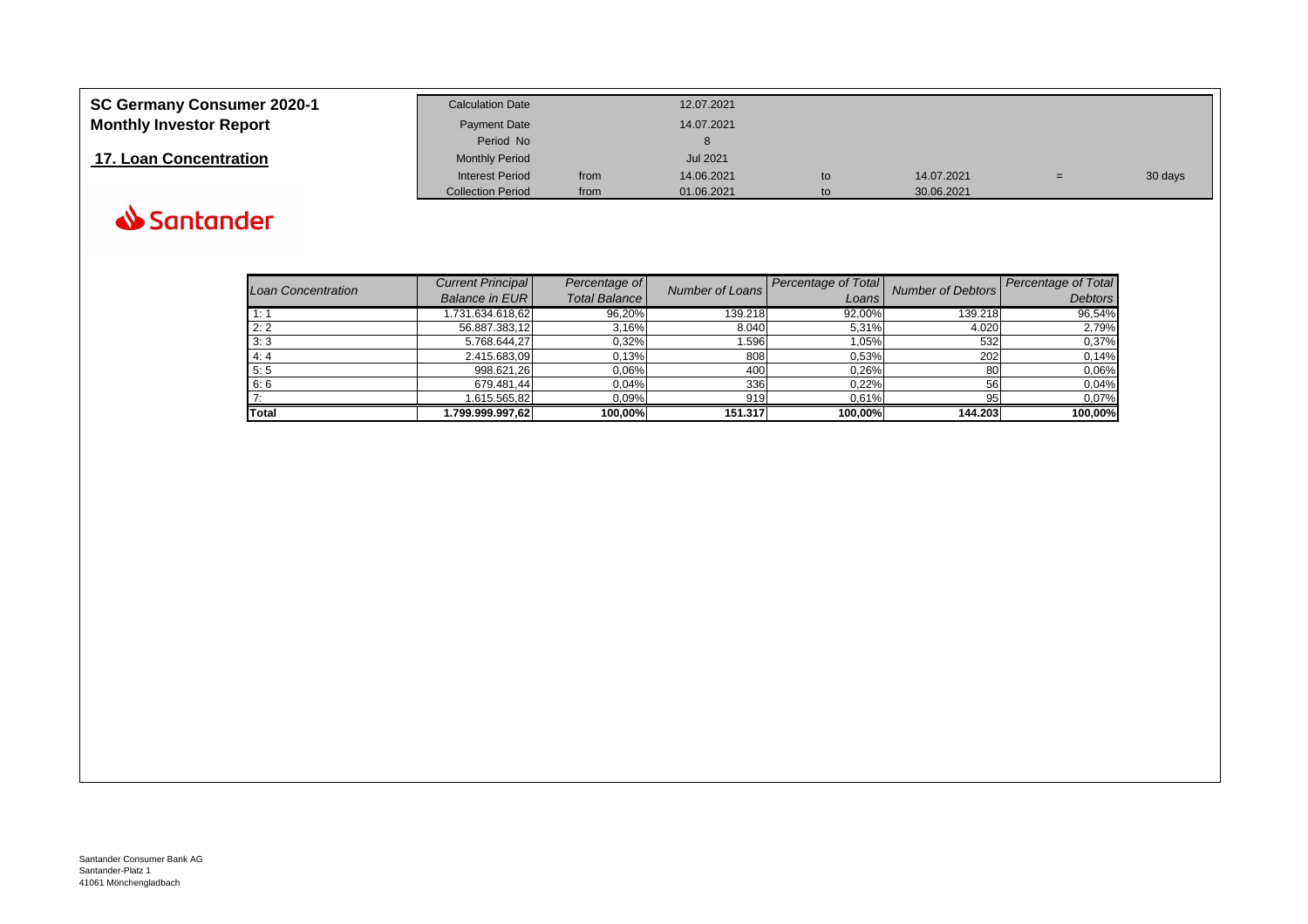| <b>ISC Germany Consumer 2020-1</b> | <b>Calculation Date</b>  |      | 12.07.2021 |    |            |         |
|------------------------------------|--------------------------|------|------------|----|------------|---------|
| Monthly Investor Report            | Payment Date             |      | 14.07.2021 |    |            |         |
|                                    | Period No                |      |            |    |            |         |
| 18. Amortisation Profile           | <b>Monthly Period</b>    |      | Jul 2021   |    |            |         |
|                                    | <b>Interest Period</b>   | from | 14.06.2021 | to | 14.07.2021 | 30 days |
|                                    | <b>Collection Period</b> | from | 01.06.2021 | to | 30.06.2021 |         |

#### **Amortisation profile**

|  | <b>Collection Period</b> | <b>Outstanding Volume</b> | <b>Collection Period</b> | <b>Outstanding Volume</b> |
|--|--------------------------|---------------------------|--------------------------|---------------------------|
|  |                          | 1.799.999.997,62 €        | 51                       | 550.048.431,53 €          |
|  | $\overline{2}$           | 1.772.744.048,83 €        | 52                       | 529.453.160,00 €          |
|  | 3                        | 1.745.199.465,29 €        | 53                       | 509.116.919,57 €          |
|  | $\Lambda$                | 1.717.688.399,22 €        | 54                       | 488.979.060,18 €          |
|  | 5                        | 1.690.227.063,53 €        | 55                       | 469.136.245,61 €          |
|  | 6                        | 1.662.770.346,41 €        | 56                       | 449.577.144,83 €          |
|  | $\overline{7}$           | 1.635.424.750,36 €        | 57                       | 430.285.033,56 €          |
|  | 8                        | 1.608.185.600,91 €        | 58                       | 411.215.500,99 €          |
|  | 9                        | 1.581.028.318,06 €        | 59                       | 392.428.153,20 €          |
|  | 10                       | 1.553.949.273,87 €        | 60                       | 373.878.221,38 €          |
|  | 11                       | 1.527.008.262,86 €        | 61                       | 355.534.952,51 €          |
|  | 12                       | 1.500.159.247,13 €        | 62                       | 337.396.192,60 €          |
|  | 13                       | 1.473.357.916,11 €        | 63                       | 319.497.055,24 €          |
|  | 14                       | 1.446.598.930,13 €        | 64                       | 301.834.385,58 €          |
|  | 15                       | 1.419.911.169,92 €        | 65                       | 284.432.843,52 €          |
|  | 16                       | 1.393.280.687,55 €        | 66                       | 267.211.116,80 €          |
|  | 17                       | 1.366.715.476,97 €        | 67                       | 250.419.055,22 €          |
|  | 18                       | 1.340.189.553,67 €        | 68                       | 234.092.688,63 €          |
|  | 19                       | 1.313.817.614,39 €        | 69                       | 218.148.832,41 €          |
|  | 20                       | 1.287.586.684,96 €        | 70                       | 202.512.293,20 €          |
|  | 21                       | 1.261.493.141,58 €        | 71                       | 187.356.978,42 €          |
|  | 22                       | 1.235.512.837,40 €        | 72                       | 172.656.013,01 €          |
|  | 23                       | 1.209.692.287,56 €        | 73                       | 158.360.985,07 €          |
|  | 24                       | 1.184.013.288,54 €        | 74                       | 144.415.206,37 €          |
|  | 25                       | 1.158.422.521,72 €        | 75                       | 130.873.095,70 €          |
|  | 26                       | 1.132.903.132,57 €        | 76                       | 117.752.775,37 €          |
|  | 27                       | 1.107.506.181,20 €        | 77                       | 105.091.362,97 €          |
|  | 28                       | 1.082.241.975,24 €        | 78                       | 92.791.256,71 €           |
|  | 29                       | 1.057.114.347,51 €        | 79                       | 81.277.966,94 €           |
|  | 30                       | 1.032.089.078,39 €        | 80                       | 70.553.605,46 €           |
|  | 31                       | 1.007.271.402,50 €        | 81                       | 60.505.656,16 €           |
|  | 32                       | 982.664.258,31 €          | 82                       | 51.035.453,26 €           |
|  |                          | 958.222.871,42 €          | 83                       | 42.380.638,31 €           |
|  | 33<br>34                 | 933.936.866,36 €          | 84                       | 34.620.587,93 €           |
|  | 35                       | 909.861.808,29 €          | 85                       | 27.569.679,63 €           |
|  | 36                       | 885.962.548,00 €          | 86                       | 21.214.292,28 €           |
|  | 37                       | 862.217.470,63 €          | 87                       | 15.747.239,08 €           |
|  | 38                       | 838.588.154,38 €          | 88                       | 11.300.037,53 €           |
|  | 39                       | 815.123.861,02 €          | 89                       | 7.985.364,70 €            |
|  | 40                       | 791.835.858,11 €          | 90                       | 5.392.512,22 €            |
|  | 41                       | 768.755.514,34 €          | 91                       | 3.441.274,97 €            |
|  | 42                       | 745.795.420,69 €          | 92                       | 2.086.335,53 €            |
|  | 43                       | 723.104.221,21 €          | 93                       | 1.122.583,57 €            |
|  |                          |                           |                          | 452.750,56 €              |
|  | 44                       | 700.659.194,52 €          | 94                       |                           |
|  | 45                       | 678.445.437,09 €          | 95                       | 118.212,53 €              |
|  | 46                       | 656.445.530,38 €          | 96                       | 16.496,78 €               |
|  | 47                       | 634.711.643,64 €          | 97                       | 12.648,80 €               |
|  | 48                       | 613.243.602,14 €          | 98                       | 10.924,51 €               |
|  | 49                       | 591.978.433,63 €          | 99                       | 10.003,98 €               |
|  | 50                       | 570.893.822,19 €          | 100                      | 9.500,71 $\in$            |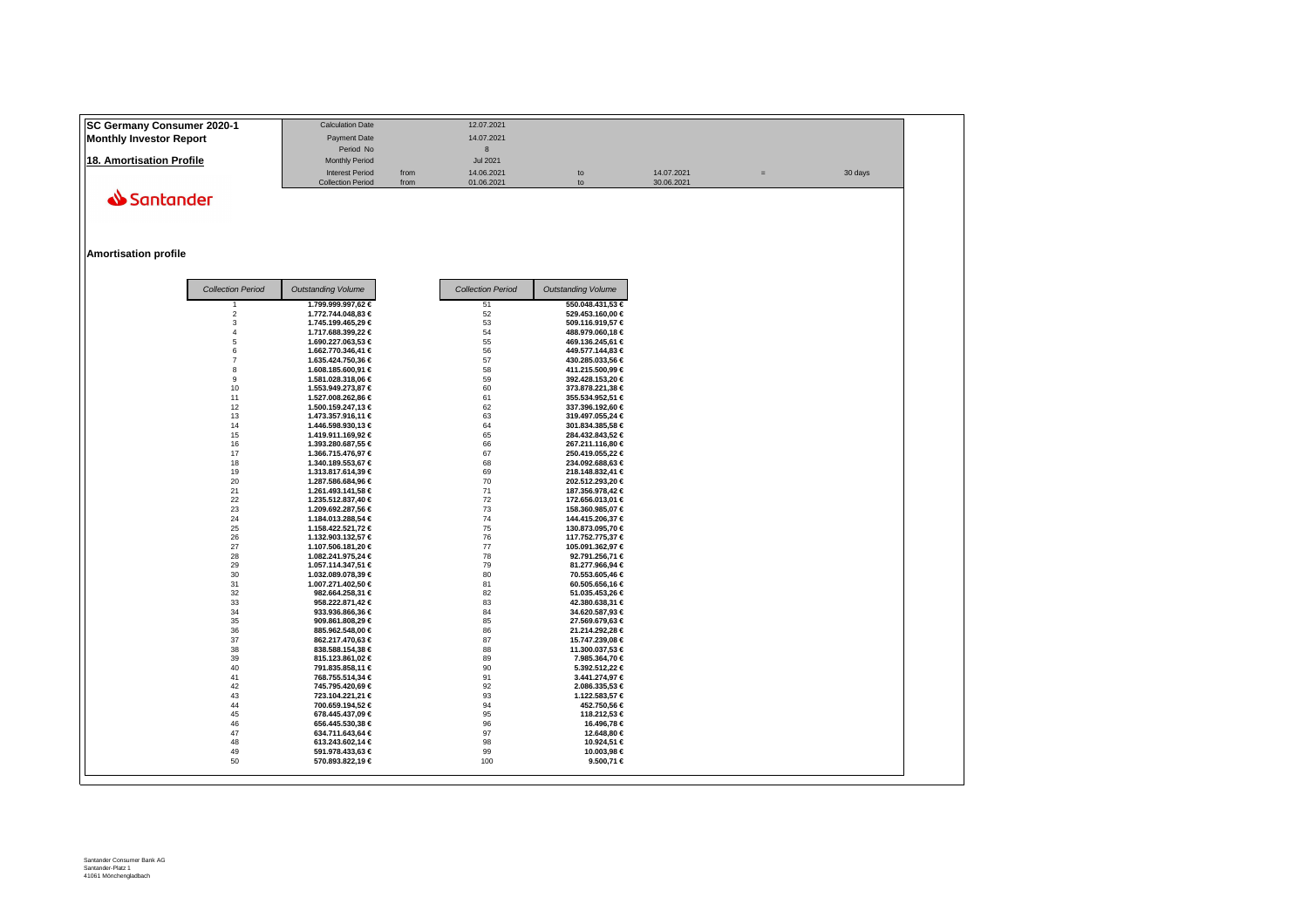| SC Germany Consumer 2020-1                                                     | <b>Calculation Date</b> |                      | 12.07.2021 |                    |                                                                                       |                    |                    |                    |                    |                               |
|--------------------------------------------------------------------------------|-------------------------|----------------------|------------|--------------------|---------------------------------------------------------------------------------------|--------------------|--------------------|--------------------|--------------------|-------------------------------|
|                                                                                |                         |                      |            |                    |                                                                                       |                    |                    |                    |                    |                               |
| <b>Monthly Investor Report</b>                                                 | Payment Date            |                      | 14.07.2021 |                    |                                                                                       |                    |                    |                    |                    |                               |
|                                                                                | Period No               |                      | 8          |                    |                                                                                       |                    |                    |                    |                    |                               |
|                                                                                |                         |                      |            |                    |                                                                                       |                    |                    |                    |                    |                               |
| 19. Priority of Payments + Transaction Costs                                   | <b>Monthly Period</b>   |                      | Jul 2021   |                    |                                                                                       |                    |                    |                    |                    |                               |
|                                                                                | <b>Interest Period</b>  | from                 | 14.06.2021 | to                 | 14.07.2021<br>30 days                                                                 |                    |                    |                    |                    |                               |
|                                                                                |                         |                      |            |                    |                                                                                       |                    |                    |                    |                    |                               |
|                                                                                | Collection Period       | from                 | 01.06.2021 | $\mathbf{t}$       | 30.06.2021                                                                            |                    |                    |                    |                    |                               |
|                                                                                |                         |                      |            |                    |                                                                                       |                    |                    |                    |                    |                               |
| Santander                                                                      |                         |                      |            |                    |                                                                                       |                    |                    |                    |                    |                               |
|                                                                                |                         |                      |            |                    |                                                                                       |                    |                    |                    |                    |                               |
|                                                                                |                         |                      |            |                    |                                                                                       |                    |                    |                    |                    |                               |
|                                                                                |                         |                      |            |                    |                                                                                       |                    |                    |                    |                    |                               |
|                                                                                |                         |                      |            |                    |                                                                                       |                    |                    |                    |                    |                               |
| <b>Pre-Enforcement Available Interest Amount</b>                               |                         |                      |            |                    | <b>Pre-Enforcement Available Principal Amount</b>                                     |                    |                    |                    |                    |                               |
|                                                                                |                         |                      |            |                    |                                                                                       |                    |                    |                    |                    |                               |
| <b>Interest Collections</b>                                                    |                         | 8.479.769,99 €       |            |                    | Principal Collections (including Deemed Collections)                                  |                    | 79.355.353.32 €    |                    |                    |                               |
|                                                                                |                         |                      |            |                    |                                                                                       |                    |                    |                    |                    |                               |
| Other Interest Payments by the Seller to the Issuer                            |                         | $\sim$               |            |                    | other principal amount paid by the Seller to the Issuer                               |                    | $\cdot$ $\in$      |                    |                    |                               |
| Recoveries                                                                     |                         | 22.450,16 €          |            |                    | Final Repurchase Price                                                                |                    | $\cdot$ $\epsilon$ |                    |                    |                               |
| Interest on Transaction and Purchase Shortfall Account                         |                         | $\sim$<br>$\epsilon$ |            |                    | Amounts standing to the credit of the Commingling Reserve Account                     |                    | $\cdot$ $\epsilon$ |                    |                    |                               |
| After the Commingling Reserve related to interest payments after such event    |                         | - 6                  |            |                    | Amounts standing to the credit of the Set-Off Reserve Account                         |                    | - 6                |                    |                    |                               |
|                                                                                |                         | 8.971.874,98 €       |            |                    | Purchase Shortfall Amount                                                             |                    | 10,37 €            |                    |                    |                               |
| Amounts on the Liquidity Reserve Account                                       |                         |                      |            |                    |                                                                                       |                    |                    |                    |                    |                               |
| Amounts received by the Interest Rate Swap counterparty                        |                         | 32.257,50 €          |            |                    | Mezzanine Loan Disbursement Amount paid by the Originator to the Issuer               |                    | - 6                |                    |                    |                               |
| Principal Amount borrowed to cover interest shortfall (Senior Expense Deficit) |                         | $\cdot$ $\epsilon$   |            |                    | Principal Deficiency Sub-Ledger                                                       |                    | 2.403.241,33 €     |                    |                    |                               |
| Other Amounts payed to the Issuer                                              |                         |                      |            |                    | Rounding Differences from previous period                                             |                    |                    |                    |                    |                               |
| Available Interest Amount                                                      |                         | 17.506.352.63 €      |            |                    | Available Principal Amount                                                            |                    | 81,758,605,02 €    |                    |                    |                               |
|                                                                                |                         |                      |            |                    |                                                                                       |                    |                    |                    |                    |                               |
|                                                                                |                         |                      |            |                    |                                                                                       |                    |                    |                    |                    |                               |
|                                                                                |                         |                      |            |                    |                                                                                       |                    |                    |                    |                    |                               |
| Pre-Enforcement Interest Priority of Payments                                  |                         |                      |            |                    | <b>Pre-Enforcement Principal Priority of Payments</b>                                 |                    |                    |                    |                    |                               |
|                                                                                |                         |                      |            |                    |                                                                                       |                    |                    |                    |                    |                               |
| Available Interest Amount                                                      |                         | 17.506.352,63 €      |            |                    | Available Principal Amount                                                            |                    | 81.758.605,02 €    |                    |                    |                               |
| Senior Expenses and Taxes                                                      |                         | 5.241,53 €           |            |                    | Senior Expense Deficit                                                                |                    | $\cdot$ $\epsilon$ |                    |                    |                               |
| Swap Interest Paymenst other than subordinated Payments                        |                         | $\cdot$ $\epsilon$   |            |                    | Net Note Available Principal Proceeds                                                 |                    | 81.758.605.02 €    |                    |                    |                               |
| Interest on Class A Notes                                                      |                         | 173.226,60 €         |            |                    | Replenishment                                                                         |                    | 81.758.602,64 €    |                    |                    |                               |
|                                                                                |                         |                      |            |                    | Purchase Shortfall Amount                                                             |                    |                    |                    |                    |                               |
| Interest on Class B (If Most Senior Note or Class B PDL < 25%)                 |                         | 47,325,60 €          |            |                    |                                                                                       |                    | 2,38 €             |                    |                    |                               |
| Interest on Class C (If Most Senior Note or Class C PDL < 25%)                 |                         | 108.086,40 €         |            |                    | Prior to Sequential Payment Trigger Event: Class A Pro Rata- Principal Payment Amount |                    | - 6                |                    |                    |                               |
| Interest on Class D (If Most Senior Note or Class D PDL < 25%)                 |                         | 131,689.80 €         |            |                    | Prior to Sequential Payment Trigger Event: Class B Pro Rata- Principal Payment Amount |                    | $\cdot$ $\epsilon$ |                    |                    |                               |
| Interest on Class E (If Most Senior Note or Class E PDL < 25%)                 |                         | 150.795.00 €         |            |                    | Prior to Sequential Payment Trigger Event: Class C Pro Rata- Principal Payment Amount |                    | $\cdot$ $\epsilon$ |                    |                    |                               |
| Interest on Class F (If Most Senior Note or Class F PDL < 25%)                 |                         | 178.164,00 €         |            |                    | Prior to Sequential Payment Trigger Event: Class D Pro Rata- Principal Payment Amount |                    | $\cdot$ $\epsilon$ |                    |                    |                               |
|                                                                                |                         |                      |            |                    |                                                                                       |                    |                    |                    |                    |                               |
| Required Liquidity Reserve Amount Replenishment                                |                         | 8.966.249,97 €       |            |                    | Prior to Sequential Payment Trigger Event: Class E Pro Rata- Principal Payment Amount |                    | $\cdot$ $\epsilon$ |                    |                    |                               |
| Liquidity Reserve Reduction Amount                                             |                         | 5.625,00 €           |            |                    | Prior to Sequential Payment Trigger Event: Class F Pro Rata- Principal Payment Amount |                    | $\cdot$ $\epsilon$ |                    |                    |                               |
| Crediting the PDLs until cleared                                               |                         | 2.403.241,33 €       |            |                    | On or after to Sequential Payment Trigger Event: Redemption Class A                   |                    | $\cdot$ $\epsilon$ |                    |                    |                               |
| Interest Class B (if not paid above)                                           |                         | - 6                  |            |                    | Full Redemption Class B - G (after Regulatory Change Event)                           |                    | $\cdot$ $\epsilon$ |                    |                    |                               |
| Interest Class C (if not paid above)                                           |                         | $\cdot$ $\epsilon$   |            |                    | On or after to Sequential Payment Trigger Event: Redemption Class B                   |                    | $\cdot$ $\epsilon$ |                    |                    |                               |
|                                                                                |                         | $\cdot$ $\epsilon$   |            |                    |                                                                                       |                    | $\cdot$ $\epsilon$ |                    |                    |                               |
| Interest Class D (if not paid above)                                           |                         |                      |            |                    | On or after to Sequential Payment Trigger Event: Redemption Class C                   |                    |                    |                    |                    |                               |
| Interest Class E (if not paid above)                                           |                         | $\cdot$ $\epsilon$   |            |                    | On or after to Sequential Payment Trigger Event: Redemption Class D                   |                    | $\cdot$ $\epsilon$ |                    |                    |                               |
| Interest Class F (if not paid above)                                           |                         | $\sim$               |            |                    | On or after to Sequential Payment Trigger Event: Redemption Class E                   |                    | $\cdot$ $\epsilon$ |                    |                    |                               |
| Interest Class G                                                               |                         | 174 376 80 €         |            |                    | On or after to Sequential Payment Trigger Event: Redemption Class F                   |                    | $\cdot$ $\epsilon$ |                    |                    |                               |
| Mezzanin Loan Interest                                                         |                         | $\sim$<br>- 6        |            |                    | Redemption Class G Notes                                                              |                    | $\cdot$ $\epsilon$ |                    |                    |                               |
| Subordinateed Swap Amounts (if applicable)                                     |                         | $\sim$               |            |                    | Mezzanine Loan Principal                                                              |                    |                    |                    |                    |                               |
|                                                                                |                         |                      |            |                    |                                                                                       |                    |                    |                    |                    |                               |
| Fees for Commingling Reserve Account and Set-Off Reserve Account               |                         | - 6                  |            |                    | <b>Transaction Account Remaining Amount</b>                                           |                    |                    |                    |                    |                               |
| Interest on Liquidity Reserve Loan                                             |                         | $\cdot$ $\epsilon$   |            |                    |                                                                                       |                    |                    |                    |                    |                               |
| Principal on Liquidity Reserve Loan                                            |                         | - 6                  |            |                    |                                                                                       |                    |                    |                    |                    |                               |
| Target Amortisation of Class G (inlcuding previously accrued)                  |                         | 1.125.000.90 €       |            |                    |                                                                                       |                    |                    |                    |                    |                               |
| Remaining Amount to the Seller                                                 |                         | 4.037.329,69 €       |            |                    |                                                                                       |                    |                    |                    |                    |                               |
|                                                                                |                         |                      |            |                    |                                                                                       |                    |                    |                    |                    |                               |
|                                                                                |                         |                      |            |                    |                                                                                       |                    |                    |                    |                    |                               |
|                                                                                |                         |                      |            |                    |                                                                                       |                    |                    |                    |                    |                               |
|                                                                                |                         |                      |            |                    |                                                                                       |                    |                    |                    |                    |                               |
|                                                                                |                         | <b>Class A</b>       |            | Class B            | Class C                                                                               | <b>Class D</b>     | <b>Class E</b>     | <b>Class F</b>     | Class G            | <b>Liquidity Reserve Loan</b> |
| <b>Transaction Costs</b>                                                       | All notes               |                      |            |                    |                                                                                       |                    |                    |                    |                    |                               |
| Senior Expenses                                                                |                         |                      |            |                    |                                                                                       |                    |                    |                    |                    |                               |
| Interest accrued for the Period                                                | 963.664,20 €            | 173.226,60 €         |            | 47.325,60 €        | 108.086,40 €                                                                          | 131,689.80 €       | 150.795,00 €       | 178.164,00 €       | 174.376,80 €       | $\cdot$ $\epsilon$            |
| Cumulative Interest accrued                                                    | 7.694.442.41 €          | 1.309.802.40 €       |            | 369.844.65 €       | 849.279.60 €                                                                          | 1.036.897.20 €     | 1.188.961.20 €     | 1.405.561.50 €     | 1.530.434.25 €     | 3.661.61 €                    |
|                                                                                |                         |                      |            |                    |                                                                                       |                    |                    |                    |                    |                               |
| Interest Payments                                                              | 963.664,20 €            | 173.226,60 €         |            | 47.325,60 €        | 108.086,40 €                                                                          | 131.689,80 €       | 150.795,00 €       | 178.164,00 €       | 174.376,80 €       | $\cdot$ $\epsilon$            |
| <b>Cumulative Interest Payments</b>                                            | 7.694.442,41 €          | 1.309.802.40 €       |            | 369.844.65 €       | 849.279,60 €                                                                          | 1.036.897.20 €     | 1.188.961.20 €     | 1.405.561.50 €     | 1.530.434.25 €     | 3.661.61 €                    |
| Unpaid Interest for the Period                                                 | $\cdot \cdot \epsilon$  | - 6                  |            | - 6                | - 6                                                                                   | $\cdot$ $\epsilon$ | $\cdot$ $\epsilon$ | $\cdot$ $\epsilon$ | $\cdot$ $\epsilon$ | $\cdot$ $\epsilon$            |
| Cumulative Unpaid Interest                                                     | $\cdot$ $\epsilon$      | $\cdot$ $\epsilon$   |            | $\cdot$ $\epsilon$ | $\cdot$ $\epsilon$                                                                    | $\cdot$ $\epsilon$ | $\cdot$ $\epsilon$ | $\cdot$ $\in$      | $\cdot$ $\in$      | $\cdot \in$                   |
| Liquidity Reserve Loan only: Outstanding Amount                                | $\cdot$ $\epsilon$      |                      |            |                    |                                                                                       |                    |                    |                    |                    |                               |
|                                                                                |                         |                      |            |                    |                                                                                       |                    |                    |                    |                    |                               |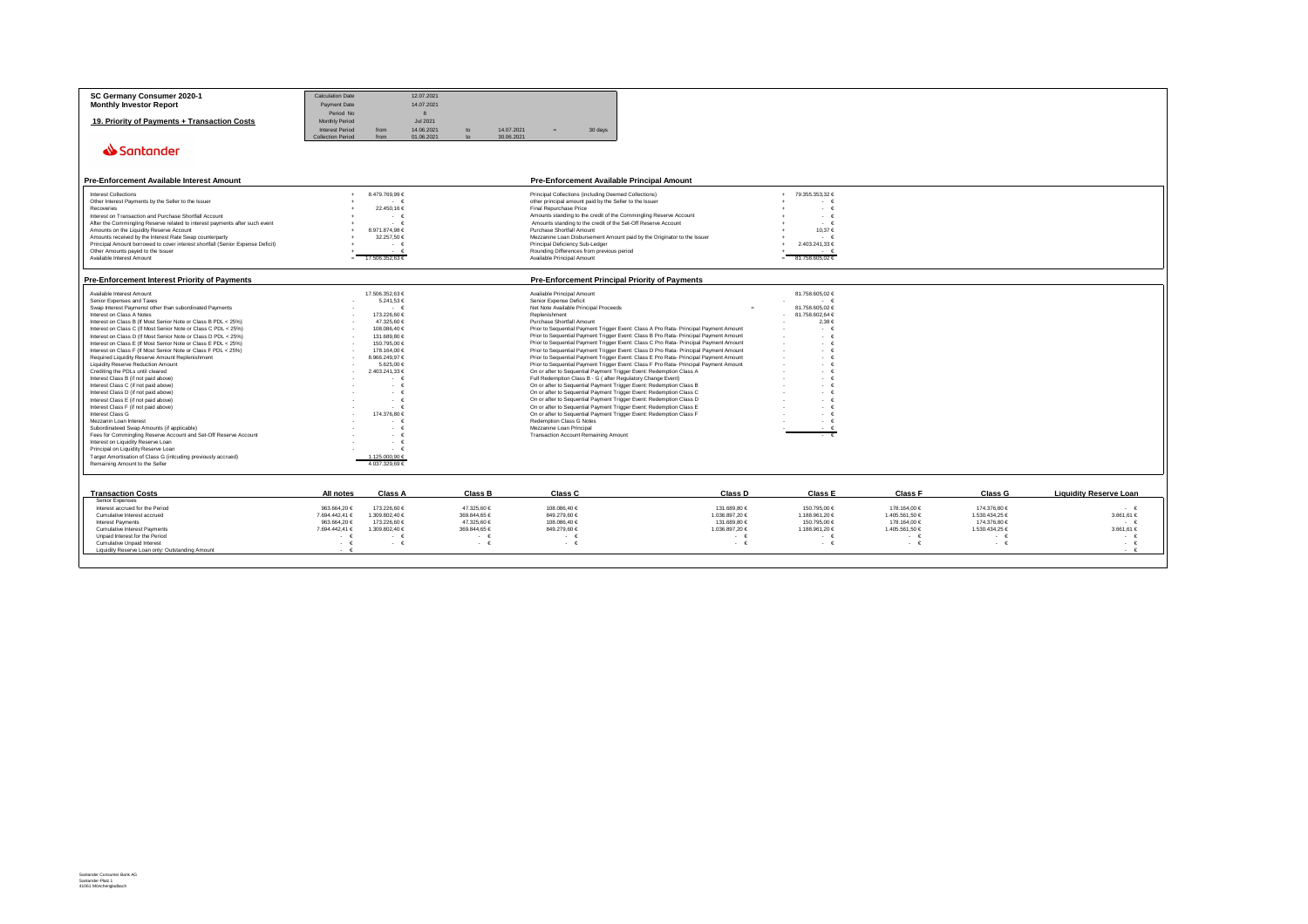| SC Germany Consumer 2020-1                                                                                                                                                                                                                                                                                                                       | <b>Calculation Date</b>          | 12.07.2021      |    |            |     |         |
|--------------------------------------------------------------------------------------------------------------------------------------------------------------------------------------------------------------------------------------------------------------------------------------------------------------------------------------------------|----------------------------------|-----------------|----|------------|-----|---------|
| <b>Monthly Investor Report</b>                                                                                                                                                                                                                                                                                                                   | <b>Payment Date</b>              | 14.07.2021      |    |            |     |         |
|                                                                                                                                                                                                                                                                                                                                                  | Period No                        | 8               |    |            |     |         |
| 20. Retention                                                                                                                                                                                                                                                                                                                                    | <b>Monthly Period</b>            | <b>Jul 2021</b> |    |            |     |         |
|                                                                                                                                                                                                                                                                                                                                                  | Interest Period from             | 14.06.2021      | to | 14.07.2021 | $=$ | 30 days |
|                                                                                                                                                                                                                                                                                                                                                  | <b>Collection Period</b><br>from | 01.06.2021      | to | 30.06.2021 |     |         |
| Santander                                                                                                                                                                                                                                                                                                                                        |                                  |                 |    |            |     |         |
|                                                                                                                                                                                                                                                                                                                                                  |                                  |                 |    |            |     |         |
|                                                                                                                                                                                                                                                                                                                                                  |                                  |                 |    |            |     |         |
|                                                                                                                                                                                                                                                                                                                                                  |                                  |                 |    |            |     |         |
|                                                                                                                                                                                                                                                                                                                                                  |                                  |                 |    |            |     |         |
| For the purposes of compliance with the requirements of Article 6(3)(c) of the Securitisation Regulation, the Seller will retain, in its capacity as originator within the<br>meaning of the Securitisation Regulation, on an ongoing basis for the life of the transaction, such net economic interest through an interest in randomly selected |                                  |                 |    |            |     |         |
| exposures.                                                                                                                                                                                                                                                                                                                                       |                                  |                 |    |            |     |         |
|                                                                                                                                                                                                                                                                                                                                                  |                                  |                 |    |            |     |         |
| Amount of randomly Selected Exposures                                                                                                                                                                                                                                                                                                            | 90.149.995,61 €                  |                 |    |            |     |         |
|                                                                                                                                                                                                                                                                                                                                                  |                                  |                 |    |            |     |         |
|                                                                                                                                                                                                                                                                                                                                                  |                                  |                 |    |            |     |         |
|                                                                                                                                                                                                                                                                                                                                                  |                                  |                 |    |            |     |         |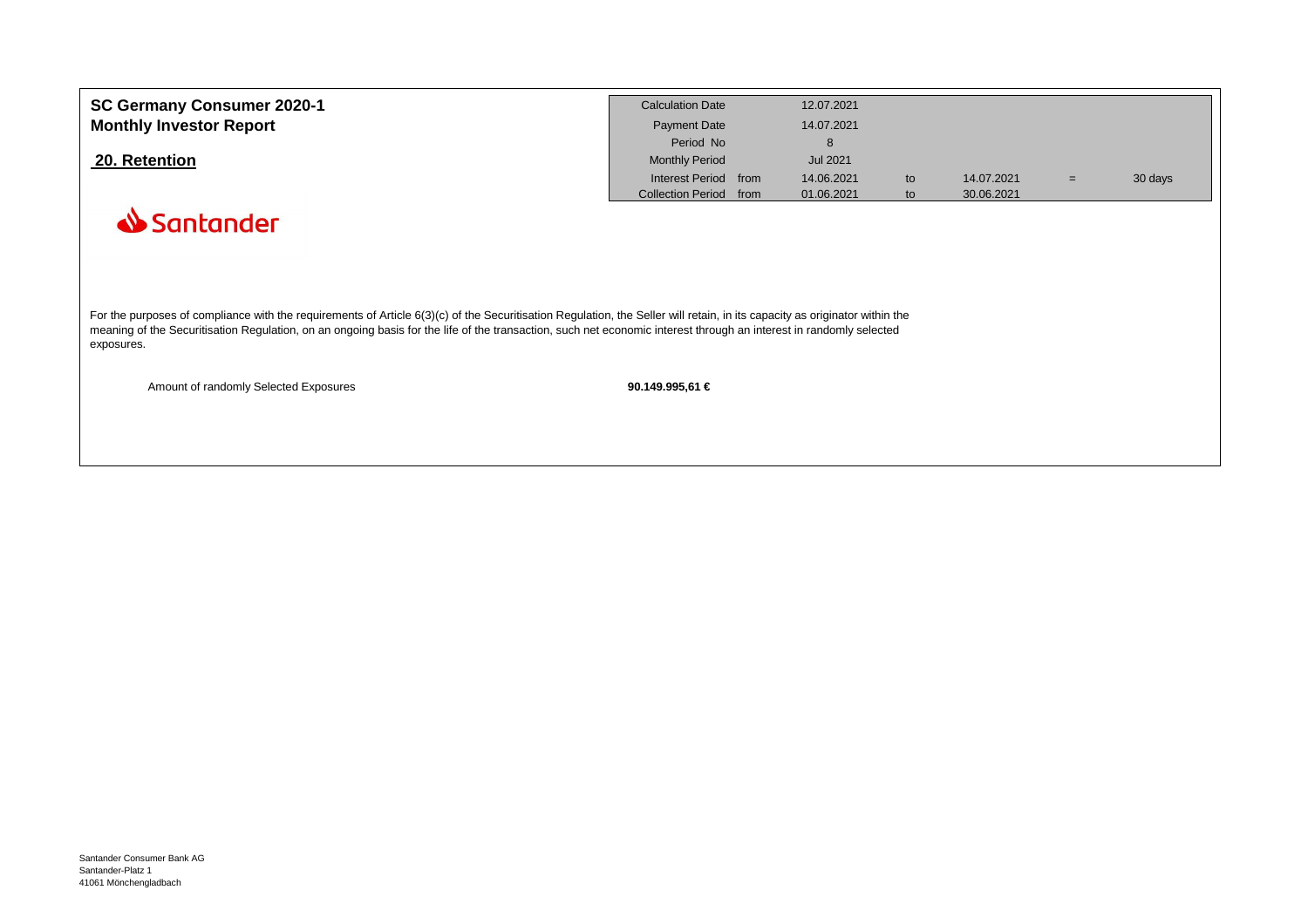| SC Germany Consumer 2020-1<br><b>Monthly Investor Report</b>                                                                 |                                                                                                                           |              | <b>Reporting Date</b><br><b>Payment Date</b><br>Period No                                                     |               | 12.07.2021<br>14.07.2021<br>$\boldsymbol{8}$ |               |                          |     |                        |
|------------------------------------------------------------------------------------------------------------------------------|---------------------------------------------------------------------------------------------------------------------------|--------------|---------------------------------------------------------------------------------------------------------------|---------------|----------------------------------------------|---------------|--------------------------|-----|------------------------|
| 21. Counterparties                                                                                                           |                                                                                                                           |              | Monthly Period<br><b>Interest Period</b><br><b>Collection Period</b>                                          | from<br>from  | <b>Jul 2021</b><br>14.06.2021<br>01.06.2021  | to<br>to      | 14.07.2021<br>30.06.2021 | $=$ | 30 days                |
| Santander                                                                                                                    |                                                                                                                           |              |                                                                                                               |               |                                              |               |                          |     |                        |
|                                                                                                                              |                                                                                                                           |              | Fitch                                                                                                         |               |                                              | Moody's       |                          |     |                        |
|                                                                                                                              |                                                                                                                           | Long<br>Term | Short<br>Term                                                                                                 | Outlook       | Long<br>Term                                 | Short<br>Term | Outlook                  |     | Counterparty<br>status |
| <b>Joint Lead Managers:</b>                                                                                                  | <b>Banco Santander S.A.</b><br>Paseo de Pareda 9-12<br>39004 Santander<br>Spain                                           | $A -$        | F <sub>2</sub>                                                                                                | <b>STABLE</b> | $(P)$ A2                                     | $P-1$         | <b>STABLE</b>            |     | performing             |
|                                                                                                                              | Société Générale S.A.<br>29 Boulevard Haussmann<br>75009 Paris<br>France                                                  | A-           | F <sub>1</sub>                                                                                                | <b>STABLE</b> | A <sub>1</sub>                               | $P-1$         | <b>STABLE</b>            |     | performing             |
|                                                                                                                              | <b>Merrill Lynch International</b><br>2 King Edward Street<br>London EC1A 1 HQ<br>United Kingdom                          | AA           | $F1+$                                                                                                         | <b>STABLE</b> | ÷                                            |               | ٠                        |     | performing             |
| Luxembourg Listing Agent and Local Agent:                                                                                    | Banque Internationale à Luxembourg S.A.<br>69, Route d'Esch<br>L-2953 Luxembourg                                          | ÷,           |                                                                                                               | ÷,            | A <sub>2</sub>                               | $P-1$         | <b>STABLE</b>            |     | performing             |
| <b>Principal Paying Agent,</b><br><b>Account Bank and Interest Determination Agent:</b><br>E-mail: mbs.erg.london@usbank.com | <b>Elavon Financial Services DAC</b><br>Block E, Cherrywood Business Park<br>Loughlinstown, Dublin<br>Republic of Ireland | AA-          | $F1+$                                                                                                         | <b>STABLE</b> | Ĭ.                                           | $P-1$         | ÷                        |     | performing             |
| <b>Cash Administrator and Calculation Agent:</b>                                                                             | U.S. Bank Global Corporate Trust Limited<br>125 Old Broad Street<br>London, EC2N 1AR<br>United Kingdom                    |              |                                                                                                               |               |                                              |               | ٠                        |     | performing             |
| <b>Transaction Security Trustee:</b>                                                                                         | Circumference FS (Netherlands) B.V.<br>Barbara Strozzilaan 101<br>1083HN Amsterdam<br>the Netherlands                     |              |                                                                                                               |               |                                              |               |                          |     | performing             |
| Data Trustee:                                                                                                                | Circumference FS (UK) Limited<br>14 Devonshire Square<br>EC2M 4YT London<br>United Kingdom                                |              |                                                                                                               |               |                                              |               |                          |     | performing             |
| <b>Interest Swap Counterparty:</b>                                                                                           | <b>DZ BANK AG</b><br>Platz der Republik<br>60265 Frankfurt am Main<br>Germany                                             | AA-          | $F1+$                                                                                                         | <b>NEG</b>    | Aa1                                          | $P-1$         | <b>NEG</b>               |     | performing             |
| <b>Rating Agencies:</b>                                                                                                      | <b>Fitch Ratings Ireland Limited</b><br>39/40 Mount Street Upper<br>Dublin 2, D02PR89<br>Ireland                          |              | Moody's Investors Service España, S.A.<br>Calle Principe De Vergara<br>131 6 Planta<br>Madrid, 28002<br>Spain |               |                                              |               |                          |     |                        |

Ratings as of 30.06.2021, data source: Bloomberg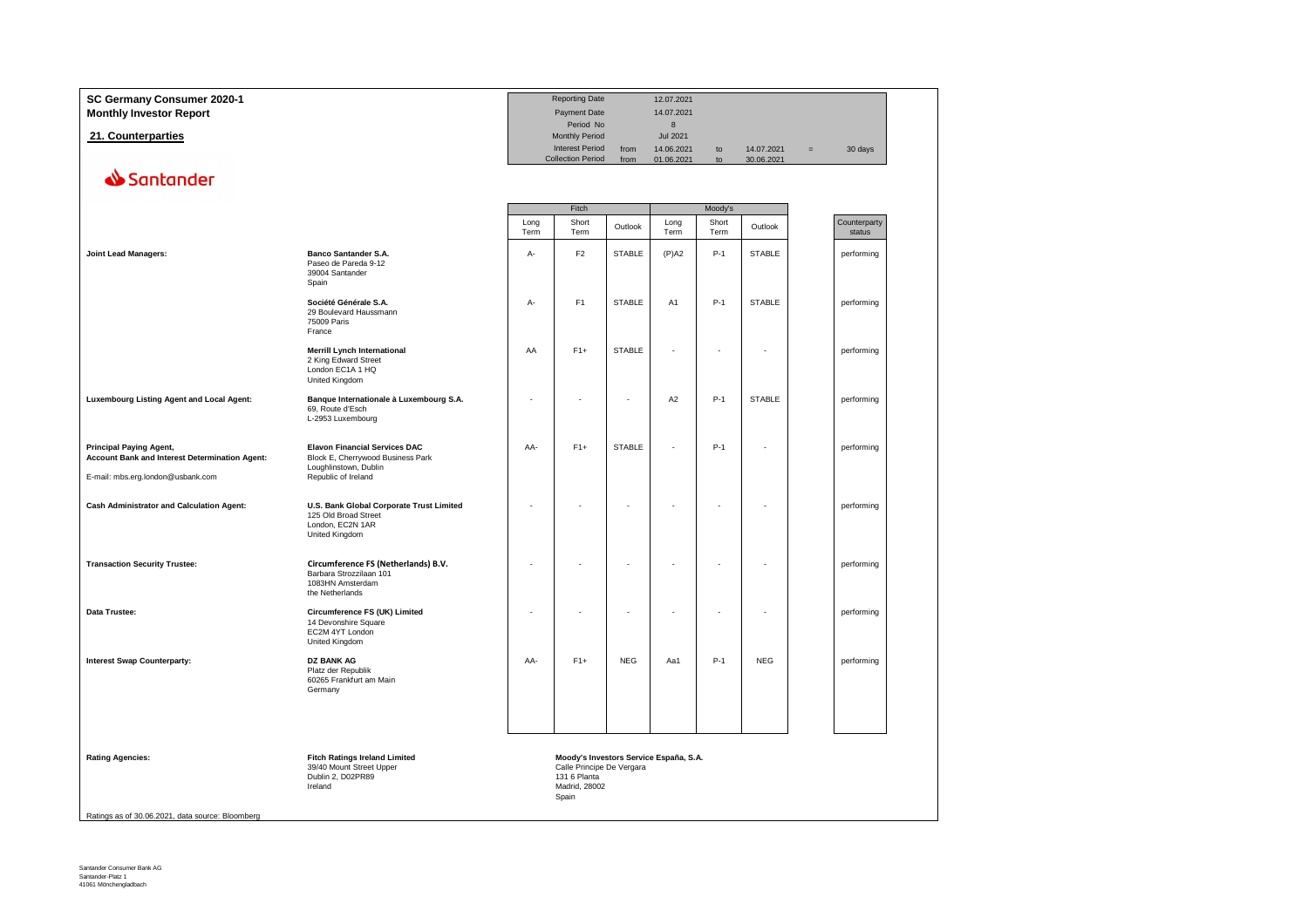| SC Germany Consumer 2020-1<br><b>Monthly Investor Report</b><br>22. Issuer Information | <b>Reporting Date</b><br><b>Payment Date</b><br>Period No<br><b>Monthly Period</b>                                                                                              |              | 12.07.2021<br>14.07.2021<br>8<br><b>Jul 2021</b> |          |                          |     |         |
|----------------------------------------------------------------------------------------|---------------------------------------------------------------------------------------------------------------------------------------------------------------------------------|--------------|--------------------------------------------------|----------|--------------------------|-----|---------|
|                                                                                        | <b>Interest Period</b><br><b>Collection Period</b>                                                                                                                              | from<br>from | 14.06.2021<br>01.06.2021                         | to<br>to | 14.07.2021<br>30.06.2021 | $=$ | 30 days |
| Santander                                                                              |                                                                                                                                                                                 |              |                                                  |          |                          |     |         |
| <b>Deal Name:</b>                                                                      | SC Germany Consumer 2020-1                                                                                                                                                      |              |                                                  |          |                          |     |         |
| Issuer:                                                                                | The Managing Directors<br>22-24 Boulevard Royal<br>L-2449 Luxembourg,<br>Grand Duchy of Luxembourg                                                                              |              | SC GERMANY S.A., COMPARTMENT CONSUMER 2020-1     |          |                          |     |         |
| LEI:                                                                                   | 549300I0DV9V1WKUO071                                                                                                                                                            |              |                                                  |          |                          |     |         |
| Seller of the Receivables:                                                             | <b>Santander Consumer Bank AG</b>                                                                                                                                               |              |                                                  |          |                          |     |         |
| <b>Servicer Name:</b>                                                                  | <b>Santander Consumer Bank AG</b>                                                                                                                                               |              |                                                  |          |                          |     |         |
| <b>Reporting Entity:</b>                                                               | <b>Santander Consumer Bank AG</b><br><b>Capital Markets</b><br>Santander-Platz 1<br>41061 Mönchengladbach<br>Germany<br>eMail abs_ger@santander.de<br>fax +49 (0) 2161 690 7077 |              |                                                  |          |                          |     |         |
| <b>SPV-Administrator:</b>                                                              | Circumference FS (Luxembourg) S.A.<br>22-24 Boulevard Royal<br>L-2449 Luxembourg,<br>Grand Duchy of Luxembourg                                                                  |              |                                                  |          |                          |     |         |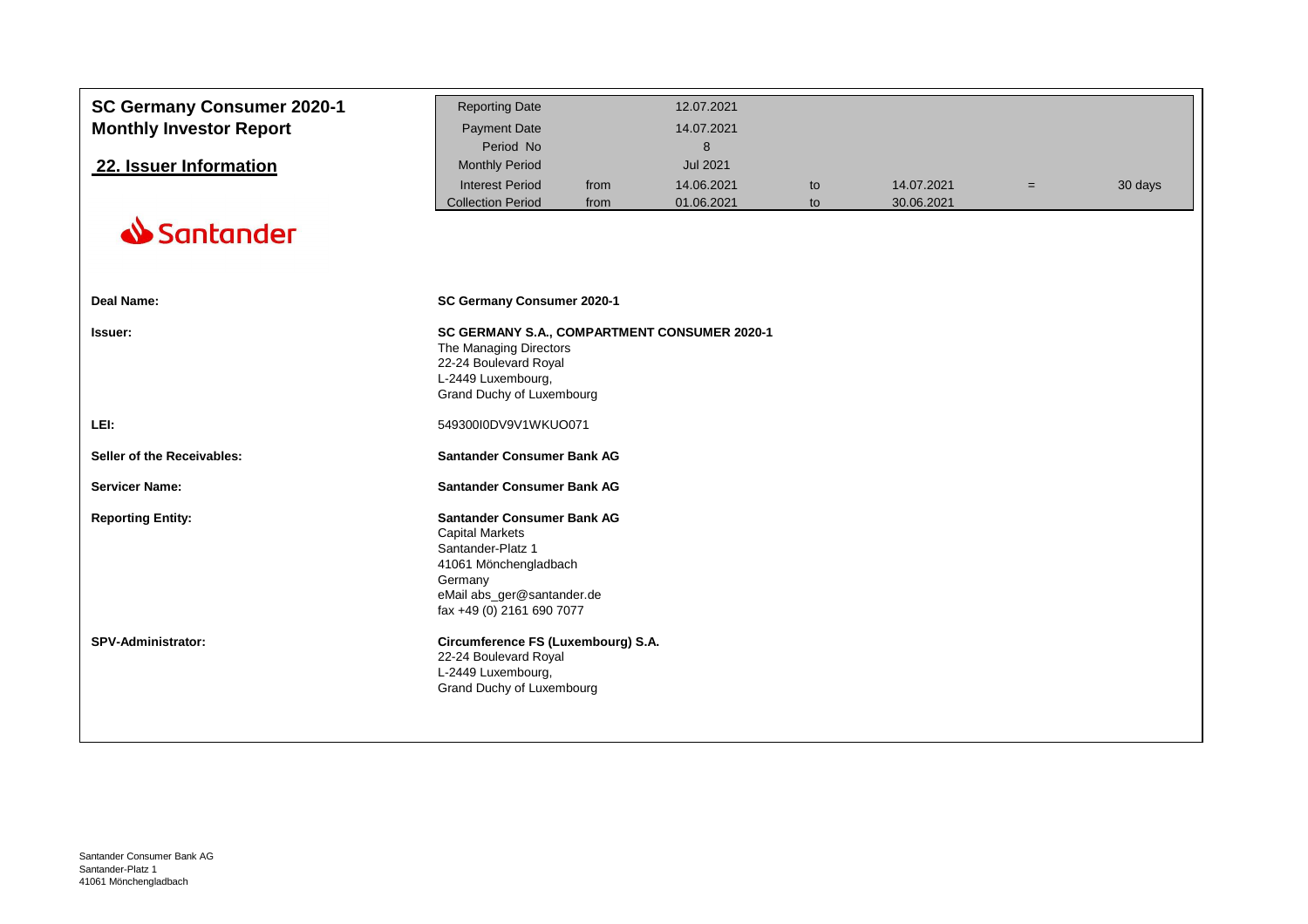| SC Germany Consumer 2020-1     | <b>Reporting Date</b>    |      | 12.07.2021      |    |            |     |         |
|--------------------------------|--------------------------|------|-----------------|----|------------|-----|---------|
| <b>Monthly Investor Report</b> | Payment Date             |      | 14.07.2021      |    |            |     |         |
|                                | Period No                |      | 8               |    |            |     |         |
| 23. Swap Counterparty Data     | <b>Monthly Period</b>    |      | <b>Jul 2021</b> |    |            |     |         |
|                                | <b>Interest Period</b>   | from | 14.06.2021      | to | 14.07.2021 | $=$ | 30 days |
|                                | <b>Collection Period</b> | from | 01.06.2021      | to | 30.06.2021 |     |         |

## **Swap Counterparty**

 Swap Counterparty DZ Bank AGSwap Rating Trigger Breach

no not a contract the contract of the contract of the contract of the contract of the contract of the contract of the contract of the contract of the contract of the contract of the contract of the contract of the contract of

|                                             |                                         |              | <b>Fitch</b>   |            |                    | Moody's       |            |                   |
|---------------------------------------------|-----------------------------------------|--------------|----------------|------------|--------------------|---------------|------------|-------------------|
| <b>Rating Trigger &amp; Current Ratings</b> | Consequenses                            | Long<br>Term | Short<br>Term  | Outlook    | Long Term<br>(CRA) | Short<br>Term | Outlook    | Trigger<br>breach |
| 1st Rating Trigger                          | Collateral, Guarantee<br>or Replacement | A            | Ε1             |            | A <sub>3</sub>     |               |            | no                |
| 2nd Rating Trigger                          | Collateral, Guarantee<br>or Replacement | BBB-         | F <sub>3</sub> |            | Baa1               |               |            | no                |
| <b>Current Counterparty Ratings</b>         |                                         | AA-          | $F1+$          | <b>NEG</b> | Aa1(cr)            | P-1           | <b>NEG</b> |                   |

## **Current Swap Data**

| <b>Current Swap Data</b>                         |                                   | <b>Swap Counterparty Details</b>      | <b>Counterparty Replacement</b> |            |
|--------------------------------------------------|-----------------------------------|---------------------------------------|---------------------------------|------------|
| Swap Type                                        | Fixed Floating Interest Rate Swap | DZ Bank AG                            | Old Counterparty                | DZ Bank AG |
| <b>Notional Amount</b>                           | 1.759.500.000.00                  | Kapitalmärkte Handel / ABS-Emissionen | <b>Current Counterparty</b>     | DZ Bank AG |
| <b>Fixed Rate</b>                                | -0.5710%                          | Platz der Republik                    |                                 |            |
| Floating Rate (Euribor)                          | -0.5490%                          | 60265 Frankfurt am Main               |                                 |            |
| Net Swap Payments                                | $-32.257.50$                      | Germany                               |                                 |            |
| Notional Amount next period                      | 1.759.500.000.00                  | Phone +49 69 7447 4341                |                                 |            |
|                                                  |                                   | Email: Tom.Oelrich@dzbank.de          |                                 |            |
| <b>Swap Collateral</b>                           |                                   |                                       |                                 |            |
| <b>Begining of Period</b>                        | €<br>$\sim$                       |                                       |                                 |            |
| <b>Cash Outflow</b>                              | $\cdot \in$                       |                                       |                                 |            |
| Cash Inflow                                      | €<br>$\sim$                       |                                       |                                 |            |
| End of Period                                    | €<br>$\sim$                       |                                       |                                 |            |
| Ratings as of 30.06.2021, data source: Bloomberg |                                   |                                       |                                 |            |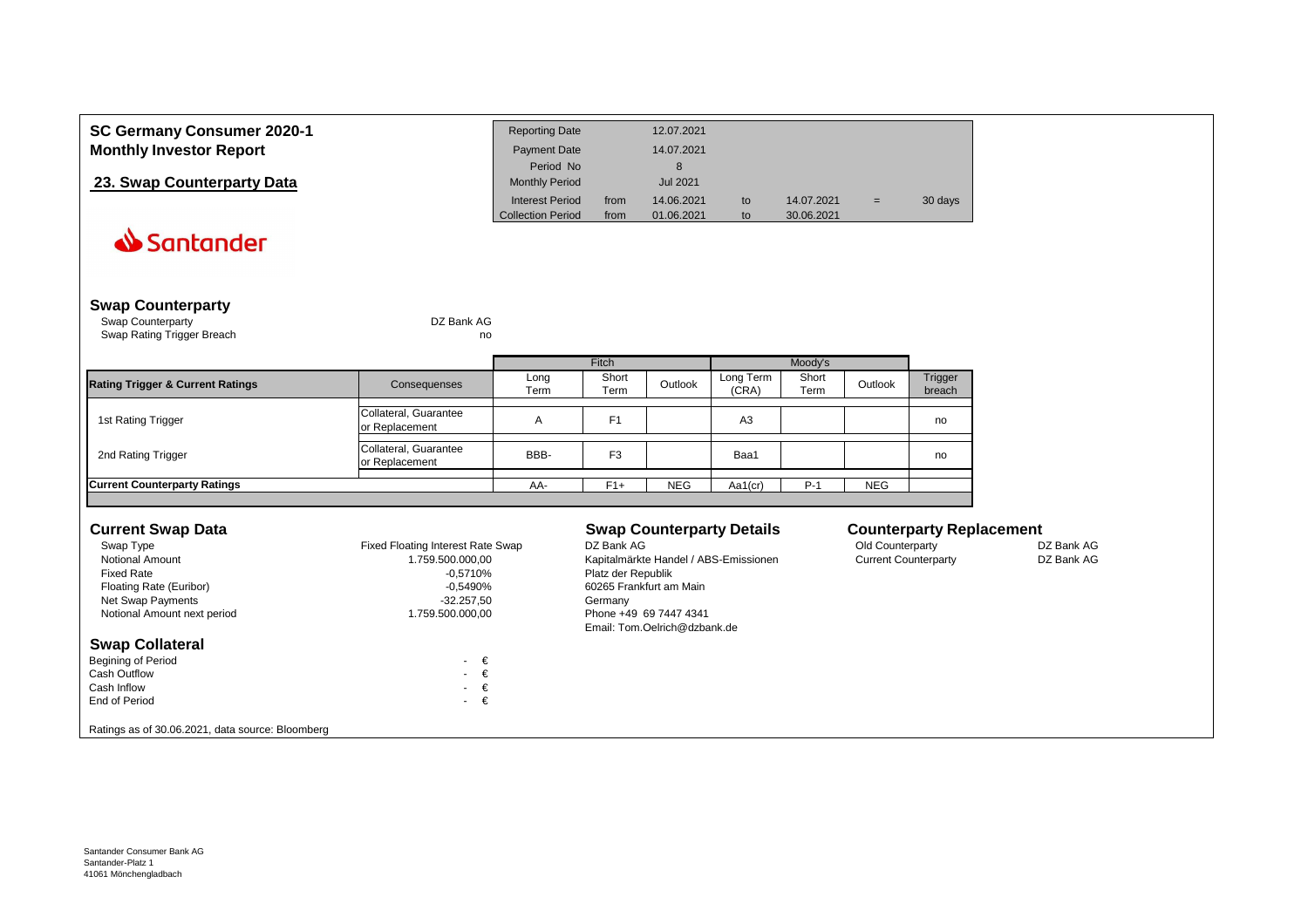| <b>SC Germany Consumer 2020-1</b> | <b>Reporting Date</b>    |      | 12.07.2021 |    |            |     |         |
|-----------------------------------|--------------------------|------|------------|----|------------|-----|---------|
| <b>Monthly Investor Report</b>    | <b>Payment Date</b>      |      | 14.07.2021 |    |            |     |         |
|                                   | Period No                |      |            |    |            |     |         |
| 24. Santander Consumer Bank       | <b>Monthly Period</b>    |      | Jul 2021   |    |            |     |         |
|                                   | Interest Period          | from | 14.06.2021 | to | 14.07.2021 | $=$ | 30 days |
|                                   | <b>Collection Period</b> | from | 01.06.2021 |    | 30.06.2021 |     |         |

Moody's

Santander

## **Contact Details**

## **Capital Markets**

| Tomasz Osipowicz      |  |
|-----------------------|--|
| Robert Westermann     |  |
| <b>Michael Evers</b>  |  |
| <b>Bastian Menges</b> |  |
| Stefan Zilligen       |  |
| Team ABS              |  |

+49-2161-690-7046 Robert Westermann +49-2161-690-7424+49-2161-690-5761 Bastian Menges +49-2161-690-7085+49-2161-690-6069  tomasz.osipowicz@santander.de robert.westermann@santander.de michael.evers@santander.de bastian.menges@santander.de stefan.zilligen@santander.de abs\_ger@santander.de

## **Ratings Santander**

| Ratings Santanger                 |              | <b>Fitch</b>   |               |              | <b>IVIOOQV'S</b> |               |
|-----------------------------------|--------------|----------------|---------------|--------------|------------------|---------------|
|                                   | Long<br>Term | Short<br>Term  | Outlook       | Long<br>Term | Short<br>Term    | Outlook       |
| <b>Banco Santander S.A.</b>       | A            | F <sub>1</sub> | <b>STABLE</b> | $A3$ (cr)    | $P-2$ (cr)       | <b>STABLE</b> |
| Santander Consumer Finance S.A.   | A            | F <sub>1</sub> | <b>STABLE</b> | $A3$ (cr)    | $P-2$ (cr)       | <b>STABLE</b> |
| <b>Santander Consumer Bank AG</b> | А-           | F <sub>2</sub> | <b>STABLE</b> | $A1$ (cr)    | $P-1$ (cr)       | <b>STABLE</b> |
|                                   |              |                |               |              |                  |               |

Fitch

## Ratings as of 30.06.2021, data source: Bloomberg